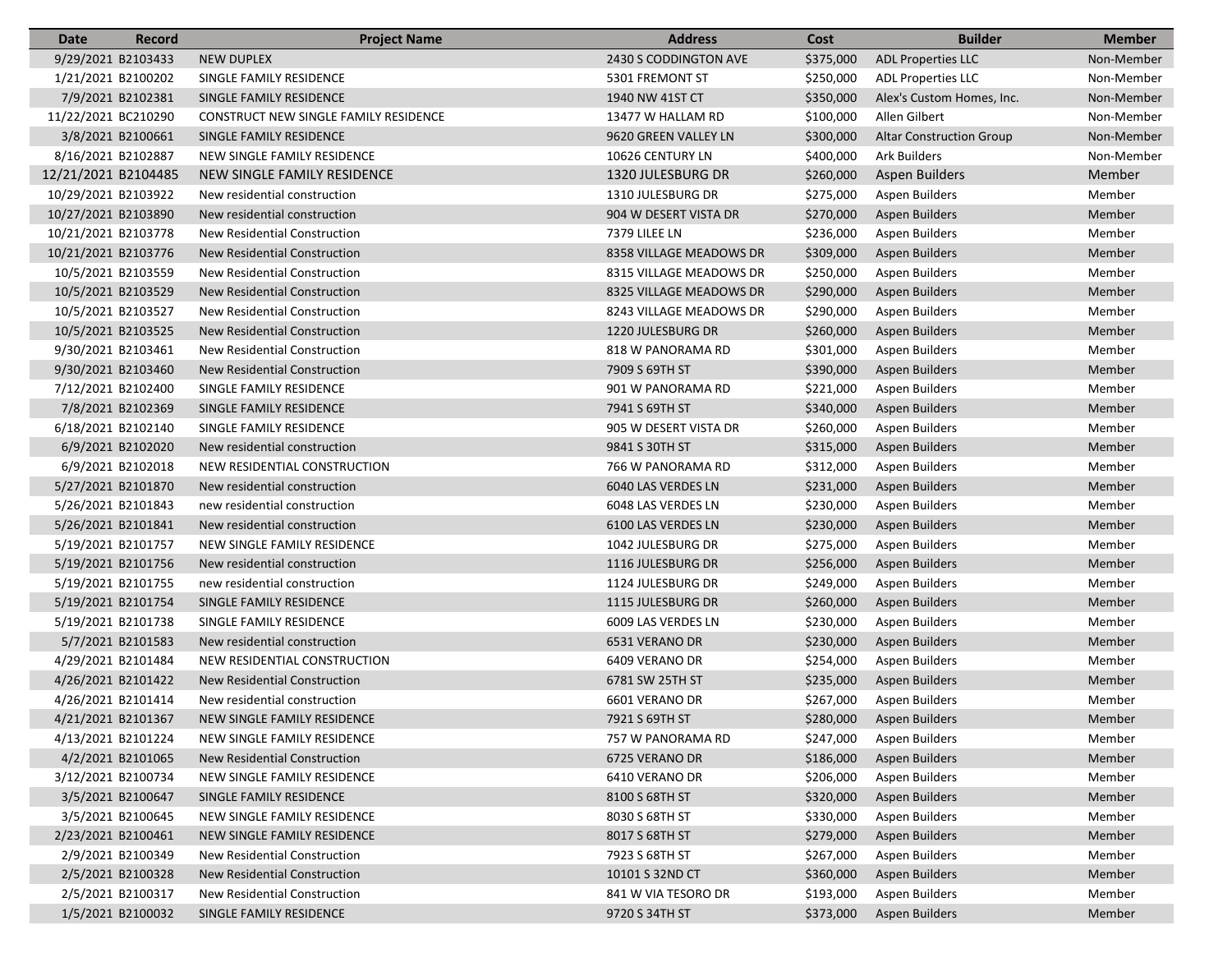| 1/4/2021 B2100014                        | SINGLE FAMILY RESIDENCE                                                                    | 1700 W AVALANCHE RD   |             | \$274,000 Aspen Builders    | Member     |
|------------------------------------------|--------------------------------------------------------------------------------------------|-----------------------|-------------|-----------------------------|------------|
| 1/4/2021 B2100011                        | SINGLE FAMILY RESIDENCE                                                                    | 6648 VERANO DR        | \$209,000   | Aspen Builders              | Member     |
| 1/4/2021 B2100009                        | SINGLE FAMILY RESIDENCE                                                                    | 6521 VERANO DR        | \$209,000   | Aspen Builders              | Member     |
| 1/4/2021 B2100008                        | SINGLE FAMILY RESIDENCE                                                                    | 6631 VERANO DR        | \$198,000   | Aspen Builders              | Member     |
| 1/4/2021 B2100006                        | NEW SINGLE FAMILY RESIDENCE                                                                | 859 W TORREON WAY     | \$235,000   | Aspen Builders              | Member     |
| 1/4/2021 B2100004                        | NEW SINGLE FAMILY RESIDENCE                                                                | 8361 S 65TH ST        | \$240,000   | Aspen Builders              | Member     |
| 12/21/2021 B2104489                      | NEW SINGLE FAMILY RESIDENCE                                                                | 8915 ROCK RIVER RD    | \$350,000   | <b>Avid Builders</b>        | Member     |
| 12/21/2021 B2104488                      | NEW SINGLE FAMILY RESIDENCE                                                                | 2310 S 89TH ST        | \$350,000   | <b>Avid Builders</b>        | Member     |
| 12/7/2021 B2104338                       | NEW CONSTRUCTION SINGLE FAMILY DWELLING                                                    | 6403 LAS VERDES LN    | \$350,000   | <b>Avid Builders</b>        | Member     |
| 7/26/2021 B2102618                       | SINGLE FAMILY RESIDENCE                                                                    | 8801 BUCKLEY CREEK RD | \$350,000   | <b>Avid Builders</b>        | Member     |
| 7/12/2021 B2102405                       | SINGLE FAMILY HOME                                                                         | 10531 CENTURY LN      | \$350,000   | <b>Avid Builders</b>        | Member     |
| 7/12/2021 B2102412                       | SINGLE FAMILY HOME                                                                         | 6016 LAS VERDES LN    | \$325,000   | <b>Avid Builders</b>        | Member     |
| 4/22/2021 B2101384                       | SINGLE FAMILY DWELLING                                                                     | 2340 BIG TIMBER RD    | \$350,000   | <b>Avid Builders</b>        | Member     |
| 4/13/2021 B2101220                       | SINGLE FAMILY RESIDENCE                                                                    | 2417 BIG TIMBER RD    | \$340,000   | <b>Avid Builders</b>        | Member     |
| 2/25/2021 B2100496                       | SINGLE FAMILY RESIDENCE                                                                    | 3310 TREE LINE DR     | \$400,000   | <b>Avid Builders</b>        | Member     |
| 1/7/2021 B2100051                        | SINGLE FAMILY RESIDENCE                                                                    | 823 N 105TH ST        | \$300,000   | <b>Avid Builders</b>        | Member     |
| 7/8/2021 B2102366                        | SINGLE FAMILY RESIDENCE                                                                    | 6056 LAS VERDES LN    | \$340,000   | Axe & Abe Builders          | Member     |
| 9/21/2021 B2103323                       | NEW SINGLE FAMILY RESIDENCE                                                                | 3440 RENEGADE BLVD    | \$300,000   | Bauerkemper, Steve          | Non-Member |
| 8/30/2021 B2103046                       | new single family home                                                                     | 1201 S 89TH ST        | \$350,000   | <b>BCW Builders</b>         | Member     |
| 5/14/2021 B2101911                       | NEW SINGLE FAMILY DWELLING                                                                 | 1135 S 89TH ST        | \$350,000   | <b>BCW Builders</b>         | Member     |
| 5/5/2021 B2101561                        | SINGLE FAMILY RESIDENCE                                                                    | 1100 S 88TH ST        | \$520,000   | <b>Bell Construction</b>    | Non-Member |
| 6/4/2021 B2101953                        | 8611 S 81ST SINGLE FAMILY CONSTRUCTION- 3 CAR RANCH PLAN MAIN FL 8611 S 81ST ST            |                       | \$324,777   | <b>BHI Companies</b>        | Non-Member |
| 3/16/2021 B2100770                       | 7921 Lena Street New Home Single Family Construction - Lot 10 Block 5 W 7921 LENA ST       |                       | \$239,200   | <b>BHI Companies</b>        | Non-Member |
| 12/6/2021 B2104288                       | New Single Family Home                                                                     | 9201 HILLCREST        | \$550,000   | <b>BIC Construction</b>     | Member     |
| 5/19/2021 B2101753                       | SINGLE FAMILY RESIDENCE                                                                    | 9180 HILLCREST        | \$1,000,000 | <b>BIC Construction</b>     | Member     |
| 3/26/2021 B2100934                       | SINGLE FAMILY RESIDENCE                                                                    | 9233 HILLCREST        | \$500,000   | <b>BIC Construction</b>     | Member     |
| 3/3/2021 B2100601                        | NEW SINGLE FAMILY RESIDENCE                                                                | 9216 HILLCREST        | \$500,000   | <b>BIC Construction</b>     | Member     |
| 12/27/2021 B2104526                      | NEW SINGLE FAMILY RESIDENCE                                                                | 8800 CALAMUS RIVER RD | \$480,000   | <b>BK Custom Homes</b>      | Non-Member |
| 12/6/2021 B2104342                       | single family home                                                                         | 2305 BIG TIMBER RD    | \$600,000   | <b>BK Custom Homes</b>      | Non-Member |
| 4/28/2021 B2101467                       | sfh                                                                                        | 2330 S 89TH ST        | \$380,000   | <b>BK Custom Homes</b>      | Non-Member |
| 4/28/2021 B2101466                       | SINGLE FAMILY RESIDENCE                                                                    | 8817 CALAMUS RIVER RD | \$430,000   | <b>BK Custom Homes</b>      | Non-Member |
| 4/6/2021 B2101159                        | SFH                                                                                        | 9110 ROCK RIVER RD    | \$430,000   | <b>BK Custom Homes</b>      | Non-Member |
| 7/14/2021 B2102484                       | New 5-unit rowhome. Second unit (#8)                                                       | 561 BLUE SAGE BLVD    | \$450,000   | <b>Blake Builders</b>       | Member     |
| 7/14/2021 B2102485                       | New 5-unit rowhomes. Unit #9. No finished basement.                                        | 555 BLUE SAGE BLVD    | \$450,000   | <b>Blake Builders</b>       | Member     |
| 7/14/2021 B2102486                       | New 5-unit rowhomes. Unit #10. No finished basement.                                       | 551 BLUE SAGE BLVD    | \$450,000   | <b>Blake Builders</b>       | Member     |
| 7/14/2021 B2102487                       | New 5-unit rowhomes. Unit #11. No finished basement.                                       | 547 BLUE SAGE BLVD    |             | \$450,000 Blake Builders    | Member     |
| 7/13/2021 B2102483                       | New 5-unit rowhome. Furthest west unit, unit #7.                                           | 567 BLUE SAGE BLVD    | \$450,000   | <b>Blake Builders</b>       | Member     |
| 5/25/2021 B2101820                       | New construction of townhome east unit on lot 2. Will be a daylight with f 3508 ANAHEIM CT |                       | \$350,000   | <b>Blake Builders</b>       | Member     |
|                                          | New construction of a townhome. West unit of building 1. Basement will b 3500 ANAHEIM CT   |                       | \$350,000   | <b>Blake Builders</b>       | Member     |
| 5/18/2021 B2101718<br>3/17/2021 B2100793 | New construction of a townhome in Anaheim Court Addition. Lot 3 west u 3516 ANAHEIM CT     |                       |             | <b>Blake Builders</b>       | Member     |
|                                          |                                                                                            |                       | \$355,000   |                             |            |
| 3/15/2021 B2100766                       | New construction of a townhome in Anaheim Court Addition. East Unit                        | 3524 ANAHEIM CT       | \$355,000   | <b>Blake Builders</b>       | Member     |
| 6/29/2021 B2102265                       | <b>Build SFD</b>                                                                           | 1222 ASTER RD         | \$300,000   | <b>Blue Ridge Unlimited</b> | Non-Member |
| 6/29/2021 B2102267                       | <b>Build SFD</b>                                                                           | 1242 ASTER RD         | \$250,000   | <b>Blue Ridge Unlimited</b> | Non-Member |
| 6/24/2021 B2102259                       | <b>Build SFD</b>                                                                           | 1212 ASTER RD         | \$300,000   | <b>Blue Ridge Unlimited</b> | Non-Member |
| 10/15/2021 B2103696                      | SINGLE FAMILY RESIDENCE BASEMENT AND GARAGE                                                | 1640 W BEARTOOTH DR   | \$260,000   | <b>Bugbee Homes</b>         | Member     |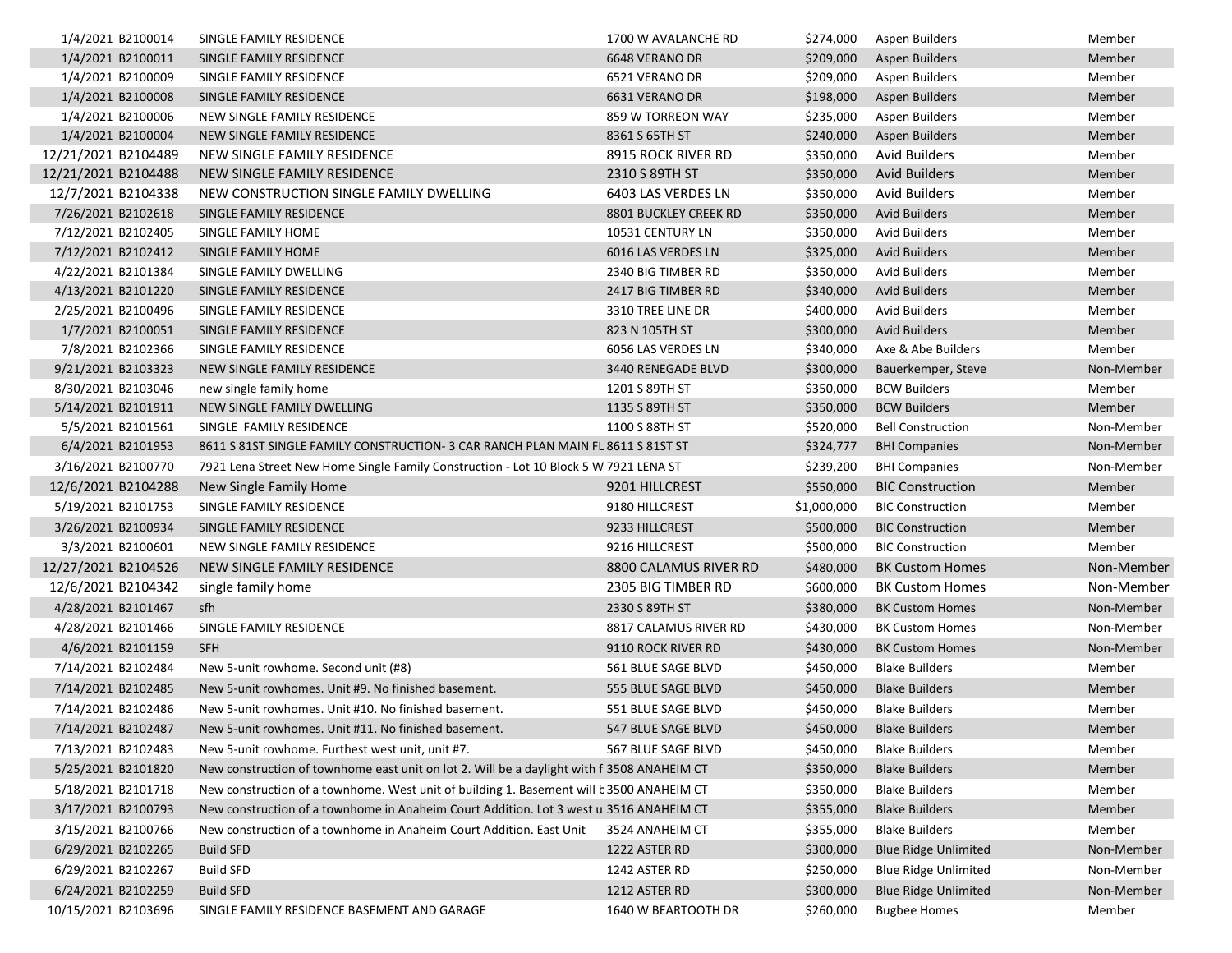| 10/1/2021 B2103498  | <b>HOUSE GARAGE BASEMENT</b>                    | 3368 RENEGADE BLVD    | \$300,000 | <b>Bugbee Homes</b> | Member |
|---------------------|-------------------------------------------------|-----------------------|-----------|---------------------|--------|
| 6/2/2021 B2101930   | <b>HOUSE GARAGE BASEMENT</b>                    | 1003 N 105TH ST       | \$300,000 | <b>Bugbee Homes</b> | Member |
| 3/29/2021 B2100957  | <b>HOUSE GARAGE BASEMENT</b>                    | 1640 PENNSYLVANIA CT  | \$360,000 | <b>Bugbee Homes</b> | Member |
| 3/18/2021 B2100830  | NEW SINGLE FAMILY RESIDENCE GARAGE AND BASEMENT | 3303 N 92ND ST        | \$250,000 | <b>Bugbee Homes</b> | Member |
| 3/18/2021 B2100829  | NEW SINGLE FAMILY RESIDENCE (AND BASEMENT)      | 3316 N 92ND ST        | \$325,000 | <b>Bugbee Homes</b> | Member |
| 1/7/2021 B2100063   | SINGLE FAMILY RESIDENCE WITH GARAGE & BASEMENT  | 3445 RENEGADE BLVD    | \$260,000 | <b>Bugbee Homes</b> | Member |
| 12/7/2021 B2104345  | <b>NEW SFR</b>                                  | 8023 S 69TH ST        | \$285,000 | <b>Buhr Homes</b>   | Member |
| 11/19/2021 B2104139 | SINGLE FAMILY RESIDENCE                         | 8031 S 69TH ST        | \$269,000 | <b>Buhr Homes</b>   | Member |
| 11/12/2021 B2104059 | NEW SINGLE FAMILY RESIDENCE                     | 5821 SW 8TH ST        | \$271,000 | <b>Buhr Homes</b>   | Member |
| 10/25/2021 B2103831 | SINGLE FAMILY RESIDENCE                         | 826 W PANORAMA RD     | \$267,000 | Buhr Homes Inc.     | Member |
| 9/30/2021 B2103462  | NEW SINGLE FAMILY RESIDENCE                     | 831 W PANORAMA RD     | \$209,000 | Buhr Homes Inc.     | Member |
| 9/30/2021 B2103459  | NEW SINGLE FAMILY RESIDENCE                     | 863 W PANORAMA RD     | \$249,000 | Buhr Homes Inc.     | Member |
| 9/15/2021 B2103237  | <b>NEW TOWNHOME</b>                             | 1719 NW 52ND ST       | \$190,000 | Buhr Homes Inc.     | Member |
| 9/15/2021 B2103236  | <b>BUILDING NEW TOWNHOME</b>                    | 1713 NW 52ND ST       | \$190,000 | Buhr Homes Inc.     | Member |
| 9/15/2021 B2103234  | Building townhouse from ground up               | 1707 NW 52ND ST       | \$190,000 | Buhr Homes Inc.     | Member |
| 9/15/2021 B2103228  | SINGLE FAMILY RESIDENCE                         | 8010 S 68TH ST        | \$269,000 | Buhr Homes Inc.     | Member |
| 8/16/2021 B2102882  | NEW SINGLE FAMILY RESIDENCE                     | 8830 CALAMUS RIVER RD | \$281,000 | Buhr Homes Inc.     | Member |
| 7/15/2021 B2102473  | <b>NEW SFR</b>                                  | 6510 VERANO DR        | \$268,500 | Buhr Homes Inc.     | Member |
| 7/12/2021 B2102415  | SINGLE FAMILY HOME                              | 834 W PANORAMA RD     | \$271,000 | Buhr Homes Inc.     | Member |
| 6/24/2021 B2102223  | NEW SINGLE FAMILY RESIDENCE                     | 800 W PANORAMA RD     | \$268,000 | Buhr Homes Inc.     | Member |
| 6/2/2021 B2101931   | NEW SINGLE FAMILY RESIDENCE                     | 8810 CALAMUS RIVER RD | \$281,000 | Buhr Homes Inc.     | Member |
| 5/4/2021 B2101547   | SINGLE FAMILY RESIDENCE                         | 7918 S 68TH ST        | \$291,000 | Buhr Homes Inc.     | Member |
| 4/28/2021 B2101463  | NEW SINGLE FAMILY RESIDENCE                     | 8025 S 68TH ST        | \$271,000 | Buhr Homes Inc.     | Member |
| 3/25/2021 B2100926  | SINGLE FAMILY RESIDENCE                         | 8951 SANDALWOOD CT    | \$369,000 | Buhr Homes Inc.     | Member |
| 3/18/2021 B2100832  | NEW SINGLE FAMILY RESIDENCE                     | 8000 S 68TH ST        | \$239,000 | Buhr Homes Inc.     | Member |
| 2/17/2021 B2100408  | SINGLE FAMILY RESIDENCE                         | 7935 S 68TH ST        | \$229,000 | Buhr Homes Inc.     | Member |
| 1/12/2021 B2100093  | <b>NEW TOWNHOME</b>                             | 1818 NW 52ND ST       | \$190,000 | Buhr Homes Inc.     | Member |
| 1/8/2021 B2100065   | SINGLE FAMILY RESIDENCE                         | 6840 MONARCH DR       | \$281,000 | Buhr Homes Inc.     | Member |
| 1/6/2021 B2100041   | <b>TOWNHOME</b>                                 | 5080 W STAMPEDE LN    | \$190,000 | Buhr Homes Inc.     | Member |
| 1/6/2021 B2100040   | <b>TOWNHOME</b>                                 | 5074 W STAMPEDE LN    | \$190,000 | Buhr Homes Inc.     | Member |
| 7/21/2021 B2102566  | SFR with attached garage                        | 8840 BUNKER CT        | \$700,000 | Build DCB, Inc.     | Member |
| 12/28/2021 B2104543 | <b>NEW TOWNHOME</b>                             | 4024 BALLARD CIR      | \$250,000 | <b>CB Townhomes</b> | Member |
| 12/28/2021 B2104539 | NEW TOWNHOME                                    | 4034 BALLARD CIR      | \$250,000 | <b>CB Townhomes</b> | Member |
| 12/28/2021 B2104538 | <b>NEW TOWNHOME</b>                             | 4020 BALLARD CIR      | \$250,000 | <b>CB Townhomes</b> | Member |
| 12/27/2021 B2104525 | <b>NEW TOWNHOME</b>                             | 4030 BALLARD CIR      | \$250,000 | <b>CB Townhomes</b> | Member |
| 10/1/2021 B2103480  | <b>BUILD TOWNHOME FROM START UP</b>             | 5019 W HILLSBORO DR   | \$225,000 | <b>CB Townhomes</b> | Member |
| 10/1/2021 B2103479  | <b>BUILD TOWNHOME FROM THE START UP</b>         | 5013 W HILLSBORO DR   | \$225,000 | <b>CB Townhomes</b> | Member |
| 10/1/2021 B2103478  | <b>BUILD TOWNHOME FROM START UP</b>             | 5007 W HILLSBORO DR   | \$225,000 | <b>CB Townhomes</b> | Member |
| 10/1/2021 B2103477  | <b>BUILD TOWNHOME FROM START UP</b>             | 5001 W HILLSBORO DR   | \$225,000 | <b>CB Townhomes</b> | Member |
| 4/21/2021 B2101445  | <b>BUILDING NEW TOWNHOME</b>                    | 9029 RED SKY LN       | \$195,000 | <b>CB Townhomes</b> | Member |
| 4/21/2021 B2101366  | Build townhouse from ground up                  | 9023 RED SKY LN       | \$195,000 | <b>CB Townhomes</b> | Member |
| 4/21/2021 B2101365  | NEW TOWNHOME                                    | 9017 RED SKY LN       | \$195,000 | <b>CB Townhomes</b> | Member |
| 4/21/2021 B2101364  | <b>NEW TOWNHOUSE</b>                            | 9011 RED SKY LN       | \$195,000 | <b>CB Townhomes</b> | Member |
| 3/12/2021 B2100755  | NEW SINGLE FAMILY RESIDENCE                     | 1700 W C ST           | \$150,000 | <b>CB Townhomes</b> | Member |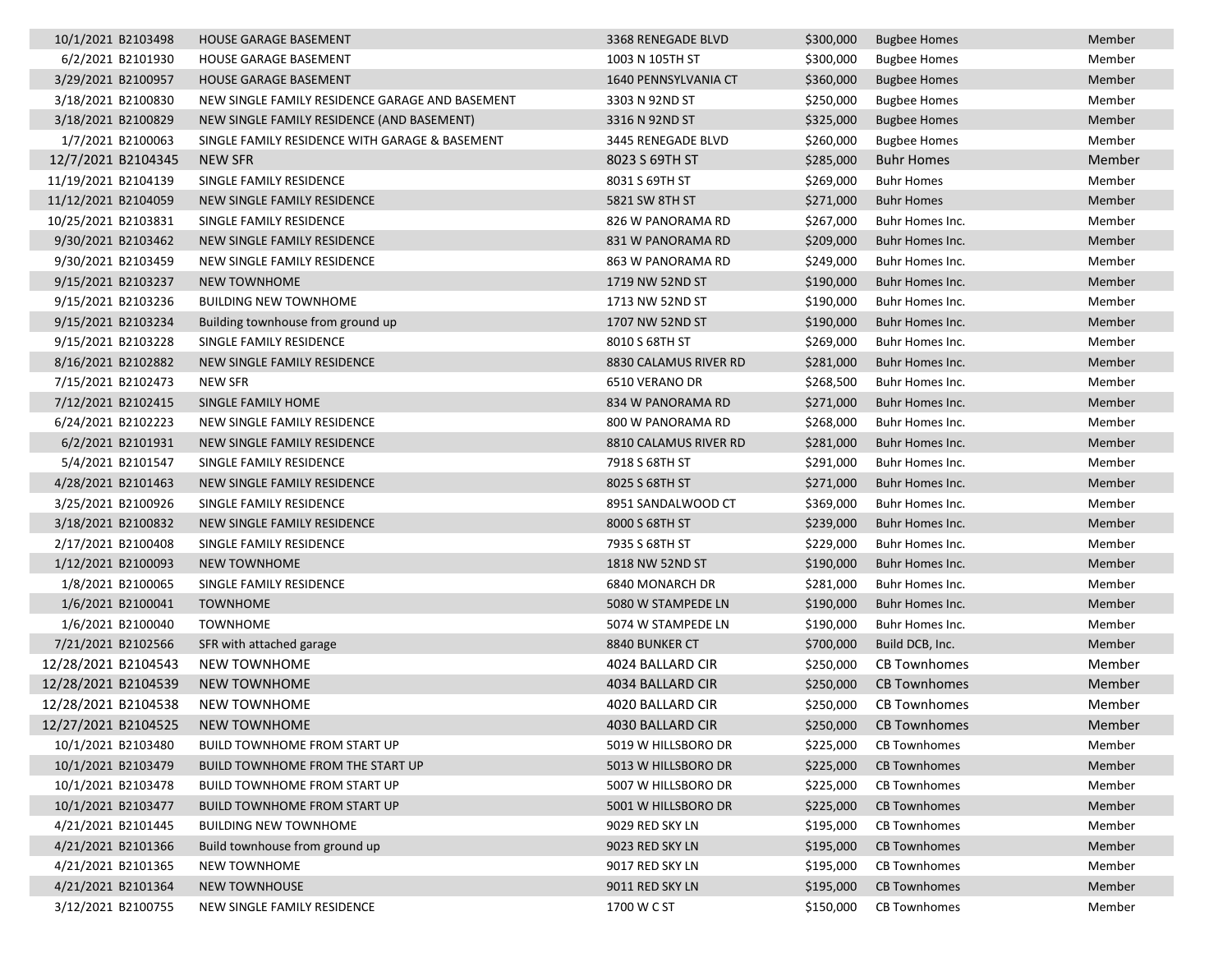|  | 2/17/2021 B2100423  | <b>NEW TOWNHOME</b>                                                                     | 5063 W STAMPEDE LN     | \$190,000   | <b>CB Townhomes</b>             | Member     |
|--|---------------------|-----------------------------------------------------------------------------------------|------------------------|-------------|---------------------------------|------------|
|  | 2/17/2021 B2100422  | <b>NEW TOWNHOME</b>                                                                     | 5057 W STAMPEDE LN     | \$190,000   | <b>CB Townhomes</b>             | Member     |
|  | 2/17/2021 B2100421  | <b>TOWNHOME</b>                                                                         | 5051 W STAMPEDE LN     | \$190,000   | <b>CB Townhomes</b>             | Member     |
|  | 2/17/2021 B2100420  | <b>TOWNHOME</b>                                                                         | 1655 NW 51ST ST        | \$190,000   | <b>CB Townhomes</b>             | Member     |
|  | 2/17/2021 B2100419  | <b>TOWNHOME</b>                                                                         | 1649 NW 51ST ST        | \$190,000   | <b>CB Townhomes</b>             | Member     |
|  | 2/17/2021 B2100418  | new townhome                                                                            | 1641 NW 51ST ST        | \$190,000   | <b>CB Townhomes</b>             | Member     |
|  | 2/17/2021 B2100417  | New townhome                                                                            | 1635 NW 51ST ST        | \$190,000   | <b>CB Townhomes</b>             | Member     |
|  | 2/17/2021 B2100415  | <b>NEW TOWNHOME</b>                                                                     | 5068 W STAMPEDE LN     | \$190,000   | <b>CB Townhomes</b>             | Member     |
|  | 2/17/2021 B2100414  | <b>NEW TOWNHOME</b>                                                                     | 5062 W STAMPEDE LN     | \$190,000   | <b>CB Townhomes</b>             | Member     |
|  | 2/17/2021 B2100413  | <b>NEW TOWNHOME</b>                                                                     | 5050 W STAMPEDE LN     | \$190,000   | <b>CB Townhomes</b>             | Member     |
|  | 2/17/2021 B2100412  | <b>TOWNHOME</b>                                                                         | 5056 W STAMPEDE LN     | \$190,000   | <b>CB Townhomes</b>             | Member     |
|  | 2/17/2021 B2100411  | <b>TOWNHOME</b>                                                                         | 5038 W STAMPEDE LN     | \$190,000   | <b>CB Townhomes</b>             | Member     |
|  | 2/17/2021 B2100410  | <b>BUILDING TOWNHOME</b>                                                                | 5044 W STAMPEDE LN     | \$190,000   | <b>CB Townhomes</b>             | Member     |
|  | 1/12/2021 B2100091  | <b>NEW TOWNHOME</b>                                                                     | 1812 NW 52ND ST        | \$190,000   | <b>CB Townhomes</b>             | Member     |
|  | 8/26/2021 B2103017  | NEW SINGLE FAMILY RESIDENCE                                                             | 934 N 105TH ST         | \$400,000   | Cerny, Pat                      | Non-Member |
|  | 12/21/2021 B2104492 | Permit for the construction of a new single family residential home. 7510 PONCE DR      |                        | \$450,000   | <b>Chad Taylor Construction</b> | Non-Member |
|  | 11/5/2021 B2103994  | Construction of new single family dwelling                                              | 1833 NW 55TH ST        | \$350,000   | <b>CLM Homes</b>                | Non-Member |
|  | 3/23/2021 B2100892  | NEW SINGLE FAMILY RESIDENCE                                                             | 1721 NW 54TH ST        | \$300,000   | <b>CLM Homes</b>                | Non-Member |
|  | 3/23/2021 B2100891  | SINGLE FAMILY RESIDENCE                                                                 | 1825 NW 55TH ST        | \$300,000   | <b>CLM Homes</b>                | Non-Member |
|  | 9/30/2021 B2103470  | NEW SINGLE FAMILY RESIDENCE                                                             | 9657 TOMA RD           | \$466,000   | Constructive Enterprises Inc.   | Non-Member |
|  | 9/30/2021 B2103469  | NEW SINGLE FAMILY RESIDENCE                                                             | 10949 CRESCENT MOON PL | \$474,000   | Constructive Enterprises Inc.   | Non-Member |
|  | 8/4/2021 B2102748   | NEW SINGLE FAMILY RESIDENCE                                                             | 8031 S 97TH ST         | \$413,000   | Constructive Enterprises Inc.   | Non-Member |
|  | 8/3/2021 B2102716   | NEW SINGLE FAMILY RESIDENCE                                                             | 9607 KRUSE AVE         | \$300,000   | Constructive Enterprises Inc.   | Non-Member |
|  | 6/17/2021 B2102126  | SINGLE FAMILY RESIDENCE                                                                 | 5423 ROOSE ST          | \$330,000   | Constructive Enterprises Inc.   | Non-Member |
|  | 6/17/2021 B2102129  | <b>TOWN HOME</b>                                                                        | 5411 ROOSE ST          | \$330,000   | Constructive Enterprises Inc.   | Non-Member |
|  | 6/17/2021 B2102132  | <b>TOWN HOME</b>                                                                        | 5407 ROOSE ST          | \$330,000   | Constructive Enterprises Inc.   | Non-Member |
|  | 5/24/2021 B2101807  | SINGLE FAMILY RESIDENCE                                                                 | 2950 SOUTH CREEK RD    | \$413,000   | Constructive Enterprises Inc.   | Non-Member |
|  | 2/9/2021 B2100345   | NEW SINGLE FAMILY RESIDENCE                                                             | 7901 PATRICK AVE       | \$324,900   | Constructive Enterprises Inc.   | Non-Member |
|  | 9/21/2021 B2103324  | New duplex to be constructed                                                            | 501 CAPITOL BEACH BLVD | \$330,000   | <b>Crounse Construction</b>     | Non-Member |
|  | 3/9/2021 B2100685   | NEW SINGLE FAMILY RESIDENCE                                                             | 2601 W HIGH RIDGE CIR  | \$1,000,000 | <b>Custom Design Homes</b>      | Non-Member |
|  | 8/9/2021 B2102792   | <b>NEW DUPLEX</b>                                                                       | 2808 ORCHARD ST        | \$275,000   | DAL Properties, LLC             | Non-Member |
|  | 8/16/2021 B2102885  | NEW SINGLE FAMILY RESIDENCE                                                             | 411 DEEP WATER DR      | \$350,000   | David A D homes, Inc.           | Non-Member |
|  | 8/16/2021 B2102886  | NEW SINGLE FAMILY RESIDENCE                                                             | 403 DEEP WATER DR      | \$350,000   | David A D homes, Inc.           | Non-Member |
|  | 8/5/2021 B2102756   | NEW SINGLE FAMILY RESIDENCE                                                             | 515 DEEP WATER BAY     | \$300,000   | David A D homes, Inc.           | Non-Member |
|  | 6/25/2021 B2102238  | NEW SINGLE FAMILY RESIDENCE                                                             | 10920 CRESCENT MOON PL | \$350,000   | David A D homes, Inc.           | Non-Member |
|  | 11/8/2021 BC210279  | BUILDING NEW RESIDENTIAL HOME WITH ATTACHED GARAGE                                      | 21405 N 134TH ST       | \$500,000   | David Cavlovic                  | Non-Member |
|  | 10/28/2021 BC210266 | NEW SINGLE FAMILY RESIDENCE                                                             | 1901 W GLACIAL TILL RD | \$700,000   | DC Design & Build               | Member     |
|  | 2/26/2021 B2100508  | SINGLE FAMILY RESIDENCE                                                                 | 8937 SANDALWOOD CT     | \$425,000   | DC Design & Build               | Non-Member |
|  | 6/29/2021 B2102282  | New Construction single family home. The home will be roughly 1300 Sq. I 1830 N 29TH ST |                        | \$175,000   | DE Builders                     | Non-Member |
|  | 6/29/2021 B2102283  | New townhome, roughly 1300 Sq. FT. ranch townhome with attached gara 1822 N 29TH ST     |                        | \$180,000   | <b>DE Builders</b>              | Non-Member |
|  | 6/29/2021 B2102284  | New townhome. Roughly 1300 Sq FT. Ranch with attached Garage                            | 1816 N 29TH ST         | \$180,000   | DE Builders                     | Non-Member |
|  | 4/6/2021 B2101113   | NEW SINGLE FAMILY RESIDENCE                                                             | 8831 WHITE HORSE WAY   | \$350,000   | <b>DEC Contracting</b>          | Non-Member |
|  | 5/24/2021 B2101815  | SINGLE FAMILY RESIDENCE                                                                 | 4503 N 14TH ST         | \$260,000   | Delgadillo, Julio               | Non-Member |
|  | 5/24/2021 B2101814  | SINGLE FAMILY RESIDENCE                                                                 | 4515 N 14TH ST         | \$260,000   | Delgadillo, Julio               | Non-Member |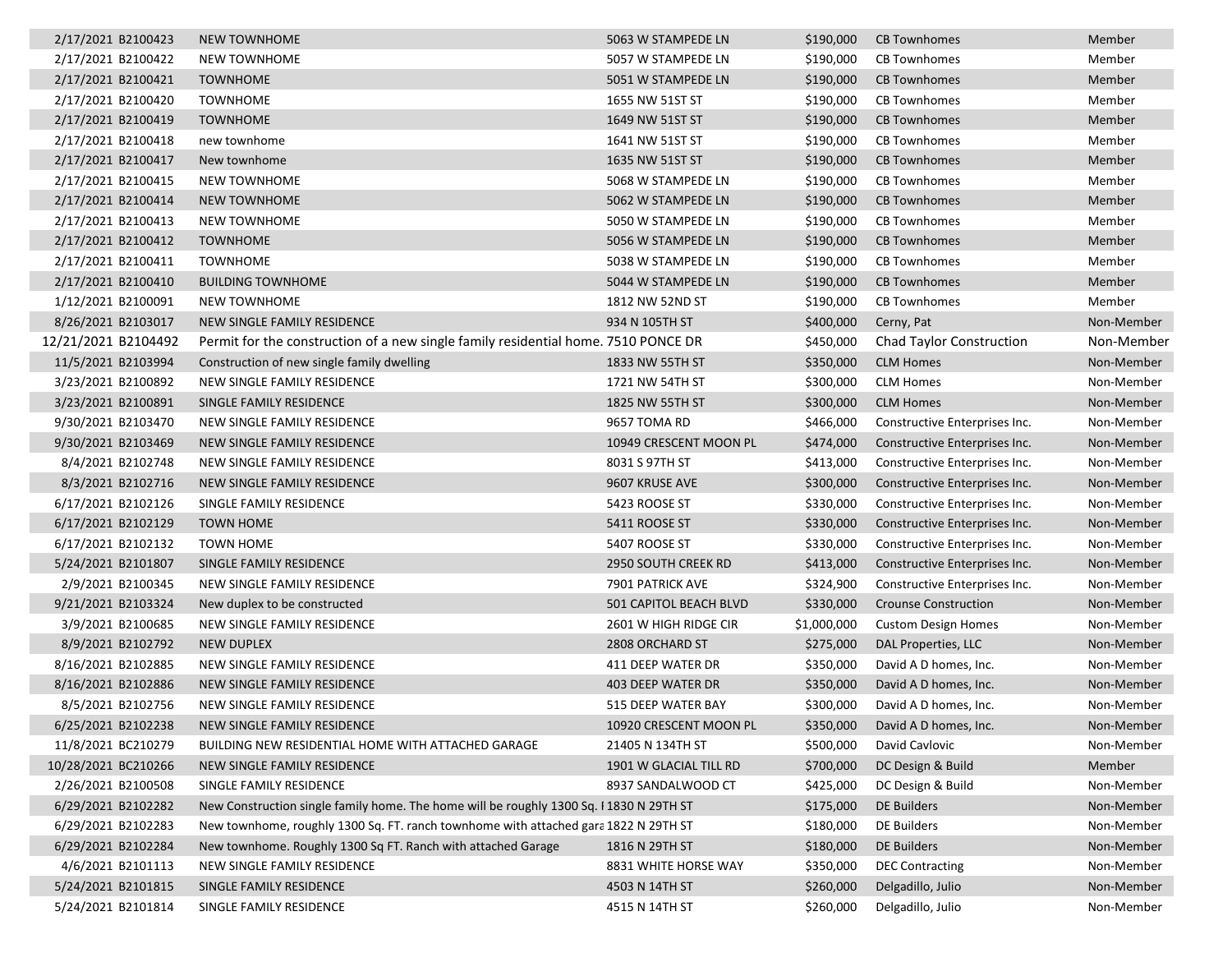| 10/11/2021 B2103616 | <b>NEW CONSTRUCTION</b>                  | 7434 ANSELM LN         | \$250,000 | Derun Brothers Homes, Inc. | Non-Member |
|---------------------|------------------------------------------|------------------------|-----------|----------------------------|------------|
| 10/11/2021 B2103614 | NEW CONSTRUCTION                         | 7424 ANSELM LN         | \$250,000 | Derun Brothers Homes, Inc. | Non-Member |
| 10/11/2021 B2103606 | NEW CONSTRUCTION                         | 7400 ISADORE DR        | \$250,000 | Derun Brothers Homes, Inc. | Non-Member |
| 10/11/2021 B2103605 | NEW CONSTRUCTION                         | 7502 ANSELM LN         | \$350,000 | Derun Brothers Homes, Inc. | Non-Member |
| 6/28/2021 B2102252  | NEW SINGLE FAMILY RESIDENCE              | 10820 CRESCENT MOON DR | \$350,000 | Derun Brothers Homes, Inc. | Non-Member |
| 5/12/2021 B2101660  | SINGLE FAMILY RESIDENCE                  | 1110 S 89TH ST         | \$350,000 | Derun Brothers Homes, Inc. | Non-Member |
| 2/25/2021 B2100488  | NEW CONSTRUCTION HOME                    | 518 DEEP WATER BAY     | \$250,000 | Derun Brothers Inc.        | Non-Member |
| 1/26/2021 B2100251  | NEW SINGLE FAMILY RESIDENCE              | 844 N 105TH ST         | \$350,000 | Derun Building Group       | Non-Member |
| 1/22/2021 B2100236  | SINGLE FAMILY RESIDENCE                  | 914 N 105TH ST         | \$350,000 | Derun Building Group       | Non-Member |
| 12/21/2021 B2104490 | NEW SINGLE FAMILY RESIDENCE              | 7404 ANSELM LN         | \$350,000 | Derun Construction         | Member     |
| 10/11/2021 B2103623 | NEW CONSTRUCTION                         | 10411 CENTURY LN       | \$300,000 | <b>Derun Construction</b>  | Member     |
| 9/20/2021 B2103302  | NEW SINGLE FAMILY RESIDENCE              | 9501 BRIENNA DR        | \$300,000 | Derun Construction         | Member     |
| 8/16/2021 B2102875  | NEW SINGLE FAMILY RESIDENCE              | 407 N 104TH ST         | \$300,000 | <b>Derun Construction</b>  | Member     |
| 8/6/2021 B2102774   | NEW SINGLE FAMILY RESIDENCE              | 7331 SWISS ALPS AVE    | \$300,000 | Derun Construction         | Member     |
| 8/6/2021 B2102777   | NEW SINGLE FAMILY RESIDENCE              | 10800 CRESCENT MOON DR | \$350,000 | Derun Construction         | Member     |
| 7/8/2021 B2102371   | NEW CONSTRUCTION SINGLE FAMILY RESIDENCE | 435 N 104TH ST         | \$350,000 | <b>Derun Construction</b>  | Member     |
| 5/18/2021 B2101717  | NEW SINGLE FAMILY DETACHED RESIDENTIAL   | 7337 SWISS ALPS AVE    | \$300,000 | Derun Construction         | Member     |
| 4/19/2021 B2101301  | NEW SINGLE FAMILY RESIDENCE              | 905 N 104TH ST         | \$300,000 | Derun Construction         | Member     |
| 3/22/2021 B2100862  | NEW SINGLE FAMILY RESIDENCE              | 924 N 105TH ST         | \$300,000 | Derun Construction         | Member     |
| 2/16/2021 B2100396  | SINGLE FAMILY RESIDENCE                  | 9420 BRIENNA DR        | \$300,000 | Derun Construction         | Member     |
| 2/16/2021 B2100392  | SINGLE FAMILY RESIDENCE                  | 9410 BRIENNA DR        | \$300,000 | Derun Construction         | Member     |
| 2/11/2021 B2100361  | NEW SINGLE FAMILY RESIDENCE              | 904 N 105TH ST         | \$300,000 | Derun Construction         | Member     |
| 2/4/2021 B2100313   | SINGLE FAMILY RESIDENCE                  | 442 N 104TH ST         | \$300,000 | Derun Construction         | Member     |
| 1/19/2021 B2100153  | SINGLE FAMILY RESIDENCE                  | 534 DEEP WATER BAY     | \$400,000 | Derun Construction         | Member     |
| 1/7/2021 B2100062   | SINGLE FAMILY RESIDENCE                  | 9611 BRIENNA DR        | \$300,000 | <b>Derun Construction</b>  | Member     |
| 11/18/2021 B2104131 | NEW SINGLE FAMILY RESIDENCE              | 6323 GRANITE RIDGE RD  | \$500,000 | Destiny Homes LLC          | Member     |
| 5/10/2021 B2101622  | <b>TOWNHOME</b>                          | 5031 W AMARILLO DR     | \$225,000 | Destiny Homes LLC          | Member     |
| 5/10/2021 B2101621  | <b>TOWNHOME</b>                          | 5030 W AMARILLO DR     | \$225,000 | Destiny Homes LLC          | Member     |
| 5/10/2021 B2101620  | <b>TOWNHOME</b>                          | 5024 W AMARILLO DR     | \$225,000 | Destiny Homes LLC          | Member     |
| 5/10/2021 B2101617  | <b>TOWNHOME</b>                          | 5043 W AMARILLO DR     | \$225,000 | Destiny Homes LLC          | Member     |
| 5/10/2021 B2101616  | <b>TOWNHOME</b>                          | 5037 W AMARILLO DR     | \$225,000 | Destiny Homes LLC          | Member     |
| 5/10/2021 B2101613  | <b>TOWNHOME</b>                          | 5042 W AMARILLO DR     | \$225,000 | Destiny Homes LLC          | Member     |
| 5/10/2021 B2101612  | <b>TOWNHOME</b>                          | 5036 W AMARILLO DR     | \$225,000 | Destiny Homes LLC          | Member     |
| 5/7/2021 B2101595   | <b>TOWNHOME</b>                          | 5025 W AMARILLO DR     | \$225,000 | Destiny Homes LLC          | Member     |
| 3/23/2021 B2100876  | SINGLE FAMILY RESIDENCE                  | 5620 W ADAMS ST        | \$400,000 | <b>Destiny Homes LLC</b>   | Member     |
| 3/22/2021 B2100872  | SINGLE FAMILY RESIDENCE                  | 9200 PONY EXPRESS RD   | \$300,000 | Detty, Jason & Kelli       | Non-Member |
| 10/6/2021 B2103558  | NEW CONSTRUCTION TOWN HOUSE              | 4063 W GARY GATELY ST  | \$175,000 | Don Johnson Homes Inc.     | Member     |
| 10/6/2021 B2103557  | NEW CONSTRUCTION TOWN HOUSE              | 4071 W GARY GATELY ST  | \$175,000 | Don Johnson Homes Inc.     | Member     |
| 9/27/2021 B2103390  | <b>NEW TOWNHOME</b>                      | 1519 OPEN SKY LN       | \$175,000 | Don Johnson Homes Inc.     | Member     |
| 9/27/2021 B2103388  | NEW TOWNHOME                             | 1511 OPEN SKY LN       | \$175,000 | Don Johnson Homes Inc.     | Member     |
| 7/22/2021 B2102564  | NEW CONSTRUCTION SINGLE FAMILY           | 1817 NW 55TH ST        | \$225,000 | Don Johnson Homes Inc.     | Member     |
| 7/2/2021 B2102313   | NEW CONSTRUCTION SINGLE FAMILY RESIDENCE | 7632 S 66TH ST         | \$350,000 | Don Johnson Homes Inc.     | Member     |
| 4/15/2021 B2101265  | SINGLE FAMILY RESIDENCE                  | 1817 NW 55TH ST        | \$250,000 | Don Johnson Homes Inc.     | Member     |
| 2/16/2021 B2100394  | <b>NEW TOWNHOME</b>                      | 4070 W GARY GATELY ST  | \$200,000 | Don Johnson Homes Inc.     | Member     |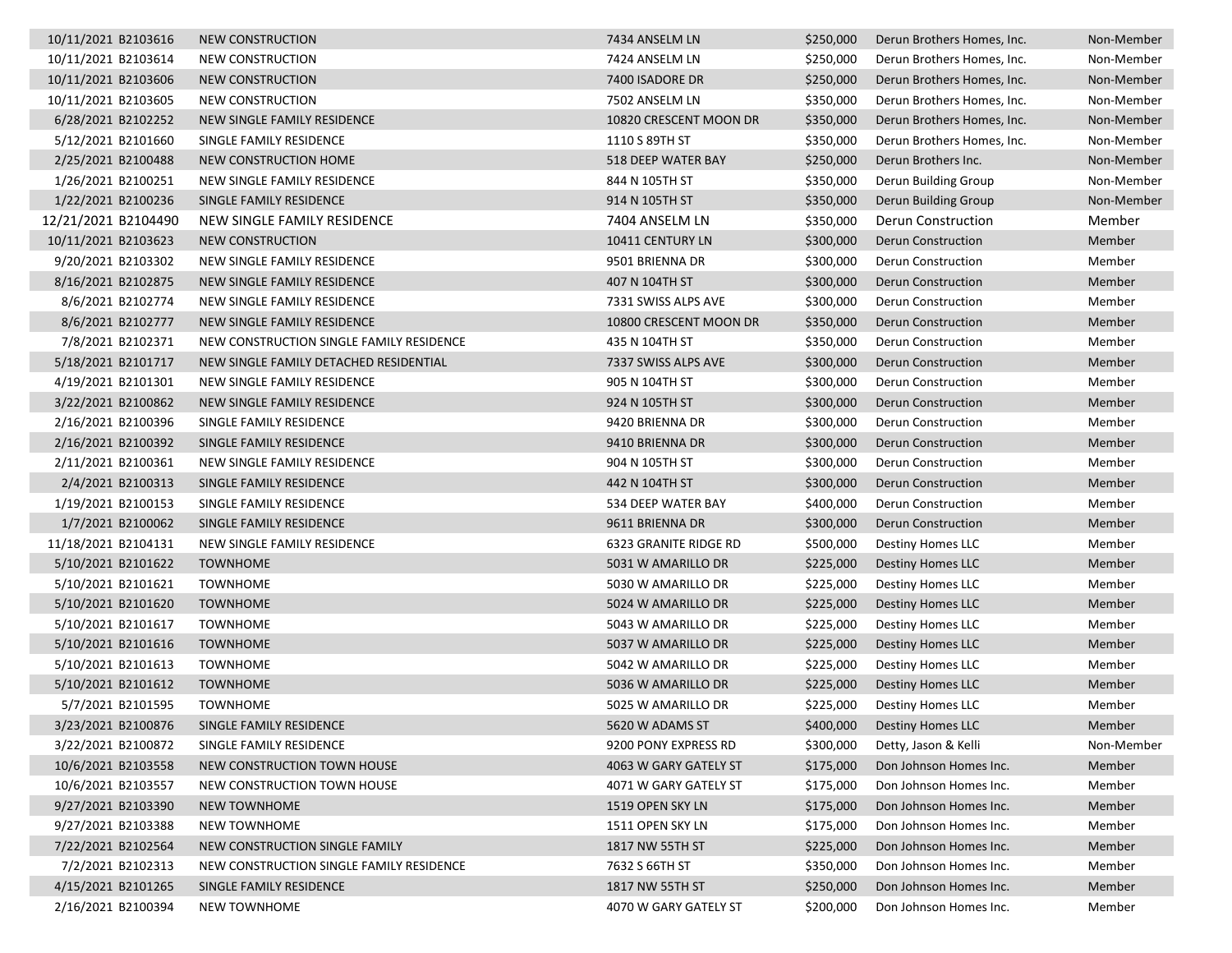| 2/12/2021 B2100374  | <b>NEW TOWNHOME</b>                            | 4062 W GARY GATELY ST  | \$200,000 | Don Johnson Homes Inc.           | Member     |
|---------------------|------------------------------------------------|------------------------|-----------|----------------------------------|------------|
| 1/8/2021 B2100066   | IN 3 MILE SINGLE FAMILY RESIDENCE              | 6781 SW 25TH ST        | \$200,000 | Don Johnson Homes Inc.           | Member     |
| 12/16/2021 B2104427 | SINGLE FAMILY RESIDENCE                        | 9315 BRIENNA DR        | \$212,121 | Dun Rite Homes                   | Non-Member |
| 11/5/2021 B2103981  | <b>SFD</b>                                     | 8120 YANKEE WOODS DR   | \$212,121 | Dun Rite Homes                   | Non-Member |
| 11/5/2021 B2103982  | <b>SFD</b>                                     | 8200 YANKEE WOODS DR   | \$212,121 | Dun Rite Homes                   | Non-Member |
| 11/5/2021 B2103983  | SFD                                            | 8220 YANKEE WOODS DR   | \$212,121 | Dun Rite Homes                   | Non-Member |
| 8/19/2021 B2102930  | <b>SFD</b>                                     | 7601 KALLUM DR         | \$212,121 | Dun Rite Homes                   | Non-Member |
| 8/19/2021 B2102932  | <b>SFD</b>                                     | 9504 ESTELA AVE        | \$212,121 | Dun Rite Homes                   | Non-Member |
| 8/19/2021 B2102934  | <b>SDF</b>                                     | 7615 KALLUM DR         | \$212,121 | Dun Rite Homes                   | Non-Member |
| 7/27/2021 B2102630  | New Build resident                             | 330 N 104TH ST         | \$212,121 | Dun Rite Homes                   | Non-Member |
| 7/27/2021 B2102631  | SINGLE FAMILY RESIDENCE                        | 322 N 104TH ST         | \$212,121 | Dun Rite Homes                   | Non-Member |
| 6/15/2021 B2102082  | SINGLE FAMILY RESIDENCE                        | 9325 BRIENNA DR        | \$212,121 | Dun Rite Homes                   | Non-Member |
| 6/15/2021 B2102081  | SINGLE FAMILY RESIDENCE                        | 7725 AERO DR           | \$212,121 | Dun Rite Homes                   | Non-Member |
| 5/3/2021 B2101525   | SINGLE FAMILY RESIDENCE                        | 450 N 104TH ST         | \$212,121 | Dun Rite Homes                   | Non-Member |
| 4/21/2021 B2101362  | New SFD                                        | 9432 FRIEDMAN ST       | \$212,121 | Dun Rite Homes                   | Non-Member |
| 4/7/2021 B2101130   | NEW SINGLE FAMILY RESIDENCE                    | 9401 BRIENNA DR        | \$212,121 | Dun Rite Homes                   | Non-Member |
| 2/10/2021 B2100356  | NEW BUILD SINGLE FAMILY RESIDENCE              | 502 WATERSIDE WAY      | \$212,121 | Dun Rite Homes                   | Non-Member |
| 9/24/2021 B2103367  | 3-MILE NEW SINGLE FAMILY RESIDENCE             | 12727 PINE LAKE RD     | \$250,000 | Dunn, Justin                     | Non-Member |
| 12/1/2021 B2104247  | SINGLE FAMILY HOME                             | 9300 CALAMUS RIVER CIR | \$587,600 | Element Homes                    | Member     |
| 11/29/2021 B2104223 | SINGLE FAMILY HOME                             | 14140 S 82ND ST        | \$417,500 | Element Homes                    | Member     |
| 11/29/2021 B2104219 | SINGLE FAMILY HOME                             | 2340 S 89TH ST         | \$452,000 | <b>Element Homes</b>             | Member     |
| 11/17/2021 B2104115 | SINGLE FAMILY HOME                             | 2340 S 90TH CIR        | \$429,525 | <b>Element Homes</b>             | Member     |
| 9/29/2021 B2103446  | Single Family Home                             | 2320 S 89TH ST         | \$509,000 | <b>Element Homes</b>             | Member     |
| 9/27/2021 B2103385  | Single Family Home                             | 9130 ROCK RIVER RD     | \$539,000 | Element Homes                    | Member     |
| 8/23/2021 B2102959  | Single Family Home                             | 9210 CALAMUS RIVER RD  | \$505,000 | <b>Element Homes</b>             | Member     |
| 8/6/2021 B2102768   | SINGLE FAMILY RESIDENCE                        | 2211 BIG TIMBER RD     | \$499,000 | Element Homes                    | Member     |
| 7/22/2021 B2102559  | Single Family Home                             | 1118 S 89TH ST         | \$469,000 | Element Homes                    | Member     |
| 7/22/2021 B2102560  | Single Family Home                             | 2328 BIG TIMBER RD     | \$407,000 | <b>Element Homes</b>             | Member     |
| 7/12/2021 B2102399  | SINGLE FAMILY RESIDENCE                        | 6920 SW 29TH CIR       | \$432,000 | <b>Element Homes</b>             | Member     |
| 6/7/2021 B2101975   | SINGLE FAMILY HOME                             | 9301 RATTLESNAKE RD    | \$409,250 | <b>Element Homes</b>             | Member     |
| 4/13/2021 B2101217  | SINGLE FAMILY HOME                             | 2345 BIG TIMBER RD     | \$424,000 | <b>Element Homes</b>             | Member     |
| 4/13/2021 B2101215  | SINGLE FAMILY HOME                             | 2231 BIG TIMBER RD     | \$369,000 | Element Homes                    | Member     |
| 3/24/2021 B2100909  | SINGLE FAMILY RESIDENCE                        | 2141 BIG TIMBER RD     | \$423,000 | Element Homes                    | Member     |
| 3/22/2021 B2100871  | Single Family Home                             | 2581 BIG TIMBER RD     | \$350,000 | <b>Element Homes</b>             | Member     |
| 3/22/2021 B2100870  | SINGLE FAMILY HOME                             | 2575 BIG TIMBER RD     | \$350,000 | <b>Element Homes</b>             | Member     |
| 3/8/2021 B2100660   | SINGLE FAMILY RESIDENCE                        | 9135 CALAMUS RIVER RD  | \$379,700 | <b>Element Homes</b>             | Member     |
| 3/4/2021 B2100611   | SINGLE FAMILY RESIDENCE                        | 2140 S 89TH ST         | \$487,750 | <b>Element Homes</b>             | Member     |
| 2/5/2021 B2100321   | SINGLE FAMILY RESIDENCE                        | 9120 ROCK RIVER RD     | \$414,000 | <b>Element Homes</b>             | Member     |
| 9/27/2021 B2103380  | 3-MILE NEW SINGLE FAMILY RESIDENCE             | 2360 S 134TH ST        | \$700,000 | <b>Elite Custom Homes</b>        | Non-Member |
| 1/21/2021 B2100210  | new construction of a 2-story wood-framed home | 3130 GRETA DR          | \$350,000 | <b>ENS Building Group LLC</b>    | Non-Member |
| 11/1/2021 B2103938  | Single Family Home                             | 830 N 106TH ST         | \$485,400 | Epic Building and Remodeling LLC | Non-Member |
| 10/15/2021 B2103691 | single family home                             | 308 S 90TH ST          | \$386,400 | Epic Building and Remodeling LLC | Non-Member |
| 10/15/2021 B2103689 | single family home                             | 300 S 90TH ST          | \$297,400 | Epic Building and Remodeling LLC | Non-Member |
| 5/12/2021 B2101653  | Single Family Home                             | 7605 S 78TH ST         | \$480,000 | Epic Building and Remodeling LLC | Non-Member |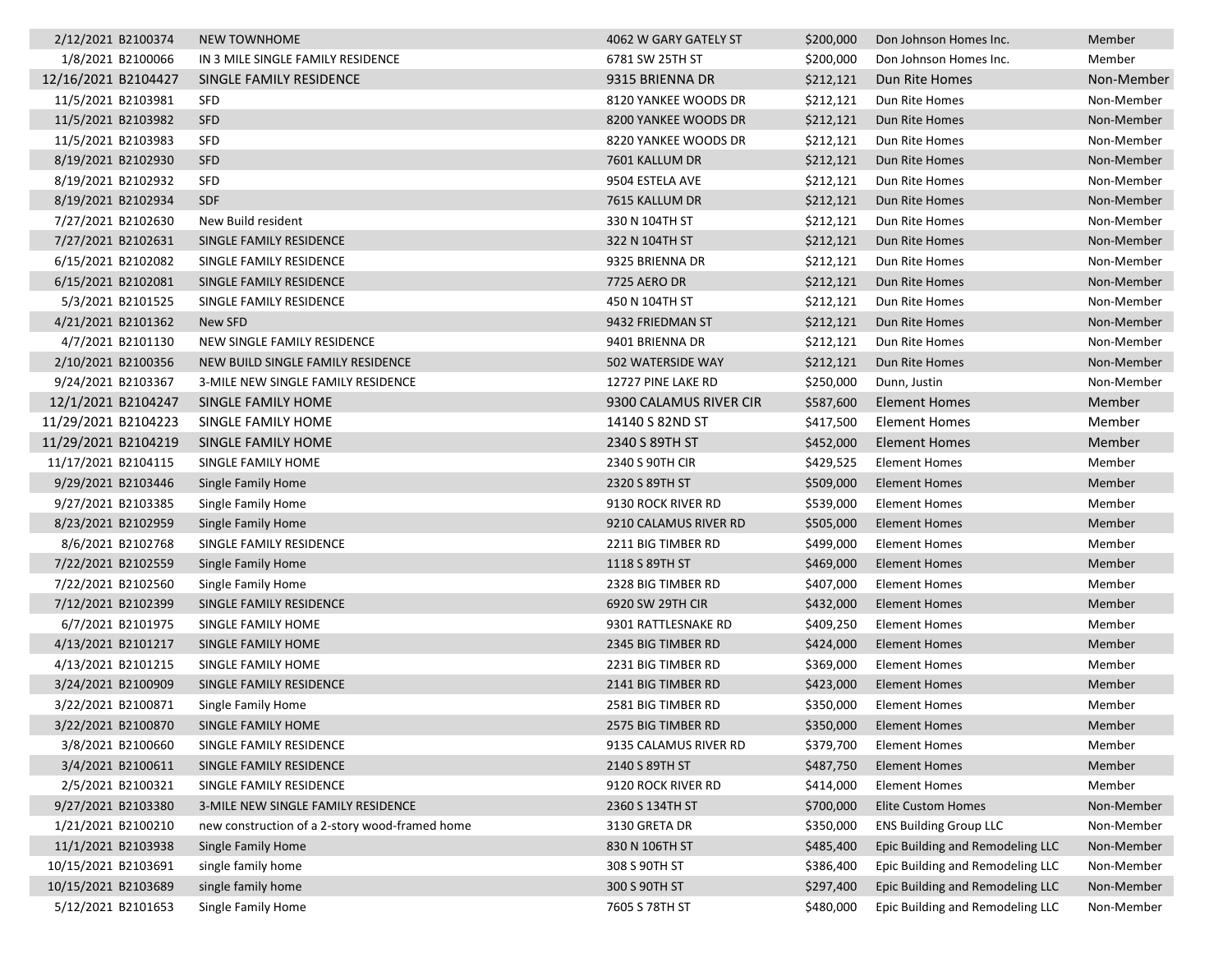| 4/9/2021 B2101175   | Single Family Home                                                                            | 1824 NW 55TH ST       | \$360,000 | Epic Building and Remodeling LLC       | Non-Member |
|---------------------|-----------------------------------------------------------------------------------------------|-----------------------|-----------|----------------------------------------|------------|
| 3/21/2021 B2100855  | Single family home                                                                            | 9740 MORTENSEN DR     | \$350,000 | Epic Building and Remodeling LLC       | Non-Member |
| 3/21/2021 B2100854  | NEW SINGLE FAMILY RESIDENCE                                                                   | <b>5802 OPUS DR</b>   | \$350,000 | Epic Building and Remodeling LLC       | Non-Member |
| 12/9/2021 B2104376  | NEW SINGLE FAMILY RESIDENCE                                                                   | 701 W AVONDALE CT     | \$518,500 | Erickson Homes                         | Member     |
| 8/12/2021 B2102853  | NEW SINGLE FAMILY RESIDENCE                                                                   | 923 W DESERT VISTA DR | \$498,000 | <b>Erickson Homes</b>                  | Member     |
| 6/22/2021 B2102183  | NEW SINGLE FAMILY RESIDENCE                                                                   | 6717 VERANO DR        | \$450,000 | Erickson Homes                         | Member     |
| 2/26/2021 B2100523  | SINGLE FAMILY RESIDENCE                                                                       | 8550 BIRKETT DR       | \$550,000 | <b>Erickson Homes</b>                  | Member     |
| 2/23/2021 B2100470  | NEW SINGLE FAMILY RESIDENCE                                                                   | 8557 BIRKETT DR       | \$570,000 | Erickson Homes                         | Member     |
| 2/11/2021 B2100366  | NEW SINGLE FAMILY RESIDENCE                                                                   | 6511 VERANO DR        | \$385,000 | <b>Erickson Homes</b>                  | Member     |
| 11/17/2021 B2104121 | Single Family Residence. New Construction.                                                    | 6940 NW 2ND ST        | \$400,000 | <b>Fowler Custom Homes</b>             | Non-Member |
| 10/27/2021 B2103882 | NEW CONSTRUCTION FOR A SPEC HOME DESIGNED FOR A SINGLE FAMILY. 7514 AUGUSTINE AVE             |                       | \$375,000 | <b>Fowler Custom Homes</b>             | Non-Member |
| 9/27/2021 B2103379  | New Construction that is a SPEC HOME meant for a single family.                               | 924 W PANORAMA RD     | \$350,000 | Fowler Custom Homes                    | Non-Member |
| 9/27/2021 B2103377  | New construction permit for a Spec Home intended for a single family to li 6024 LAS VERDES LN |                       | \$250,000 | <b>Fowler Custom Homes</b>             | Non-Member |
| 5/6/2021 B2101579   | SINGLE FAMILY RESIDENCE WITH GARAGE                                                           | 7667 AERO DR          | \$275,000 | <b>Fowler Custom Homes</b>             | Non-Member |
| 4/13/2021 B2101234  | SINGLE FAMILY RESIDENCE                                                                       | 6025 LAS VERDES LN    | \$315,000 | <b>Fowler Custom Homes</b>             | Non-Member |
| 4/13/2021 B2101230  | Single Family Residence                                                                       | 3219 GRETA DR         | \$389,900 | <b>Fowler Custom Homes</b>             | Non-Member |
| 3/29/2021 B2100969  | SINGLE FAMILY RESIDENCE WITH GARAGE                                                           | 6032 LAS VERDES LN    | \$300,000 | <b>Fowler Custom Homes</b>             | Non-Member |
| 4/21/2021 B2101361  | NEW SINGLE FAMILY RESIDENCE AND GARAGE                                                        | 8910 WHITE HORSE WAY  | \$400,000 | <b>Frazier Construction</b>            | Member     |
| 3/18/2021 B2100831  | NEW SINGLE FAMILY RESIDENCE WITH GARAGE                                                       | 9686 TOPHER BLVD      | \$400,000 | <b>Frazier Construction</b>            | Member     |
| 10/18/2021 B2103728 | New single family residence                                                                   | 10315 S 31ST ST       | \$497,000 | <b>Fulton Construction</b>             | Member     |
| 9/24/2021 B2103359  | Single Family Residence                                                                       | 9733 CASA GALEANO CT  | \$475,000 | <b>Fulton Construction</b>             | Member     |
| 9/24/2021 B2103358  | Single Family Residence                                                                       | 9741 CASA GALEANO CT  | \$475,000 | <b>Fulton Construction</b>             | Member     |
| 9/9/2021 B2103168   | New Single Family Residence                                                                   | 9749 CASA GALEANO CT  | \$127,000 | <b>Fulton Construction</b>             | Member     |
| 3/30/2021 B2100994  | NEW SINGLE FAMILY RESIDENCE                                                                   | 5733 S 114TH CT       | \$650,000 | <b>Fulton Construction</b>             | Member     |
| 3/19/2021 B2100938  | SINGLE FAMILY RESIDENCE                                                                       | 1301 S 97TH ST        | \$525,000 | <b>Fulton Construction</b>             | Member     |
| 6/9/2021 B2102019   | NEW SINGLE FAMILY RESIDENCE                                                                   | 7016 DOUGLAS ST       | \$295,000 | Gabelhouse, Michael                    | Non-Member |
| 9/21/2021 B2103320  | <b>NEW TOWNHOME</b>                                                                           | 8632 S 78TH ST        | \$265,000 | GARR, LLC                              | Non-Member |
| 9/21/2021 B2103319  | <b>NEW TOWNHOME</b>                                                                           | 8624 S 78TH ST        | \$265,000 | GARR, LLC                              | Non-Member |
| 12/17/2021 B2104450 | <b>BUILD SFR AND GARAGE</b>                                                                   | 3343 DESPERADO DR     | \$200,000 | <b>Gatlin Construction Specialties</b> | Non-Member |
| 12/1/2021 B2104250  | SINGLE FAMILY RESIDENCE PLUS GARAGE                                                           | 3242 N 92ND ST        | \$200,000 | <b>Gatlin Construction Specialties</b> | Non-Member |
| 7/26/2021 B2102601  | <b>BUILD SINGLE FAMILY HOME WITH GARAGE</b>                                                   | 3115 N 93RD CT        | \$200,000 | Gatlin Homes 1 LLC                     | Non-Member |
| 6/15/2021 B2102087  | <b>BUILD SFR AND GARAGE</b>                                                                   | 9641 TOMA RD          | \$200,000 | Gatlin Homes 1 LLC                     | Non-Member |
| 3/11/2021 B2100712  | SINGLE FAMILY RESIDENCE WITH GARAGE                                                           | 3457 RENEGADE BLVD    | \$200,000 | Gatlin Homes 1 LLC                     | Non-Member |
| 3/9/2021 B2100684   | SINGLE FAMILY RESIDENCE PLUS GARAGE                                                           | 3205 N 93RD ST        | \$200,000 | Gatlin Homes 1 LLC                     | Non-Member |
| 10/12/2021 B2103639 | SFR+ GARAGE                                                                                   | 3108 N 93RD CT        | \$300,000 | Gatlin Homes 1. LLC                    | Non-Member |
| 9/16/2021 B2103272  | SINGLE FAMILY RESIDENCE WITH GARAGE                                                           | 8811 CHAPARRAL CT     | \$200,000 | Gatlin Homes 1, LLC                    | Non-Member |
| 5/18/2021 B2101716  | SFR AND GARAGE                                                                                | 7916 DOUGAN DR        | \$200,000 | Gatlin Homes 1, LLC                    | Non-Member |
| 8/12/2021 B2102847  | NEW SINGLE FAMILY RESIDENCE                                                                   | 9038 TRADER DR        | \$200,000 | <b>GBG Construction</b>                | Non-Member |
| 7/2/2021 B2102308   | NEW CONSTRUCTION SFR                                                                          | 9044 TRADER DR        | \$200,000 | <b>GBG Construction</b>                | Non-Member |
| 9/30/2021 B2103475  | Build Single family home with attached garage                                                 | 7865 W SCHELLPEPER DR | \$450,000 | Gerlach Carpentry, Inc.                | Member     |
| 9/20/2021 B2103296  | New Single Family Home with attached garage                                                   | 9501 HILLCREST        | \$750,000 | Gerlach Carpentry, Inc.                | Member     |
| 1/7/2021 B2100052   | SINGLE FAMILY RESIDENCE WITH ATTACHED GARAGE                                                  | 3317 N 93RD ST        | \$345,000 | Gerlach Carpentry, Inc.                | Member     |
| 7/13/2021 B2102429  | SINGLE FAMILY RESIDENCE                                                                       | 3301 TREE LINE DR     | \$350,000 | Geysun Style Homes Inc.                | Non-Member |
| 7/13/2021 B2102430  | SINGLE FAMILY RESIDENCE                                                                       | 3311 TREE LINE DR     | \$350,000 | Geysun Style Homes Inc.                | Non-Member |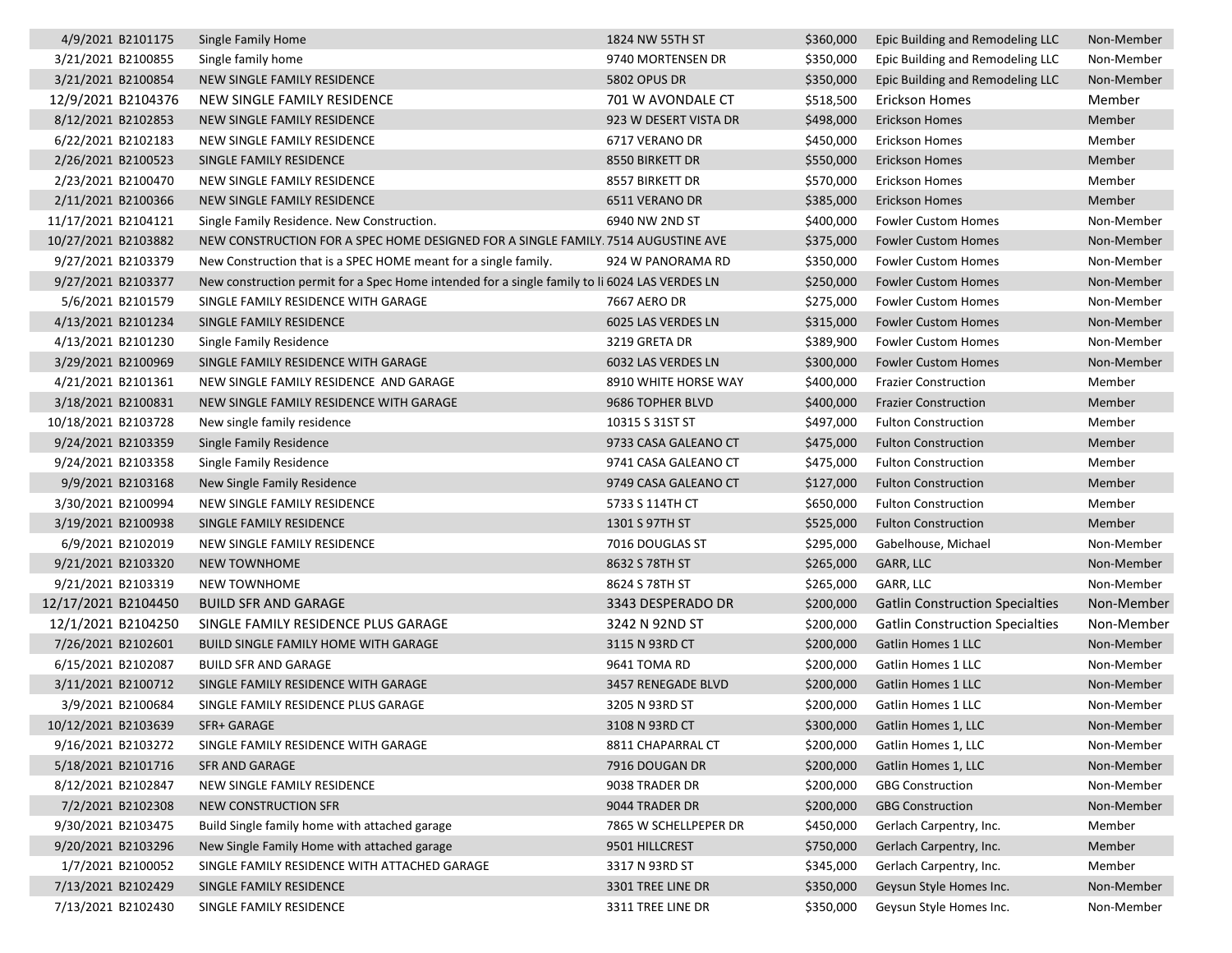| 6/22/2021 B2102190  | NEW SINGLE FAMILY RESIDENCE                        | 9028 TRADER DR       | \$400,000 | Geysun Style Homes Inc.          | Non-Member |
|---------------------|----------------------------------------------------|----------------------|-----------|----------------------------------|------------|
| 6/22/2021 B2102193  | NEW SINGLE FAMILY RESIDENCE                        | 8211 S 97TH ST       | \$380,000 | Geysun Style Homes Inc.          | Non-Member |
| 6/22/2021 B2102195  | NEW SINGLE FAMILY RESIDENCE                        | 9679 TOPHER BLVD     | \$400,000 | Geysun Style Homes Inc.          | Non-Member |
| 6/22/2021 B2102196  | NEW SINGLE FAMILY RESIDENCE                        | 9032 TRADER DR       | \$400,000 | Geysun Style Homes Inc.          | Non-Member |
| 3/30/2021 B2100982  | SINGLE FAMILY DETACHED HOME                        | 7327 SWISS ALPS AVE  | \$300,000 | Geysun Style Homes Inc.          | Non-Member |
| 2/8/2021 B2100338   | NEW SINGLE FAMILY RESIDENCE                        | 9400 GREEN VALLEY LN | \$300,000 | Geysun Style Homes Inc.          | Non-Member |
| 2/8/2021 B2100337   | NEW SINGLE FAMILY RESIDENCE                        | 9629 S 34TH ST       | \$300,000 | Geysun Style Homes Inc.          | Non-Member |
| 7/7/2021 B2102355   | SINGLE FAMILY RESIDENCE                            | 9630 TOMA RD         | \$230,000 | Go Construction, LLC             | Non-Member |
| 8/11/2021 B2102837  | NEW PRE-ENGINEERED BUILDING FOR STORAGE            | 7200 S 98TH ST       | \$200,000 | Goes Construction, Inc.          | Non-Member |
| 1/22/2021 B2100234  | SINGLE FAMILY RESIDENCE                            | 3620 DOONBEG RD      | \$800,000 | Goings Homes LLC                 | Member     |
| 11/12/2021 B2104067 | New Home Construction                              | 3025 N 92ND ST       | \$375,000 | Goings Homes, LLC                | Non-Member |
| 7/24/2021 B2102595  | SINGLE FAMILY RESIDENCE                            | 531 WHITE CAP BAY    | \$600,000 | <b>Great Plains Custom Homes</b> | Member     |
| 3/18/2021 B2100835  | SINGLE DETACHED RESIDENCE                          | 10260 STARLIGHT BAY  | \$700,000 | <b>Great Plains Custom Homes</b> | Member     |
| 3/12/2021 B2100740  | Single Residence                                   | 10250 MOONLIGHT BAY  | \$700,000 | <b>Great Plains Custom Homes</b> | Member     |
| 1/26/2021 B2100256  | Detached Single Family Residence                   | 3409 TREE LINE DR    | \$300,000 | <b>Great Plains Custom Homes</b> | Member     |
| 8/25/2021 B2103001  | NEW SINGLE FAMILY RESIDENCE                        | 3333 RENEGADE BLVD   | \$240,000 | H & H Builders                   | Non-Member |
| 3/1/2021 B2100558   | New SFR & Garage                                   | 3341 RENEGADE BLVD   | \$170,000 | H & H Builders                   | Non-Member |
| 3/31/2021 B2101037  | CONSTRUCTION OF SINGLE FAMILY RESIDENCE AND GARAGE | 300 W SAUNDERS AVE   | \$150,000 | <b>Habitat for Humanity</b>      | Member     |
| 12/20/2021 B2104457 | Single family residential plus garage              | 2805 W ROSE ST       | \$194,830 | <b>Hartland Homes</b>            | Member     |
| 12/16/2021 B2104434 | NEW SINGLE FAMILY RESIDENCE                        | 2838 W WASHINGTON ST | \$260,760 | <b>Hartland Homes</b>            | Member     |
| 11/29/2021 B2104214 | Single family residential plus garage              | 2910 W WASHINGTON ST | \$248,360 | <b>Hartland Homes</b>            | Member     |
| 11/11/2021 B2104045 | SINGLE FAMILY DWELLING                             | 2928 W WASHINGTON ST | \$187,090 | <b>Hartland Homes</b>            | Member     |
| 11/5/2021 B2103988  | Single family residential plus garage              | 2936 W WASHINGTON ST | \$278,188 | <b>Hartland Homes</b>            | Member     |
| 11/3/2021 B2103951  | Single family residential plus garage              | 1606 SW 28TH ST      | \$185,834 | <b>Hartland Homes</b>            | Member     |
| 11/3/2021 B2103968  | <b>SFR</b>                                         | 2900 W WASHINGTON ST | \$209,680 | <b>Hartland Homes</b>            | Member     |
| 10/25/2021 B2103823 | Single family residential plus garage              | 1617 SW 28TH ST      | \$218,534 | <b>Hartland Homes</b>            | Member     |
| 10/8/2021 B2103585  | Single family residential plus garage              | 2444 NW 57TH ST      | \$236,385 | <b>Hartland Homes</b>            | Member     |
| 10/7/2021 B2103581  | SINGLE FAMILY RESIDENCE WITH ATTACHED GARAGE       | 1700 SW 28TH ST      | \$185,834 | <b>Hartland Homes</b>            | Member     |
| 9/27/2021 B2103387  | Single family residential plus garage              | 2551 NW 57TH ST      | \$220,532 | <b>Hartland Homes</b>            | Member     |
| 9/8/2021 B2103163   | Single family residential plus garage              | 2500 NW 57TH ST      | \$220,532 | <b>Hartland Homes</b>            | Member     |
| 9/7/2021 B2103143   | Single family residential plus garage              | 1545 SW 28TH ST      | \$190,630 | <b>Hartland Homes</b>            | Member     |
| 9/7/2021 B2103141   | Single family residential plus garage              | 1625 SW 28TH ST      | \$199,395 | <b>Hartland Homes</b>            | Member     |
| 8/19/2021 B2102928  | Single family residential plus garage              | 1628 SW 29TH ST      | \$198,500 | <b>Hartland Homes</b>            | Member     |
| 8/18/2021 B2102919  | Single family residential plus garage              | 2831 W WASHINGTON ST | \$223,637 | <b>Hartland Homes</b>            | Member     |
| 8/9/2021 B2102790   | Single Family Residential plus Garage              | 1642 SW 29TH ST      | \$233,173 | <b>Hartland Homes</b>            | Member     |
| 8/3/2021 B2102710   | Single family residential plus garage              | 1635 SW 29TH ST      | \$166,175 | <b>Hartland Homes</b>            | Member     |
| 7/28/2021 B2102646  | Single Family Residential plus Garage              | 1601 SW 28TH ST      | \$194,505 | <b>Hartland Homes</b>            | Member     |
| 7/13/2021 B2102428  | Single Family Residential plus Garage              | 1602 SW 29TH ST      | \$178,253 | <b>Hartland Homes</b>            | Member     |
| 7/7/2021 B2102359   | SINGLE FAMILY RESIDENCE WITH GARAGE                | 2454 NW 57TH ST      | \$246,945 | <b>Hartland Homes</b>            | Member     |
| 6/21/2021 B2102162  | Single family residential plus garage              | 1535 SW 28TH ST      | \$236,075 | <b>Hartland Homes</b>            | Member     |
| 4/26/2021 B2101821  | Single family residential plus garage              | 2905 W WASHINGTON ST | \$168,475 | <b>Hartland Homes</b>            | Member     |
| 4/19/2021 B2101303  | Single Family Residential plus Garage              | 4269 W HANCOCK CT    | \$186,870 | <b>Hartland Homes</b>            | Member     |
| 4/7/2021 B2101126   | Single family residential plus garage              | 2552 NW 57TH ST      | \$236,930 | <b>Hartland Homes</b>            | Member     |
| 3/30/2021 B2100980  | Single family residential plus garage              | 2544 NW 57TH ST      | \$185,110 | <b>Hartland Homes</b>            | Member     |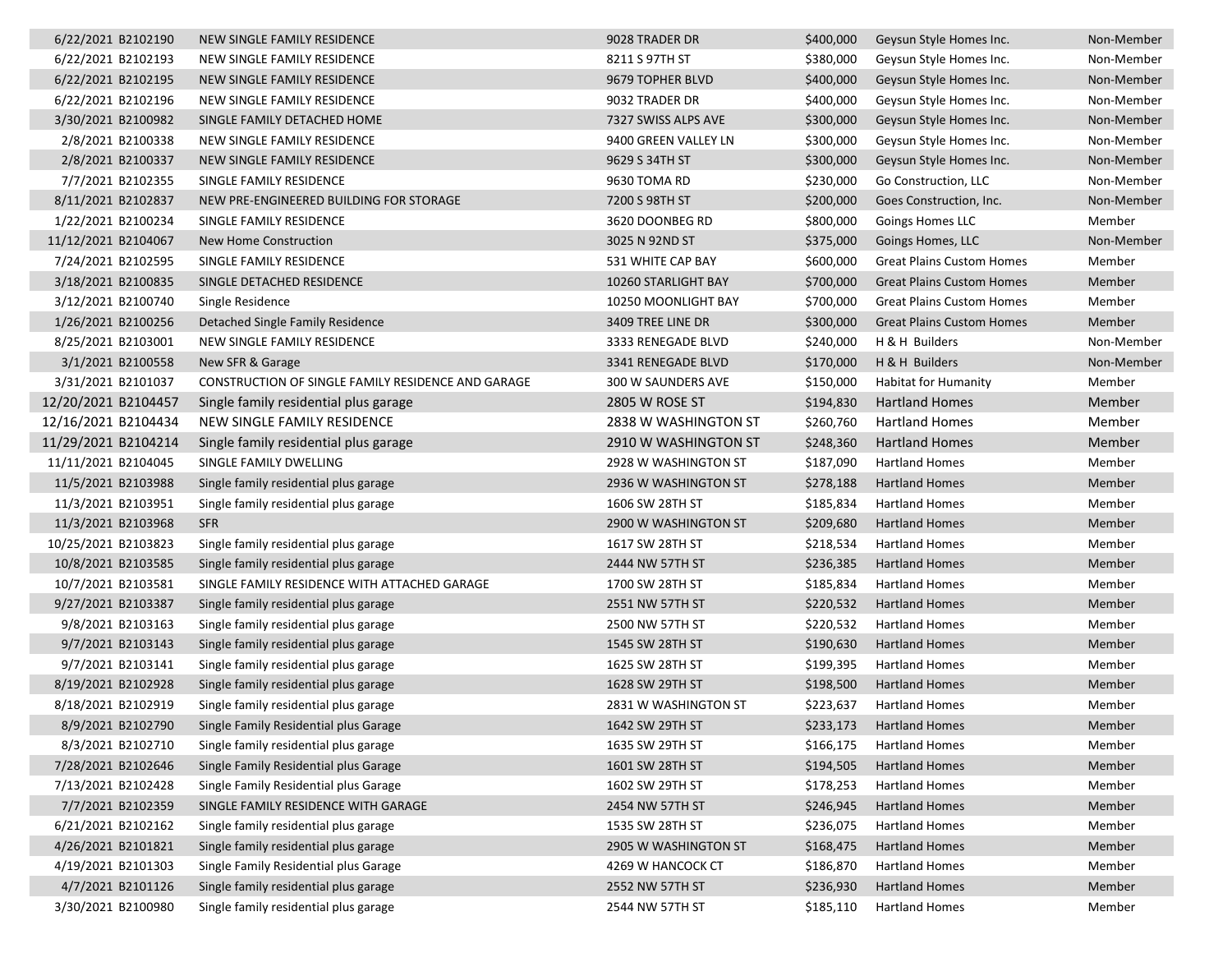| 3/24/2021 B2100898  | Single family residential plus garage                                           | 2828 W WASHINGTON ST   | \$180,768   | <b>Hartland Homes</b>                          | Member     |
|---------------------|---------------------------------------------------------------------------------|------------------------|-------------|------------------------------------------------|------------|
| 3/3/2021 B2100600   | SINGLE FAMILY RESIDENCE                                                         | 2801 W WASHINGTON ST   | \$257,347   | <b>Hartland Homes</b>                          | Member     |
| 3/1/2021 B2100535   | SINGLE FAMILY WITH GARAGE                                                       | 2915 W WASHINGTON ST   | \$217,921   | <b>Hartland Homes</b>                          | Member     |
| 2/23/2021 B2100468  | NEW SINGLE FAMILY RESIDENCE PLUS GARAGE                                         | 1611 SW 29TH ST        | \$157,740   | <b>Hartland Homes</b>                          | Member     |
| 1/29/2021 B2100283  | Single Family Residential plus Garage                                           | 2851 W WASHINGTON ST   | \$177,749   | <b>Hartland Homes</b>                          | Member     |
| 1/20/2021 B2100172  | SINGLE FAMILY RESIDENCE WITH GARAGE                                             | 1553 SW 29TH ST        | \$131,660   | <b>Hartland Homes</b>                          | Member     |
| 1/18/2021 B2100139  | NEW SINGLE FAMILY RESIDENCE PLUS GARAGE                                         | 2920 W KYLE LN         | \$178,493   | <b>Hartland Homes</b>                          | Member     |
| 1/7/2021 B2100050   | SINGLE FAMILY RESIDENCE WITH GARAGE                                             | 2821 W WASHINGTON ST   | \$247,727   | <b>Hartland Homes</b>                          | Member     |
| 1/4/2021 B2100007   | NEW SINGLE FAMILY RESIDENCE WITH GARAGE                                         | 1543 SW 29TH ST        | \$146,885   | <b>Hartland Homes</b>                          | Member     |
| 10/28/2021 B2103901 | Construct a new townhouse and attached garage                                   | 7225 NW 10TH ST        | \$400,000   | <b>Heritage Builders</b>                       | Member     |
| 10/28/2021 B2103905 | Construct new townhouse and attached garage                                     | 7235 NW 10TH ST        | \$400,000   | <b>Heritage Builders</b>                       | Member     |
| 10/6/2021 B2103546  | Construct new attached townhouse and garage                                     | 9608 CASA COLINA DR    | \$400,000   | <b>Heritage Builders</b>                       | Member     |
| 10/6/2021 B2103544  | Construct new attached townhouse and garage                                     | 9600 CASA COLINA DR    | \$400,000   | <b>Heritage Builders</b>                       | Member     |
| 6/2/2021 B2101914   | TOWN HOME COMPLETION STARTED UNDER B1902393                                     | 7215 NW 10TH ST        | \$160,000   | Heritage Builders                              | Member     |
| 5/21/2021 B2101788  | NEW SINGLE FAMILY RESIDENCE AND ATTACHED GARAGE                                 | 9410 MARICOPA DR       | \$950,000   | <b>Heritage Builders</b>                       | Member     |
| 5/4/2021 B2101544   | New townhouse with attached garage                                              | 9616 CASA COLINA DR    | \$600,000   | <b>Heritage Builders</b>                       | Member     |
| 5/4/2021 B2101543   | NEW TOWNHOME WITH ATTACHED GARAGE                                               | 9624 CASA COLINA DR    | \$600,000   | Heritage Builders                              | Member     |
| 3/11/2021 B2100711  | SINGLE FAMILY RESIDENCE                                                         | 13800 S 12TH ST        | \$450,000   | <b>Heritage Builders</b>                       | Member     |
| 4/23/2021 B2101405  | SINGLE FAMILY HOME WIT 3 STALL ATTACHED GARAGE                                  | 6245 S 114th ST        | \$650,000   | Hiatt Construction & Remodeling LLC Non-Member |            |
| 4/23/2021 B2101393  | SFR with Attached garage                                                        | 9215 SWAN CREEK RD     | \$500,000   | Hiatt Construction & Remodeling LLC Non-Member |            |
| 4/23/2021 B2101391  | SFR with attached 3 stall garage                                                | 9121 RATTLESNAKE RD    | \$450,000   | Hiatt Construction & Remodeling LLC Non-Member |            |
| 4/23/2021 B2101388  | Single Family Residence                                                         | 9005 ROCK RIVER RD     | \$400,000   | Hiatt Construction & Remodeling LLC Non-Member |            |
| 10/7/2021 B2103576  | Construct a Single family residence                                             | 930 N 106TH ST         | \$450,000   | <b>Highridge Builders</b>                      | Member     |
| 4/15/2021 B2101275  | SINGLE FAMILY RESIDENCE FINISHED BASEMENT WITH GARAGE                           | 1125 S 89TH ST         | \$400,000   | <b>Hildy Homes</b>                             | Non-Member |
| 3/22/2021 B2100875  | SINGLE FAMILY RANCH HOME WITH FINISHED BASEMENT AND 3 CAR GAR. 1115 S 89TH ST   |                        | \$400,000   | <b>Hildy Homes</b>                             | Non-Member |
| 2/22/2021 B2100448  | SINGLE FAMILY WALKOUT RANCH WITH FINISHED BASEMENT AND 3 CAR 8840 RANCH GATE RD |                        | \$375,000   | <b>Hildy Homes</b>                             | Non-Member |
| 2/21/2021 B2100447  | SINGLE FAMILY WALKOUT RANCH HOME WITH FINISHED BASEMENT AND 9646 TOPHER BLVD    |                        | \$375,000   | <b>Hildy Homes</b>                             | Non-Member |
| 2/9/2021 B2100344   | SINGLE FAMILY RANCH HOME WITH FINISHED BASEMENT AND 3 CAR GAR. 9640 TOPHER BLVD |                        | \$325,000   | <b>Hildy Homes</b>                             | Non-Member |
| 3/2/2021 B2100571   | SINGLE FAMILY WITH GARAGE                                                       | 8919 ROCKY TOP RD      | \$450,000   | <b>Hoback Custom Homes</b>                     | Non-Member |
| 5/4/2021 B2101548   | SINGLE FAMILY RESIDENCE WITH GARAGE                                             | 4331 W REBECCA LN      | \$250,000   | <b>Hunt Clark Builders</b>                     | Non-Member |
| 4/15/2021 B2101269  | SINGLE FAMILY RESIDENCE WITH GARAGE                                             | 2911 APPLE ST          | \$150,000   | Hunt Clark Builders                            | Non-Member |
| 8/17/2021 B2102894  | 3-MILE NEW SINGLE FAMILY RESIDENCE                                              | 11125 ROKEBY RD        | \$130,000   | Hussain, Al-Sultan                             | Non-Member |
| 9/17/2021 B2103278  | SINGLE FAMILY RESIDENCE                                                         | 1601 PENNSYLVANIA CT   | \$300,000   | Huynh, Michael                                 | Non-Member |
| 3/17/2021 B2100808  | NEW SINGLE FAMILY RESIDENCE                                                     | 8240 S 97TH ST         | \$462,393   | Innovative Homes & Design                      | Non-Member |
| 11/17/2021 B2104113 | SINGLE FAMILY HOME                                                              | 9211 CALAMUS RIVER RD  | \$446,500   | <b>Ironwood Builders</b>                       | Member     |
| 9/28/2021 B2103407  | Single Family Home                                                              | 4701 S 120TH ST        | \$1,034,225 | Ironwood Builders LLC                          | Member     |
| 8/23/2021 B2102965  | Single Family Home                                                              | 9320 CALAMUS RIVER CIR | \$980,000   | Ironwood Builders LLC                          | Member     |
| 6/28/2021 B2102251  | Single Family Home                                                              | 5801 HAWKSWOOD CIR     | \$820,000   | Ironwood Builders LLC                          | Member     |
| 6/22/2021 B2102179  | Single Family Home                                                              | 9690 S 60TH ST         | \$838,000   | Ironwood Builders LLC                          | Member     |
| 3/25/2021 B2100916  | Single Family Home                                                              | 2230 S 89TH ST         | \$618,000   | Ironwood Builders LLC                          | Member     |
| 8/12/2021 B2102849  | NEW SINGLE FAMILY RESIDENCE                                                     | 10910 CRESCENT MOON PL | \$300,000   | JD Builders Inc                                | Non-Member |
| 4/27/2021 B2101440  | NEW SINGLE FAMILY RESIDENCE                                                     | 7321 SWISS ALPS AVE    | \$300,000   | JD Builders Inc                                | Non-Member |
| 7/15/2021 B2102477  | <b>BUILDING OF A NEW TOWNHOUSE</b>                                              | 4207 PIONEERS BLVD     | \$200,000   | K-D Development                                | Non-Member |
| 7/15/2021 B2102478  | <b>BUILDING OF A NEW ACCESSIBILITY TOWNHOUSE</b>                                | 4201 PIONEERS BLVD     | \$200,000   | K-D Development                                | Non-Member |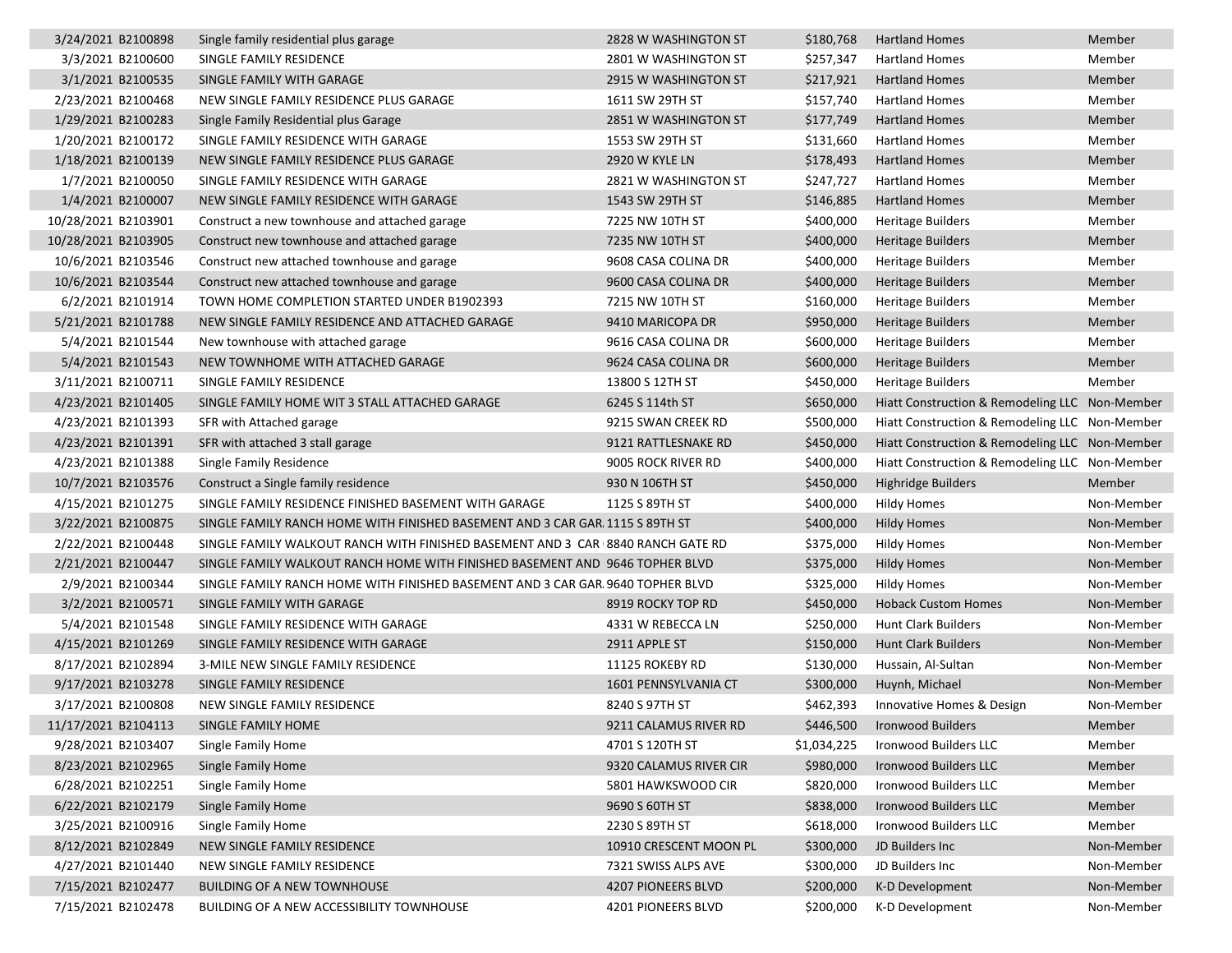| 10/22/2021 B2103817 | Attached SFR w/ attached garage                                                               | 2544 W B ST          | \$235,000 | KDB Investment Building, LLC | Member     |
|---------------------|-----------------------------------------------------------------------------------------------|----------------------|-----------|------------------------------|------------|
| 10/22/2021 B2103816 | Attached SFR w/ attached garage                                                               | 2550 W B ST          | \$235,000 | KDB Investment Building, LLC | Member     |
| 10/22/2021 B2103815 | Attached SFR w/ attached garage                                                               | 2558 W B ST          | \$235,000 | KDB Investment Building, LLC | Member     |
| 10/22/2021 B2103814 | Attached SFR w/ attached garage                                                               | 2564 W B ST          | \$235,000 | KDB Investment Building, LLC | Member     |
| 10/22/2021 B2103813 | attached sfr w/ attached garage                                                               | 2600 W B ST          | \$235,000 | KDB Investment Building, LLC | Member     |
| 10/22/2021 B2103812 | Attached SFR with attached garage                                                             | 2606 W B ST          | \$235,000 | KDB Investment Building, LLC | Member     |
| 10/22/2021 B2103811 | Attached SFR w/ attached garage                                                               | 2614 W B ST          | \$235,000 | KDB Investment Building, LLC | Member     |
| 10/22/2021 B2103809 | Attached SFR w/ attached garage                                                               | 2620 W B ST          | \$235,000 | KDB Investment Building, LLC | Member     |
| 10/22/2021 B2103808 | Attached SFR with attached garage                                                             | 2628 W B ST          | \$235,000 | KDB Investment Building, LLC | Member     |
| 10/22/2021 B2103807 | Attached SFR with attached Garage                                                             | 2634 W B ST          | \$235,000 | KDB Investment Building, LLC | Member     |
| 10/22/2021 B2103806 | Attached SFR with attached garage                                                             | 2642 W B ST          | \$235,000 | KDB Investment Building, LLC | Member     |
| 10/22/2021 B2103805 | New Attached SFR with Attached garage                                                         | 2648 W B ST          | \$235,000 | KDB Investment Building, LLC | Member     |
| 7/8/2021 B2102378   | SINGLE FAMILY RESIDENCE                                                                       | 8845 RANCH GATE RD   | \$400,000 | <b>Kelly Custom Homes</b>    | Non-Member |
| 8/19/2021 B2102937  | New Single Family Home                                                                        | 9689 TOPHER BLVD     | \$550,000 | <b>Keystone Homes</b>        | Member     |
| 4/3/2021 B2101099   | NEW SINGLE FAMILY RESIDENCE                                                                   | 8250 S 97TH ST       | \$550,000 | <b>Keystone Homes</b>        | Member     |
| 8/26/2021 B2103028  | NEW SINGLE FAMILY RESIDENCE & GARAGE                                                          | 1012 N 105TH ST      | \$330,000 | Kickback Construction LLC    | Non-Member |
| 2/23/2021 B2100469  | NEW SINGLE FAMILY RESIDENCE                                                                   | 7420 N 49TH ST       | \$198,000 | Kickback Construction LLC    | Non-Member |
| 10/1/2021 B2103497  | New SFR w/ attached garage                                                                    | 9270 W A ST          | \$530,000 | Kinning Design Build         | Member     |
| 4/1/2021 B2101060   | NEW TOWNHOME WITH ATTACHED GARAGE                                                             | 5032 ALVO RD         | \$194,625 | Kinning Design Build         | Member     |
| 4/1/2021 B2101059   | <b>TOWNHOME WITH GARAGE</b>                                                                   | 5024 ALVO RD         | \$194,625 | Kinning Design Build         | Member     |
| 4/1/2021 B2101058   | NEW TOWNHOME WITH ATTACHED GARAGE                                                             | 5016 ALVO RD         | \$194,625 | Kinning Design Build         | Member     |
| 4/1/2021 B2101057   | <b>TOWNHOUSE</b>                                                                              | 5008 ALVO RD         | \$194,625 | Kinning Design Build         | Member     |
| 10/18/2021 B2103716 | NEW RESIDENTAIL RANCH HOME                                                                    | 8808 WHITE HORSE WAY | \$400,000 | <b>Kriz Construction</b>     | Non-Member |
| 4/27/2021 B2101444  | <b>NEW TOWNHOME</b>                                                                           | 9446 MERRYVALE DR    | \$225,000 | Kroeker & Gubser Development | Non-Member |
| 4/27/2021 B2101443  | <b>NEW TOWNHOME</b>                                                                           | 9440 MERRYVALE DR    | \$225,000 | Kroeker & Gubser Development | Non-Member |
| 4/27/2021 B2101439  | NEW TOWNHOME                                                                                  | 9434 MERRYVALE DR    | \$225,000 | Kroeker & Gubser Development | Non-Member |
| 1/22/2021 B2100233  | SINGLE FAMILY RESIDENCE                                                                       | 5834 S 93RD ST       | \$225,000 | Kroeker & Gubser Development | Non-Member |
| 1/22/2021 B2100231  | <b>TOWNHOME</b>                                                                               | 5828 S 93RD ST       | \$225,000 | Kroeker & Gubser Development | Non-Member |
| 1/22/2021 B2100228  | <b>TOWNHOME</b>                                                                               | 5820 S 93RD ST       | \$225,000 | Kroeker & Gubser Development | Non-Member |
| 1/22/2021 B2100227  | <b>TOWNHOME</b>                                                                               | 5812 S 93RD ST       | \$225,000 | Kroeker & Gubser Development | Non-Member |
| 11/22/2021 B2104154 | <b>NEW TOWNHOUSE</b>                                                                          | 5842 S 95TH ST       | \$240,000 | Kroeker Development          | Non-Member |
| 11/22/2021 B2104155 | <b>NEW TOWNHOUSE</b>                                                                          | 5836 S 95TH ST       | \$240,000 | Kroeker Development          | Non-Member |
| 11/22/2021 B2104157 | <b>NEW TOWNHOUSE</b>                                                                          | 5854 S 95TH ST       | \$240,000 | Kroeker Development          | Non-Member |
| 11/22/2021 B2104158 | <b>NEW TOWNHOUSE</b>                                                                          | 5848 S 95TH ST       | \$240,000 | Kroeker Development          | Non-Member |
| 8/11/2021 B2102836  | <b>NEW TOWNHOME</b>                                                                           | 6204 FRANCISCAN DR   | \$550,000 | Kubick, Joe                  | Non-Member |
| 8/2/2021 B2102698   | <b>NEW TOWNHOME</b>                                                                           | 6200 FRANCISCAN DR   | \$550,000 | Kubick, Joe                  | Non-Member |
| 5/11/2021 B2101641  | <b>BUILD NEW DUPLEX</b>                                                                       | 2950 APPLE ST        | \$399,000 | LA Real Estate LLC           | Non-Member |
| 6/10/2021 B2102040  | NEW SINGLE FAMILY RESIDENCE                                                                   | 8815 RANCH GATE RD   | \$600,000 | Lawrence Construction        | Non-Member |
| 9/30/2021 B2103451  | unfinished LL 495 sq ft, finished LL 1003 sq ft, main floor 1544 sq ft, garage 3340 N 92ND ST |                      | \$204,700 | Legacy Homes Omaha LLC       | Member     |
| 9/30/2021 B2103449  | unfinished LL 447 sq ft, finished LL 1419 sq ft, main floor 1916 sq ft, garage 8928 TRADER CT |                      | \$227,247 | Legacy Homes Omaha LLC       | Member     |
| 9/30/2021 B2103448  | unfinished LL 1205 sq ft, main floor 1249 sq ft, upper floor 1362 sq ft, gara 7333 N 9TH ST   |                      | \$218,813 | Legacy Homes Omaha LLC       | Member     |
| 9/30/2021 B2103447  | unfinished LL 635 sq ft, finished LL 905 sq ft, main floor 1590 sq ft, garage 9303 BRIENNA DR |                      | \$205,986 | Legacy Homes Omaha LLC       | Member     |
| 8/24/2021 B2102992  | NEW SINGLE FAMILY RESIDENCE WITH GARAGE                                                       | 10241 S 31ST ST      | \$201,557 | Legacy Homes Omaha LLC       | Member     |
| 8/10/2021 B2102798  | SINGLE FAMILY RESIDENCE WITH GARAGE                                                           | 3333 N 92ND ST       | \$244,226 | Legacy Homes Omaha LLC       | Member     |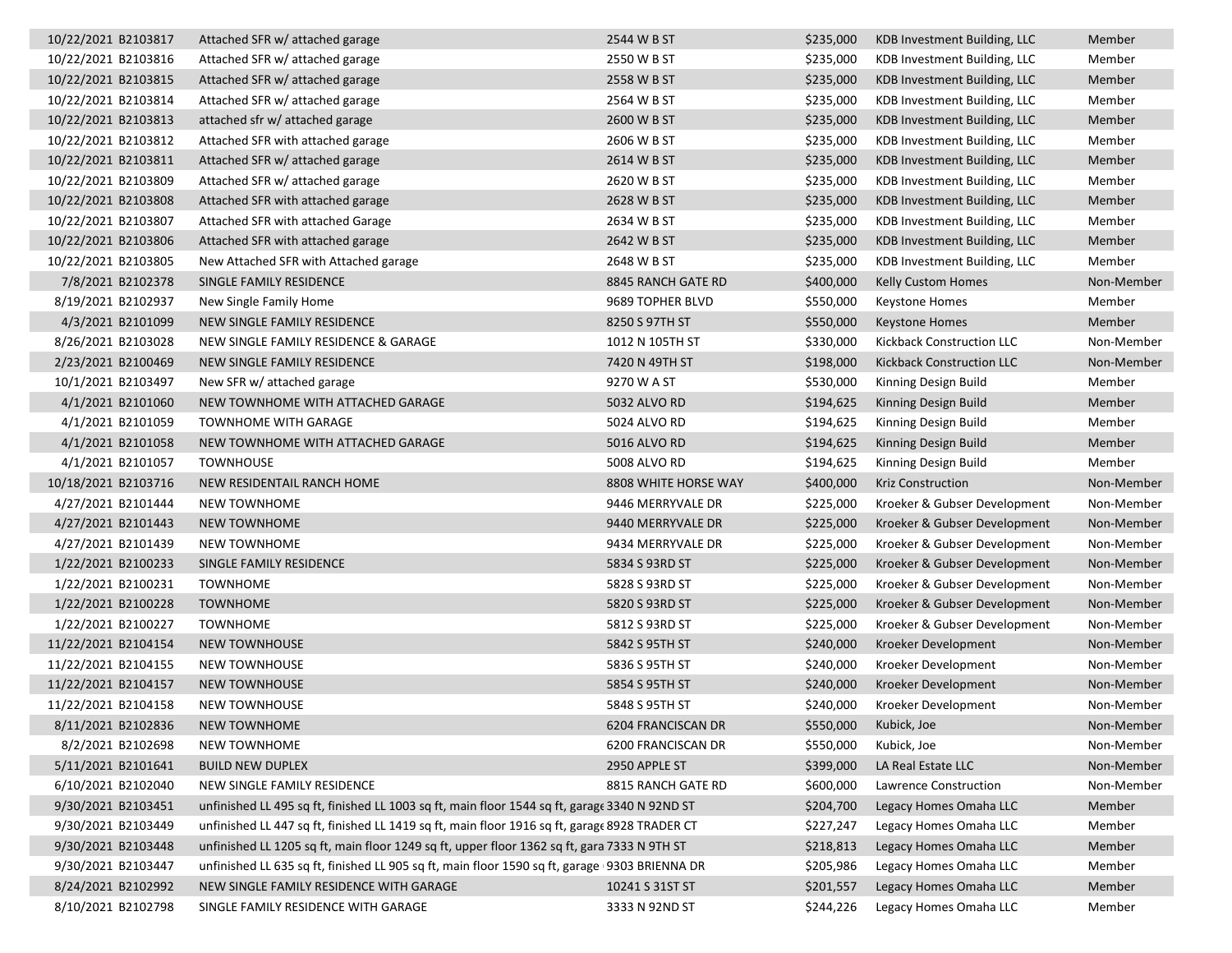| 8/10/2021 B2102804 | SINGLE FAMILY RESIDENCE                                                                      | 7311 N 9TH ST       | \$212,451 | Legacy Homes Omaha LLC           | Member     |
|--------------------|----------------------------------------------------------------------------------------------|---------------------|-----------|----------------------------------|------------|
| 8/10/2021 B2102806 | NEW SINGLE FAMILY RESIDENCE WITH GARAGE                                                      | 7140 N 10TH ST      | \$226,705 | Legacy Homes Omaha LLC           | Member     |
| 8/9/2021 B2102787  | NEW SINGLE FAMILY RESIDENCE WITH GARAGE                                                      | 8231 JONES AVE      | \$233,843 | Legacy Homes Omaha LLC           | Member     |
| 8/3/2021 B2102709  | SINGLE FAMILY RESIDENCE WITH GARAGE                                                          | 900 KOOSER DR       | \$208,060 | Legacy Homes Omaha LLC           | Member     |
| 8/2/2021 B2102700  | SINGLE FAMILY RESIDENCE                                                                      | 1722 W AVALANCHE RD | \$262,357 | Legacy Homes Omaha LLC           | Member     |
| 6/15/2021 B2102078 | SINGLE FAMILY RESIDENCE                                                                      | 1728 W SNOWSHOE DR  | \$205,471 | Legacy Homes Omaha LLC           | Member     |
| 6/14/2021 B2102057 | SINGLE FAMILY RESIDENCE                                                                      | 1545 W AVALANCHE RD | \$274,803 | Legacy Homes Omaha LLC           | Member     |
| 6/14/2021 B2102056 | SINGLE FAMILY RESIDENCE WITH GARAGE unfinished LL 168 sq ft finished 3107 ABBOTSFORD LN      |                     | \$213,000 | Legacy Homes Omaha LLC           | Member     |
| 5/11/2021 B2101640 | NEW SINGLE FAMILY RESIDENCE WITH ATTACHED GARAGE                                             | 7200 N 9TH ST       | \$218,263 | Legacy Homes Omaha LLC           | Member     |
| 5/11/2021 B2101632 | NEW SINGLE FAMILY RESIDENCE WITH GARAGE                                                      | 10201 S 31ST ST     | \$253,149 | Legacy Homes Omaha LLC           | Member     |
| 4/16/2021 B2101281 | NEW SINGLE FAMILY RESIDENCE WITH GARAGE                                                      | 7348 N 9TH ST       | \$249,039 | Legacy Homes Omaha LLC           | Member     |
| 4/16/2021 B2101280 | SINGLE FAMILY RESIDENCE unfinished LL 635 sq ft finished LL 905 sq ft mai 3123 ABBOTSFORD LN |                     | \$199,979 | Legacy Homes Omaha LLC           | Member     |
| 4/16/2021 B2101279 | NEW SINGLE FAMILY RESIDENCE WITH GARAGE                                                      | 10101 S 31ST ST     | \$264,717 | Legacy Homes Omaha LLC           | Member     |
| 4/12/2021 B2101182 | NEW SINGLE FAMILY RESIDENCE WITH GARAGE                                                      | 7316 N 9TH ST       | \$236,324 | Legacy Homes Omaha LLC           | Member     |
| 4/12/2021 B2101181 | NEW SINGLE FAMILY RESIDENCE WITH GARAGE                                                      | 7300 N 9TH ST       | \$172,618 | Legacy Homes Omaha LLC           | Member     |
| 4/2/2021 B2101084  | SINGLE FAMILY RESIDENCE WITH GARAGE unfinished LL 198 sq ft finished 10211 S 31ST ST         |                     | \$259,163 | Legacy Homes Omaha LLC           | Member     |
| 4/2/2021 B2101078  | SINGLE FAMILY RESIDENCE unfinished LL 523 sq ft finished LL 1343 sq ft m; 10401 CENTURY LN   |                     | \$243,047 | Legacy Homes Omaha LLC           | Member     |
| 4/2/2021 B2101074  | NEW SINGLE FAMILY RESIDENCE                                                                  | 7332 N 9TH ST       | \$223,873 | Legacy Homes Omaha LLC           | Member     |
| 4/1/2021 B2101054  | NEW SINGLE FAMILY RESIDENCE WITH GARAGE                                                      | 7210 N 9TH ST       | \$212,386 | Legacy Homes Omaha LLC           | Member     |
| 4/1/2021 B2101052  | SINGLE FAMILY WITH GARAGE unfinished LL 1254 sq ft main floor 1294 sq 3115 ABBOTSFORD LN     |                     | \$236,426 | Legacy Homes Omaha LLC           | Member     |
| 3/15/2021 B2100753 | SINGLE FAMILY RESIDENCE WITH GARAGE                                                          | 10110 S 31ST ST     | \$181,029 | Legacy Homes Omaha LLC           | Member     |
| 3/4/2021 B2100610  | NEW SINGLE FAMILY RESIDENCE WITH GARAGE                                                      | 3207 GRETA DR       | \$274,166 | Legacy Homes Omaha LLC           | Member     |
| 3/2/2021 B2100569  | SINGLE FAMILY RESIDENCE WITH GARAGE                                                          | 8701 S 81ST ST      | \$234,580 | Legacy Homes Omaha LLC           | Member     |
| 2/25/2021 B2100494 | SINGLE FAMILY RESIDENCE WITH GARAGE                                                          | 7118 NW 19TH ST     | \$212,227 | Legacy Homes Omaha LLC           | Member     |
| 2/23/2021 B2100466 | SINGLE FAMILY RESIDENCE WITH GARAGE                                                          | 7843 NICOLE LN      | \$244,391 | Legacy Homes Omaha LLC           | Member     |
| 1/27/2021 B2100260 | SINGLE FAMILY RESIDENCE                                                                      | 10139 S 31ST ST     | \$270,654 | Legacy Homes Omaha LLC           | Member     |
| 1/22/2021 B2100216 | NEW SINGLE FAMILY RESIDENCE WITH GARAGE                                                      | 10127 S 31ST ST     | \$213,691 | Legacy Homes Omaha LLC           | Member     |
| 1/22/2021 B2100213 | NEW SINGLE FAMILY RESIDENCE WITH GARAGE                                                      | 3367 RENEGADE BLVD  | \$253,764 | Legacy Homes Omaha LLC           | Member     |
| 1/12/2021 B2100090 | SINGLE FAMILY RESIDENCE WITH GARAGE                                                          | 7655 AERO DR        | \$251,179 | Legacy Homes Omaha LLC           | Member     |
| 1/4/2021 B2100017  | SINGLE FAMILY RESIDENCE WITH GARAGE                                                          | 1632 W SNOWSHOE DR  | \$267,426 | Legacy Homes Omaha LLC           | Member     |
| 3/17/2021 B2100796 | <b>SFR</b>                                                                                   | 1530 W BIG SKY RD   | \$190,000 | Lewis Homes                      | Member     |
| 8/12/2021 B2102852 | New residential construction                                                                 | 3517 KILKEE RD      | \$405,000 | Lincoln Custom Home Builders     | Member     |
| 7/8/2021 B2102363  | SINGLE FAMILY RESIDENCE                                                                      | 5701 BALLARD AVE    | \$165,000 | <b>Lincoln Housing Authority</b> | Non-Member |
| 9/24/2021 B2103375 | <b>NEW TOWNHOME</b>                                                                          | 4358 BRIARPARK DR   | \$225,000 | Lincoln Property Group           | Non-Member |
| 9/24/2021 B2103374 | <b>NEW TOWNHOME</b>                                                                          | 4400 BRIARPARK DR   |           | \$225,000 Lincoln Property Group | Non-Member |
| 9/24/2021 B2103373 | <b>NEW TOWNHOME</b>                                                                          | 4408 BRIARPARK DR   | \$225,000 | Lincoln Property Group           | Non-Member |
| 9/24/2021 B2103372 | <b>NEW TOWNHOME</b>                                                                          | 4416 BRIARPARK DR   | \$225,000 | <b>Lincoln Property Group</b>    | Non-Member |
| 9/24/2021 B2103371 | NEW TOWNHOME                                                                                 | 4424 BRIARPARK DR   | \$225,000 | Lincoln Property Group           | Non-Member |
| 9/24/2021 B2103370 | NEW TOWNHOME                                                                                 | 4500 BRIARPARK DR   | \$225,000 | Lincoln Property Group           | Non-Member |
| 9/24/2021 B2103369 | NEW TOWNHOME                                                                                 | 4510 BRIARPARK DR   | \$225,000 | Lincoln Property Group           | Non-Member |
| 9/24/2021 B2103368 | 4520 Briarpark                                                                               | 4520 BRIARPARK DR   | \$225,000 | Lincoln Property Group           | Non-Member |
| 8/16/2021 B2102877 | NEW TOWNHOME                                                                                 | 4350 BRIARPARK DR   | \$225,000 | Lincoln Property Group           | Non-Member |
| 8/16/2021 B2102878 | <b>NEW TOWNHOME</b>                                                                          | 4342 BRIARPARK DR   | \$225,000 | <b>Lincoln Property Group</b>    | Non-Member |
| 5/11/2021 B2101636 | NEW SINGLE FAMILY HOME                                                                       | 5814 S 94TH ST      | \$180,000 | Live Well Designs LLC            | Member     |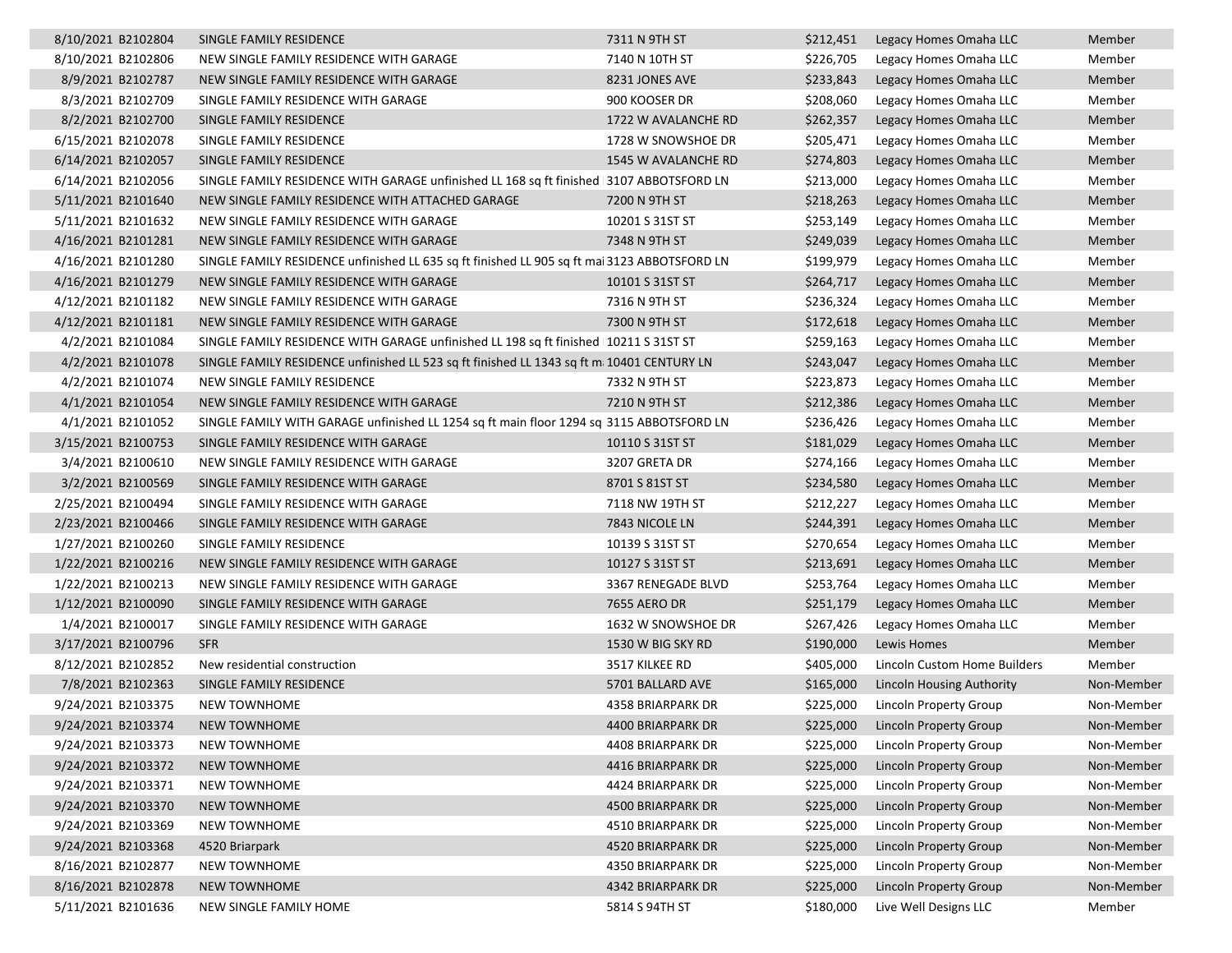| 4/19/2021 B2101299  | NEW SINGLE FAMILY HOME                 | 5916 S 94TH ST        | \$180,000 | Live Well Designs LLC         | Member     |
|---------------------|----------------------------------------|-----------------------|-----------|-------------------------------|------------|
| 4/8/2021 B2101153   | NEW SINGLE FAMILY RESIDENCE            | 5957 S 94TH ST        | \$280,000 | Live Well Designs LLC         | Member     |
| 4/8/2021 B2101152   | NEW SINGLE FAMILY RESIDENCE            | 5822 S 94TH ST        | \$280,000 | Live Well Designs LLC         | Member     |
| 2/9/2021 B2100342   | NEW SINGLE FAMILY RESIDENCE            | 5858 S 94TH ST        | \$180,000 | Live Well Designs LLC         | Member     |
| 1/20/2021 B2100186  | SINGLE FAMILY RESIDENCE                | 5866 S 94TH ST        | \$180,000 | Live Well Designs LLC         | Member     |
| 1/20/2021 B2100185  | <b>TOWNHOME</b>                        | 9415 DUCKHORN DR      | \$180,000 | Live Well Designs LLC         | Member     |
| 1/20/2021 B2100184  | <b>TOWNHOME</b>                        | 9407 DUCKHORN DR      | \$180,000 | Live Well Designs LLC         | Member     |
| 1/20/2021 B2100183  | <b>TOWNHOME</b>                        | 9401 DUCKHORN DR      | \$180,000 | Live Well Designs LLC         | Member     |
| 1/20/2021 B2100182  | <b>TOWNHOME</b>                        | 9421 DUCKHORN DR      | \$180,000 | Live Well Designs LLC         | Member     |
| 1/15/2021 B2100134  | <b>NEW SINGLE FAMILY RESIDENCE</b>     | 5806 S 94TH ST        | \$180,000 | Live Well Designs LLC         | Member     |
| 11/5/2021 B2103984  | New construction townhome              | 2609 BARNARD RD       | \$150,000 | Manion Construction Inc.      | Non-Member |
| 11/5/2021 B2103985  | New construction townhouse             | 2617 BARNARD RD       | \$150,000 | Manion Construction Inc.      | Non-Member |
| 10/22/2021 B2103787 | New construction SFR                   | 7410 ISADORE DR       | \$150,000 | Manion Construction Inc.      | Non-Member |
| 10/5/2021 B2103528  | new construction sfr                   | 7417 ANSELM LN        | \$150,000 | Manion Construction Inc.      | Non-Member |
| 10/5/2021 B2103526  | New construction SFR                   | 7330 ISADORE DR       | \$150,000 | Manion Construction Inc.      | Member     |
| 9/20/2021 B2103295  | new construction sfr                   | 7407 ANSELM LN        | \$150,000 | Manion Construction Inc.      | Non-Member |
| 9/20/2021 B2103294  | new construction sfr                   | 7331 ANSELM LN        | \$150,000 | Manion Construction Inc.      | Non-Member |
| 9/20/2021 B2103293  | new construction SFR                   | 7414 ANSELM LN        | \$150,000 | Manion Construction Inc.      | Non-Member |
| 9/20/2021 B2103292  | New construction SFR                   | 7328 ANSELM LN        | \$150,000 | Manion Construction Inc.      | Non-Member |
| 7/6/2021 B2102332   | SINGLE FAMILY RESIDENCE                | 456 DEEP WATER DR     | \$150,000 | Manion Construction Inc.      | Non-Member |
| 7/6/2021 B2102334   | SINGLE FAMILY RESIDENCE                | 448 DEEP WATER DR     | \$150,000 | Manion Construction Inc.      | Non-Member |
| 7/6/2021 B2102335   | SINGLE FAMILY RESIDENCE                | 440 DEEP WATER DR     | \$150,000 | Manion Construction Inc.      | Non-Member |
| 7/6/2021 B2102336   | SINGLE FAMILY RESIDENCE                | 424 DEEP WATER DR     | \$150,000 | Manion Construction Inc.      | Non-Member |
| 7/6/2021 B2102338   | SINGLE FAMILY RESIDENCE                | 414 DEEP WATER DR     | \$150,000 | Manion Construction Inc.      | Non-Member |
| 6/2/2021 B2101921   | NEW SINGLE FAMILY RESIDENCE            | 1041 N 105TH ST       | \$150,000 | Manion Construction Inc.      | Non-Member |
| 6/2/2021 B2101918   | new SFR                                | 1032 N 105TH ST       | \$150,000 | Manion Construction Inc.      | Non-Member |
| 4/28/2021 B2101471  | New construction SFR                   | 10236 S 26TH ST       | \$150,000 | Manion Construction Inc.      | Non-Member |
| 3/10/2021 B2100709  | <b>NEW TOWNHOME</b>                    | 2633 BARNARD RD       | \$150,000 | Manion Construction Inc.      | Non-Member |
| 3/10/2021 B2100708  | <b>NEW TOWNHOME</b>                    | 2625 BARNARD RD       | \$150,000 | Manion Construction Inc.      | Non-Member |
| 4/15/2021 B2101272  | SINGLE FAMILY RESIDENCE                | 8905 ROCK RIVER RD    | \$550,000 | Maven Homes                   | Non-Member |
| 4/8/2021 B2101144   | NEW SINGLE FAMILY RESIDENCE            | 9010 MEDINAH DR       | \$420,000 | <b>Maven Homes</b>            | Non-Member |
| 10/1/2021 B2103489  | NEW SINGLE FAMILY RESIDENCE            | 9668 TOPHER BLVD      | \$600,000 | Mctaggart, Anthony            | Non-Member |
| 11/3/2021 B2103964  | SINGLE FAMILY RESIDENCE                | 8843 CALAMUS RIVER RD | \$385,000 | <b>Medallion Custom Homes</b> | Member     |
| 8/24/2021 B2102985  | NEW SINGLE FAMILY RESIDENCE & GARAGE   | 9649 KRUSE AVE        | \$400,000 | <b>Medallion Custom Homes</b> | Member     |
| 3/16/2021 B2100790  | New Single Family Residence and Garage | 9641 KRUSE AVE        | \$290,000 | <b>Medallion Custom Homes</b> | Member     |
| 1/28/2021 B2100275  | New Single Family Residence & Garage   | 8830 WHITE HORSE WAY  | \$400,000 | <b>Medallion Custom Homes</b> | Member     |
| 9/14/2021 B2103214  | SINGLE FAMILY RESIDENCE                | 8140 S 97TH ST        | \$550,000 | Micah Luhn Construction       | Non-Member |
| 3/10/2021 B2100702  | NEW SINGLE FAMILY RESIDENCE AND GARAGE | 2511 NW 9TH ST        | \$195,000 | Mike Poe Builders             | Non-Member |
| 4/13/2021 B2101246  | New single family home                 | 8830 RANCH GATE RD    | \$450,000 | Milestone Builders LLC        | Member     |
| 12/6/2021 B2104287  | New single family residence            | 6824 MONARCH DR       | \$500,000 | Millard Lumber                | Member     |
| 6/22/2021 B2102182  | New single family dwelling             | 3334 RENEGADE BLVD    | \$520,000 | Miller Builders, LLC          | Member     |
| 12/9/2021 B2104378  | New Townhouse                          | 8889 AUGUSTA DR       | \$460,000 | MK Builders Inc.              | Member     |
| 12/9/2021 B2104377  | New Townhouse                          | 8881 AUGUSTA DR       | \$460,000 | MK Builders Inc.              | Member     |
| 11/18/2021 B2104133 | New SFR                                | 3233 TREE LINE DR     | \$340,000 | MK Builders Inc.              | Member     |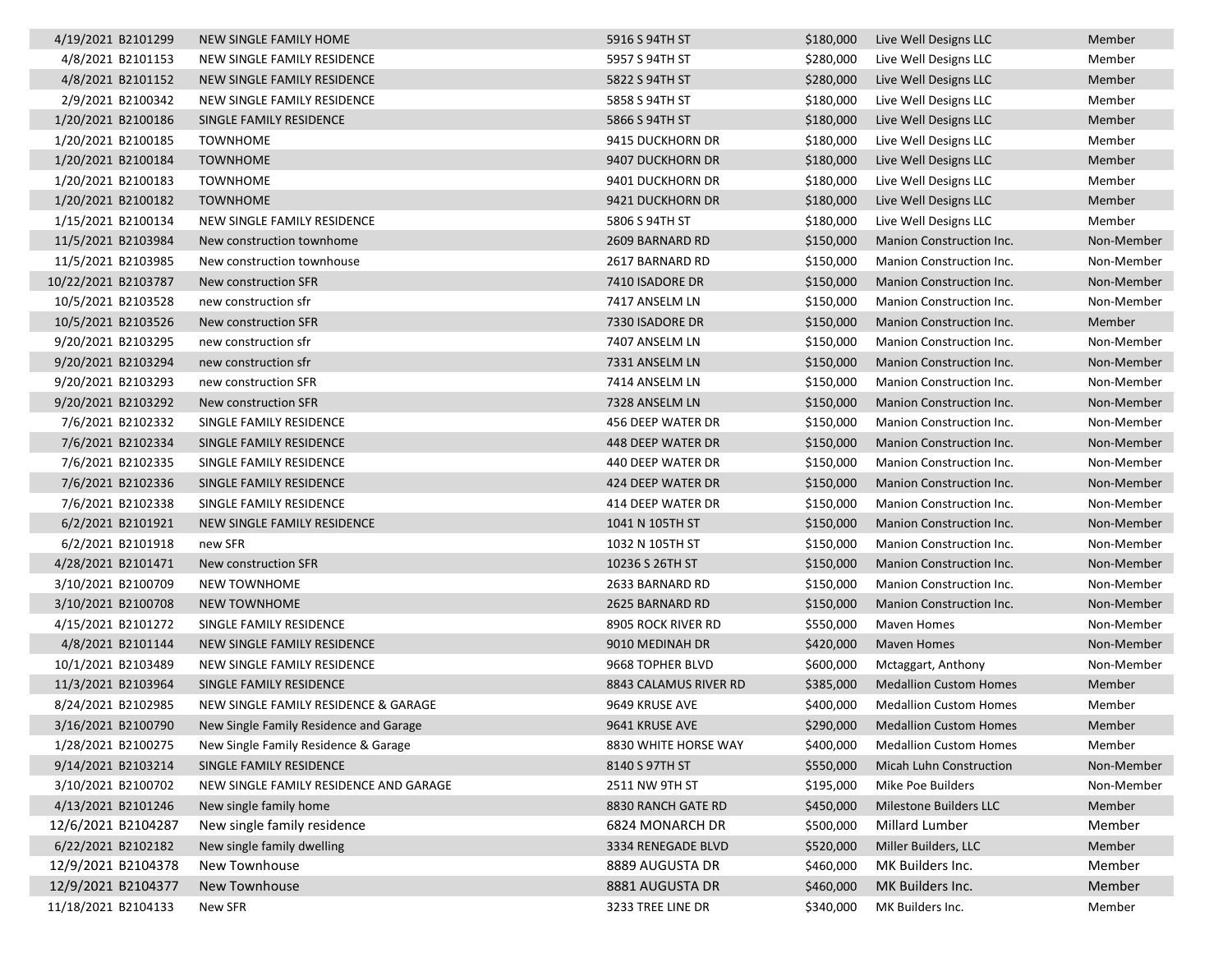| 10/12/2021 B2103643 | New SFR                                            | 6705 HAWKSWOOD CT        | \$700,000 | MK Builders Inc.               | Member     |
|---------------------|----------------------------------------------------|--------------------------|-----------|--------------------------------|------------|
| 9/21/2021 B2103325  | New SFR                                            | 4932 S 89TH ST, LINCOLN  | \$755,000 | MK Builders Inc.               | Member     |
| 7/5/2021 B2102317   | New Townhouse                                      | 9211 S 42ND ST           | \$260,000 | MK Builders Inc.               | Member     |
| 7/5/2021 B2102318   | New Townhouse                                      | 9221 S 42ND ST           | \$260,000 | MK Builders Inc.               | Member     |
| 7/5/2021 B2102319   | New Townhome                                       | 9231 S 42ND ST           | \$260,000 | MK Builders Inc.               | Member     |
| 7/5/2021 B2102320   | New Townhome                                       | 9241 S 42ND ST           | \$260,000 | MK Builders Inc.               | Member     |
| 7/5/2021 B2102321   | New Townhouse                                      | 9208 S 42ND ST           | \$260,000 | MK Builders Inc.               | Member     |
| 7/5/2021 B2102322   | New Townhouse                                      | 9216 S 42ND ST           | \$260,000 | MK Builders Inc.               | Member     |
| 7/5/2021 B2102323   | <b>New Townhouse</b>                               | 9224 S 42ND ST           | \$260,000 | MK Builders Inc.               | Member     |
| 7/5/2021 B2102324   | New Townhouse                                      | 9234 S 42ND ST           | \$260,000 | MK Builders Inc.               | Member     |
| 5/25/2021 B2101827  | New SFR                                            | 4949 S 89TH ST LINCOLN   | \$650,000 | MK Builders Inc.               | Member     |
| 5/15/2021 B2101700  | <b>NEW TOWNHOME</b>                                | 8873 AUGUSTA DR          | \$400,000 | MK Builders Inc.               | Member     |
| 5/15/2021 B2101699  | New Townhome Construction                          | 8865 AUGUSTA DR          | \$400,000 | MK Builders Inc.               | Member     |
| 3/16/2021 B2100782  | Permit Application for New Single Family Residence | 3030 W GAZEBO RD         | \$950,000 | MK Builders Inc.               | Member     |
| 3/13/2021 B2100745  | NEW SINGLE FAMILY RESIDENCE                        | 8847 AUGUSTA DR          | \$450,000 | MK Builders Inc.               | Member     |
| 1/22/2021 B2100218  | SINGLE FAMILY RESIDENCE                            | 8901 NUMARK LN           | \$710,000 | MK Builders Inc.               | Member     |
| 10/21/2021 B2103783 | SINGLE FAMILY RESIDENCE                            | 1215 S 89TH ST           | \$400,000 | Morgan Construction, LLC       | Non-Member |
| 8/4/2021 B2102739   | NEW SINGLE FAMILY RESIDENCE                        | 901 N 105TH ST           | \$380,000 | <b>MPI Custom Homes</b>        | Non-Member |
| 4/19/2021 B2101305  | SINGLE FAMILY RESIDENCE                            | 9619 TOMA RD             | \$375,000 | <b>MPI Custom Homes</b>        | Non-Member |
| 3/18/2021 B2100828  | NEW SINGLE FAMILY RESIDENCE                        | 8210 S 97TH ST           | \$300,000 | <b>MPI Custom Homes</b>        | Non-Member |
| 3/11/2021 B2100719  | <b>CONSTRUCTION NEW HOME</b>                       | 8911 WHITE HORSE WAY     | \$350,000 | <b>MPI Custom Homes</b>        | Non-Member |
| 3/2/2021 B2100580   | SINGLE FAMILY RESIDENCE                            | 317 N 104TH ST           | \$350,000 | <b>MPI Custom Homes</b>        | Non-Member |
| 12/3/2021 B2104269  | NEW SINGLE FAMILY RESIDENCE AND GARAGE             | 1745 NW 55TH ST          | \$275,000 | Muehling Homes Inc.            | Non-Member |
| 4/16/2021 B2101290  | SINGLE FAMILY HOME WITH GARAGE                     | 1700 NW 54TH ST          | \$275,000 | Muehling Homes Inc.            | Non-Member |
| 1/22/2021 B2100226  | SINGLE FAMILY RESIDENCE WITH GARAGE                | 1723 NW 55TH             | \$300,000 | Muehling Homes Inc.            | Non-Member |
| 10/24/2021 B2103818 | single family residence                            | 2306 S 91ST ST           | \$550,000 | Mulder Construction Inc.       | Non-Member |
| 8/2/2021 B2102706   | single family residence                            | 2341 S 91ST ST           | \$450,000 | Mulder Construction Inc.       | Non-Member |
| 7/8/2021 B2102379   | single family residence                            | <b>S 114TH CT</b>        | \$800,000 | Mulder Construction Inc.       | Non-Member |
| 5/13/2021 B2101669  | single family residence                            | 8840 CALAMUS RIVER RD    | \$375,000 | Mulder Construction Inc.       | Non-Member |
| 4/8/2021 B2101150   | sfr                                                | <b>615 WATERSIDE WAY</b> | \$525,000 | Mulder Construction Inc.       | Non-Member |
| 3/24/2021 B2100912  | <b>NEW SINGLE FAMILY RESIDENCE</b>                 | 531 DEEP WATER BAY       | \$850,000 | Mulder Construction Inc.       | Non-Member |
| 3/2/2021 B2100586   | SINGLE FAMILY RESIDENCE                            | 1210 N 102ND ST          | \$400,000 | Mulder Construction Inc.       | Non-Member |
| 2/3/2021 B2100309   | single family residence                            | 1125 N 104TH ST          | \$400,000 | Mulder Construction Inc.       | Non-Member |
| 1/25/2021 B2100246  | SINGLE FAMILY RESIDENCE                            | 523 DEEP WATER BAY       | \$550,000 | Mulder Construction Inc.       | Non-Member |
| 12/21/2021 B2104486 | NEW SINGLE FAMILY RESIDENCE                        | 1740 W BEARTOOTH DR      | \$350,000 | <b>Murray Custom Homes LLC</b> | Member     |
| 12/6/2021 B2104291  | New Construction Single Family Home                | 8500 TRALEE RD           | \$575,000 | <b>Murray Custom Homes LLC</b> | Member     |
| 11/30/2021 B2104246 | New SINGLE FAMILY RESIDENCE                        | 5940 SW 8TH ST           | \$380,000 | <b>Murray Custom Homes LLC</b> | Member     |
| 11/30/2021 B2104237 | New Construction                                   | 270 S 90TH ST            | \$400,000 | Murray Custom Homes LLC        | Member     |
| 11/9/2021 B2104014  | SINGLE FAMILY RESIDENCE                            | 8530 TRALEE RD           | \$550,000 | <b>Murray Custom Homes LLC</b> | Member     |
| 11/8/2021 B2104009  | New SINGLE FAMILY RESIDENCE                        | 857 W PANORAMA RD        | \$350,000 | Murray Custom Homes LLC        | Member     |
| 10/21/2021 B2103779 | New construction                                   | 3321 TREE LINE DR        | \$400,000 | <b>Murray Custom Homes LLC</b> | Member     |
| 10/12/2021 B2103645 | New construction                                   | 1209 S 93RD ST           | \$425,000 | Murray Custom Homes LLC        | Member     |
| 8/5/2021 B2102757   | SINGLE FAMILY RESIDENCE                            | 10640 CENTURY LN         | \$375,000 | <b>Murray Custom Homes LLC</b> | Member     |
| 8/3/2021 B2102717   | New construction residential                       | 858 W PANORAMA RD        | \$355,000 | Murray Custom Homes LLC        | Member     |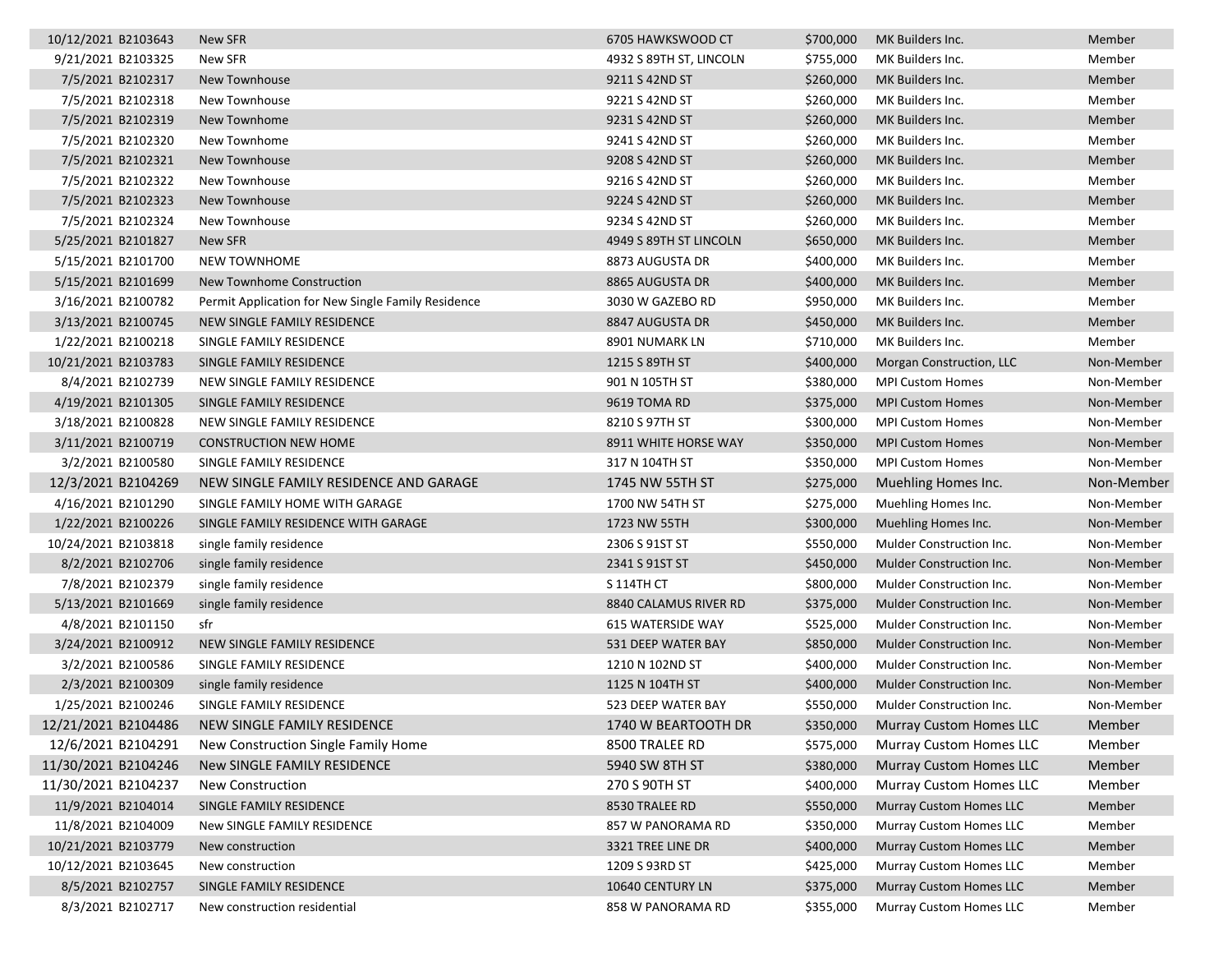| 8/2/2021 B2102702   | New construction residential                     | 740 W PANORAMA RD     | \$350,000 | <b>Murray Custom Homes LLC</b>   | Member     |
|---------------------|--------------------------------------------------|-----------------------|-----------|----------------------------------|------------|
| 7/30/2021 B2102687  | New construction residential                     | 841 W PANORAMA RD     | \$350,000 | Murray Custom Homes LLC          | Member     |
| 6/14/2021 B2102069  | NEW CONSTRUCTION HOME                            | 10601 CENTURY LN      | \$400,000 | <b>Murray Custom Homes LLC</b>   | Member     |
| 6/14/2021 B2102065  | New construction residential home.               | 11633 PIONEERS BLVD   | \$700,000 | Murray Custom Homes LLC          | Member     |
| 5/4/2021 B2101550   | New construction residential                     | 9503 AUTUMN MEADOW LN | \$375,000 | Murray Custom Homes LLC          | Member     |
| 5/4/2021 B2101549   | New construction residential                     | 8929 ROCKY TOP RD     | \$400,000 | <b>Murray Custom Homes LLC</b>   | Member     |
| 4/15/2021 B2101263  | SINGLE FAMILY RESIDENCE                          | 9331 HILLCREST        | \$405,000 | <b>Murray Custom Homes LLC</b>   | Member     |
| 3/26/2021 B2100935  | New construction residence                       | 8943 SANDALWOOD CT    | \$357,000 | Murray Custom Homes LLC          | Member     |
| 3/16/2021 B2100780  | new construction residential home                | 6001 LAS VERDES LN    | \$325,000 | <b>Murray Custom Homes LLC</b>   | Member     |
| 3/16/2021 B2100778  | New construction residential home.               | 6000 LAS VERDES LN    | \$325,000 | Murray Custom Homes LLC          | Member     |
| 2/18/2021 B2100432  | NEW SINGLE FAMILY RESIDENCE                      | 749 W PANORAMA RD     | \$300,000 | Murray Custom Homes LLC          | Member     |
| 2/11/2021 B2100371  | New construction residential home.               | 741 W PANORAMA RD     | \$300,000 | Murray Custom Homes LLC          | Member     |
| 1/12/2021 B2100092  | SINGLE FAMILY RESIDENCE                          | 8807 BUNKER CT        | \$500,000 | <b>Murray Custom Homes LLC</b>   | Member     |
| 10/28/2021 B2103898 | <b>NEW TOWNHOME</b>                              | 5860 S 95TH ST        | \$300,000 | NCD 1 Inc                        | Non-Member |
| 10/28/2021 B2103899 | <b>NEW TOWNHOME</b>                              | 5866 S 95TH ST        | \$300,000 | NCD 1 Inc                        | Non-Member |
| 10/28/2021 B2103902 | <b>NEW TOWNHOUSE</b>                             | 5900 S 93RD ST        | \$300,000 | NCD 1 Inc                        | Non-Member |
| 10/28/2021 B2103903 | <b>NEW TOWNHOME</b>                              | 5908 S 93RD ST        | \$300,000 | NCD 1 Inc                        | Non-Member |
| 9/28/2021 B2103421  | NEW SINGLE FAMILY RESIDENCE                      | 9612 TOMA RD          | \$500,000 | NCD 1 Inc                        | Non-Member |
| 7/13/2021 B2102431  | SINGLE FAMILY RESIDENCE                          | 7808 NICOLE LN        | \$300,000 | NCD 1 Inc                        | Non-Member |
| 7/13/2021 B2102432  | SINGLE FAMILY RESIDENCE                          | 7816 NICOLE LN        | \$300,000 | NCD 1 Inc                        | Non-Member |
| 4/28/2021 B2101450  | NEW SINGLE FAMILY RESIDENCE WITH ATTACHED GARAGE | 3433 RENEGADE BLVD    | \$260,000 | NCD 1 Inc                        | Non-Member |
| 4/28/2021 B2101449  | NEW SINGLE FAMILY RESIDENCE WITH ATTACHED GARAGE | 5951 OPUS CIR         | \$305,000 | NCD 1 Inc                        | Non-Member |
| 3/10/2021 B2100701  | NEW SINGLE FAMILY RESIDENCE AND GARAGE           | 9731 NAPA RIDGE DR    | \$265,000 | NCD 1 Inc                        | Non-Member |
| 10/12/2021 B2103640 | SINGLE FAMILY RESIDENCE                          | 9400 MARICOPA DR      | \$500,000 | NelsonWoodWorks, Inc.            | Non-Member |
| 5/12/2021 B2101658  | SINGLE FAMILY RESIDENCE                          | 8888 AUGUSTA DR       | \$300,000 | NelsonWoodWorks, Inc.            | Non-Member |
| 2/24/2021 B2100482  | NEW SINGLE FAMILY RESIDENCE                      | 8811 SHADOW CREEK LN  | \$500,000 | New Chapter Homes LLC            | Non-Member |
| 12/6/2021 B2104294  | NEW SINGLE FAMILY HOME                           | 7420 ISADORE DR       | \$380,000 | <b>New Ventures</b>              | Non-Member |
| 12/7/2021 B2104335  | NEW CONSTRUCTION SINGLE FAMILY                   | 7700 ISADORE DR       | \$400,000 | Newcastle Construction Inc       | Non-Member |
| 8/30/2021 B2103062  | NEW SINGLE FAMILY RESIDENCE                      | 1440 LA PLATA DR      | \$280,000 | Newcastle Construction Inc       | Non-Member |
| 4/21/2021 B2101360  | 3 MILE - SINGLE FAMILY RESIDENCE                 | 7866 W SCHELLPEPER DR | \$380,000 | Newcastle Construction Inc       | Non-Member |
| 12/21/2021 B2104491 | NEW SINGLE FAMILY RESIDENCE                      | 7218 NW 18TH ST       | \$413,000 | <b>NuHAVEN Builders</b>          | Member     |
| 11/10/2021 B2104040 | SINGLE FAMILY RESIDENCE                          | 3315 N 94TH ST        | \$300,000 | Oakview Builders                 | Non-Member |
| 9/20/2021 B2103303  | NEW SINGLE FAMILY RESIDENCE                      | 1025 N 107TH ST       | \$300,000 | <b>Oakview Builders</b>          | Non-Member |
| 8/6/2021 B2102776   | SINGLE FAMILY RESIDENCE                          | 9675 TOPHER BLVD      | \$400,000 | <b>Oakview Builders</b>          | Non-Member |
| 6/21/2021 B2102172  | NEW SINGLE FAMILY RESIDENCE                      | 443 N 104TH ST        | \$300,000 | <b>Oakview Builders</b>          | Non-Member |
| 4/13/2021 B2101236  | NEW SINGLE FAMILY RESIDENCE                      | 7317 SWISS ALPS AVE   | \$300,000 | <b>Oakview Builders</b>          | Non-Member |
| 4/13/2021 B2101235  | NEW SINGLE FAMILY RESIDENCE                      | 7311 SWISS ALPS AVE   | \$300,000 | <b>Oakview Builders</b>          | Non-Member |
| 2/4/2021 B2100312   | SINGLE FAMILY RESIDENCE                          | 311 N 104TH ST        | \$350,000 | Oakview Builders                 | Non-Member |
| 10/15/2021 B2103702 | NEW CONSTRUCTION                                 | 8709 S 82ND ST        | \$300,000 | <b>Odbert Built Construction</b> | Non-Member |
| 10/15/2021 B2103701 | NEW CONSTRUCTION                                 | 7531 AERO DR          | \$300,000 | <b>Odbert Built Construction</b> | Non-Member |
| 8/26/2021 B2103027  | NEW SINGLE FAMILY RESIDENCE                      | 7811 NICOLE LN        | \$300,000 | <b>Odbert Built Construction</b> | Non-Member |
| 5/7/2021 B2101594   | SINGLE FAMILY RESIDENCE                          | 7855 NICOLE LN        | \$300,000 | <b>Odbert Built Construction</b> | Non-Member |
| 5/7/2021 B2101592   | SINGE FAMILY RESIDENCE                           | 7911 PATRICK AVE      | \$300,000 | <b>Odbert Built Construction</b> | Non-Member |
| 10/13/2021 B2103657 | NEW CONSTRUCTION                                 | 843 N 106TH ST        | \$175,000 | Old City Building Group LLC      | Non-Member |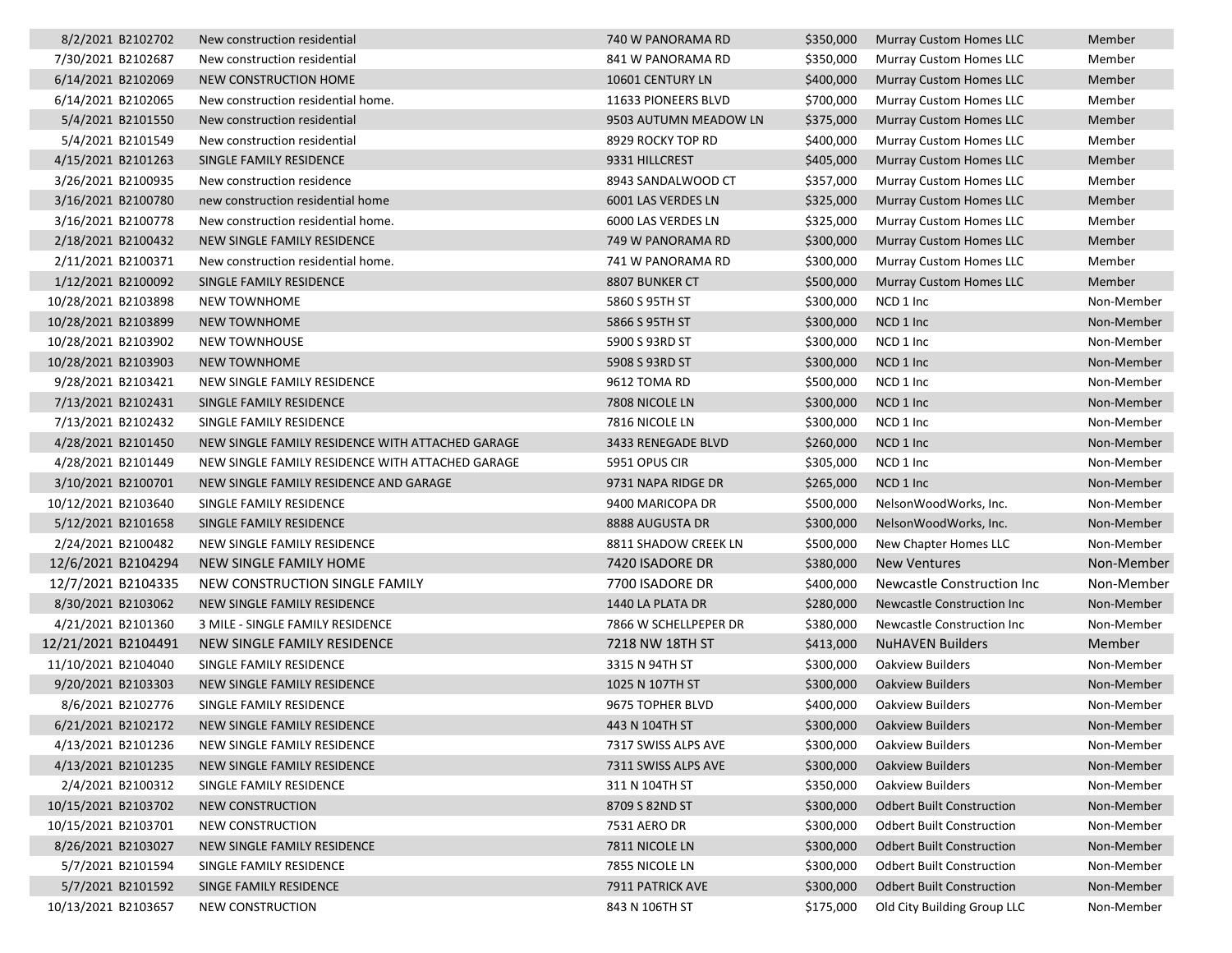| 8/20/2021 B2102948<br>NEW SINGLE FAMILY RESIDENCE<br>921 N 107TH ST<br>\$175,000<br>Old City Building Group LLC<br>8/20/2021 B2102950<br>\$175,000<br>NEW SINGLE FAMILY RESIDENCE<br>931 N 107TH ST<br>Old City Building Group LLC<br>6/4/2021 B2101959<br>9163 HILLCREST TRL<br>\$175,000<br>Old City Building Group LLC<br>NEW SINGLE FAMILY RESIDENCE<br>\$175,000<br>5/10/2021 B2101615<br>NEW CONSTRUCTION SINGLE FAMILY RESIDENCE<br>10700 CRESCENT MOON DR<br>Old City Building Group LLC<br>3/23/2021 B2100888<br>SINGLE FAMILY RESIDENCE<br>8901 RANCH GATE RD<br>\$175,000<br>Old City Building Group LLC<br>2/4/2021 B2100315<br>\$175,000<br>Old City Building Group LLC<br>SINGLE FAMILY RESIDENCE<br>10600 CRESCENT MOON DR<br>2/4/2021 B2100314<br>SINGLE FAMILY RESIDENCE<br>1004 N 107TH ST<br>\$175,000<br>Old City Building Group LLC<br>1/14/2021 B2100124<br>\$175,000<br>Old City Building Group LLC<br>NEW SINGLE FAMILY RESIDENCE<br>10710 CRESCENT MOON DR<br>1/14/2021 B2100123<br>NEW SINGLE FAMILY RESIDENCE<br>941 N 105TH ST<br>\$175,000<br>Old City Building Group LLC<br>1/14/2021 B2100122<br>\$175,000<br>NEW SINGLE FAMILY RESIDENCE<br>1031 N 105TH ST<br>Old City Building Group LLC<br>11/1/2021 B2103931<br>SINGLE FAMILY RESIDENCE<br>910 N 107TH ST<br>\$450,000<br>Old City Homes Inc.<br>6/10/2021 B2102038<br>NEW SINGLE FAMILY RESIDENCE<br>\$450,000<br>1000 N 108TH ST<br>Old City Homes Inc.<br>6/10/2021 B2102036<br>1035 N 109TH ST<br>\$300,000<br>NEW SINGLE FAMILY RESIDENCE<br>Old City Homes Inc.<br>6/10/2021 B2102035<br>\$450,000<br>NEW SINGLE FAMILY RESIDENCE<br>911 N 107TH ST<br>Old City Homes Inc.<br>5/18/2021 B2101720<br>NEW SINGLE FAMILY RESIDENCE<br>\$450,000<br>1135 N 104TH ST<br>Old City Homes Inc.<br>5/18/2021 B2101719<br>\$300,000<br>NEW SINGLE FAMILY RESIDENCE<br>7848 NICOLE LN<br>Old City Homes Inc.<br>3/26/2021 B2100937<br>SINGLE FAMILY RESIDENCE<br>8708 S 83RD CT<br>\$350,000<br>Old City Homes Inc.<br>3/26/2021 B2100936<br>\$450,000<br>SINGLE FAMILY RESIDENCE<br>1005 N 104TH ST<br>Old City Homes Inc.<br>2/16/2021 B2100389<br>SINGLE FAMILY RESIDENCE<br>10020 BLUE WATER BAY<br>\$450,000<br>Old City Homes Inc.<br>8/6/2021 B2102778<br>\$350,000<br>NEW SINGLE FAMILY RESIDENCE<br>435 DEEP WATER DR<br>Old City Homes, Inc.<br>\$350,000<br>8/6/2021 B2102779<br>NEW SINGLE FAMILY RESIDENCE<br>464 DEEP WATER DR<br>Old City Homes, Inc.<br>8/6/2021 B2102780<br>NEW SINGLE FAMILY RESIDENCE<br>\$350,000<br>3345 N 92ND ST<br>Old City Homes, Inc.<br>8/6/2021 B2102781<br>\$350,000<br>NEW SINGLE FAMILY RESIDENCE<br>451 DEEP WATER DR<br>Old City Homes, Inc.<br>11/22/2021 B2104150<br>CONSTRUCT NEW SINGLE FAMILY RESIDENCE<br>7045 50TH<br>\$370,000<br>Member<br><b>OnCenter Construction</b><br>11/22/2021 B2104152<br>NEW SINGLE FAMILY RESIDENCE<br>1730 NW 54TH ST<br>\$310,000<br>Member<br><b>OnCenter Construction</b><br>9/9/2021 B2103173<br>SINGLE FAMILY RESIDENCE<br>7040 N 50TH PL<br>\$285,000<br><b>Oncenter Construction</b><br>Member<br>8/27/2021 B2103038<br>SINGLE FAMILY RESIDENCE<br>1010 N 109TH ST<br>\$385,000<br>Member<br><b>Oncenter Construction</b><br>8/11/2021 B2102820<br>7010 N 50TH PL<br>\$275,000<br>Member<br><b>BUILD SINGLE FAMILY DWELLING</b><br><b>Oncenter Construction</b><br>5/24/2021 B2101813<br>SINGLE FAMILY RESIDENCE<br>7332 N 49TH ST<br>\$235,000<br><b>Oncenter Construction</b><br>Member<br>5/18/2021 B2101723<br>NEW SINGLE FAMILY RESIDENCE<br>7322 N 49TH ST<br>\$310,000<br><b>Oncenter Construction</b><br>Member<br>5/18/2021 B2101722<br>NEW SINGLE FAMILY RESIDENCE<br>7035 N 50TH PL<br>\$295,000<br><b>Oncenter Construction</b><br>Member<br>5/18/2021 B2101721<br>\$375,000<br>Member<br>NEW SINGLE FAMILY RESIDENCE<br>6901 N 50TH PL<br><b>Oncenter Construction</b><br>3/24/2021 B2100906<br>SINGLE FAMILY RESIDENCE<br>7015 N 50TH PL<br>\$300,000<br>Member<br><b>Oncenter Construction</b><br>\$295,000<br>3/8/2021 B2100667<br>SINGLE FAMILY DWELLING<br>6931 N 50TH PL<br><b>Oncenter Construction</b><br>Member<br>2/18/2021 B2100429<br>SINGLE FAMILY RESIDENCE<br>7101 N 50TH PL<br>\$295,000<br><b>Oncenter Construction</b><br>Member<br>2/18/2021 B2100428<br>\$280,000<br>Member<br>SINGLE FAMILY RESIDENCE<br>1710 NW 54TH ST<br><b>Oncenter Construction</b><br>4/7/2021 B2101129<br>SINGLE FAMILY RESIDENCE<br>8800 RANCH GATE RD<br>\$525,000<br>One Ten Construction<br>2/10/2021 B2100353<br>3-MILE NEW SINGLE FAMILY RESIDENCE<br>\$250,000<br>13320 HAVELOCK AVE<br>Orlov, Alex<br>6/30/2021 B2102289<br>\$300,000<br>Osborn Homes<br>SINGLE FAMILY RESIDENCE<br>1217 S 93RD ST<br>Member<br>9/3/2021 B2103125<br>\$330,000<br>NEW CONSTRUCTION DUPLEX<br>3548 R ST<br>Paul Davis Restoration<br>4/29/2021 B2101485<br>\$300,000<br>NEW DUPLEX<br>1625 N 14TH ST<br>PBI Properties LLC<br>4/1/2021 B2101050<br>SINGLE FAMILY RESIDENCE<br>\$150,000<br>7840 PATRICK AVE<br><b>Pfeiffer Construction Inc</b><br>9/3/2021 B2103118<br>SINGLE FAMILY RESIDENCE 2 STALL GARAGE WITH ATTACHED LIVING SPAC 621 LAMONT DR<br>\$235,000<br>Pier Properties, LLC | 10/13/2021 B2103656 | NEW CONSTRUCTION | 909 N 106TH ST | \$175,000 | Old City Building Group LLC | Non-Member |
|------------------------------------------------------------------------------------------------------------------------------------------------------------------------------------------------------------------------------------------------------------------------------------------------------------------------------------------------------------------------------------------------------------------------------------------------------------------------------------------------------------------------------------------------------------------------------------------------------------------------------------------------------------------------------------------------------------------------------------------------------------------------------------------------------------------------------------------------------------------------------------------------------------------------------------------------------------------------------------------------------------------------------------------------------------------------------------------------------------------------------------------------------------------------------------------------------------------------------------------------------------------------------------------------------------------------------------------------------------------------------------------------------------------------------------------------------------------------------------------------------------------------------------------------------------------------------------------------------------------------------------------------------------------------------------------------------------------------------------------------------------------------------------------------------------------------------------------------------------------------------------------------------------------------------------------------------------------------------------------------------------------------------------------------------------------------------------------------------------------------------------------------------------------------------------------------------------------------------------------------------------------------------------------------------------------------------------------------------------------------------------------------------------------------------------------------------------------------------------------------------------------------------------------------------------------------------------------------------------------------------------------------------------------------------------------------------------------------------------------------------------------------------------------------------------------------------------------------------------------------------------------------------------------------------------------------------------------------------------------------------------------------------------------------------------------------------------------------------------------------------------------------------------------------------------------------------------------------------------------------------------------------------------------------------------------------------------------------------------------------------------------------------------------------------------------------------------------------------------------------------------------------------------------------------------------------------------------------------------------------------------------------------------------------------------------------------------------------------------------------------------------------------------------------------------------------------------------------------------------------------------------------------------------------------------------------------------------------------------------------------------------------------------------------------------------------------------------------------------------------------------------------------------------------------------------------------------------------------------------------------------------------------------------------------------------------------------------------------------------------------------------------------------------------------------------------------------------------------------------------------------------------------------------------------------------------------------------------------------------------------------------------------------------------------------------------------------------------------------------------------------------------------------------------------------------------------------------------------------------------------------------------------------------------------------------------------------------------------------------------------------------------------------------------------------------------------------------------------------------------------------------------------------------------|---------------------|------------------|----------------|-----------|-----------------------------|------------|
|                                                                                                                                                                                                                                                                                                                                                                                                                                                                                                                                                                                                                                                                                                                                                                                                                                                                                                                                                                                                                                                                                                                                                                                                                                                                                                                                                                                                                                                                                                                                                                                                                                                                                                                                                                                                                                                                                                                                                                                                                                                                                                                                                                                                                                                                                                                                                                                                                                                                                                                                                                                                                                                                                                                                                                                                                                                                                                                                                                                                                                                                                                                                                                                                                                                                                                                                                                                                                                                                                                                                                                                                                                                                                                                                                                                                                                                                                                                                                                                                                                                                                                                                                                                                                                                                                                                                                                                                                                                                                                                                                                                                                                                                                                                                                                                                                                                                                                                                                                                                                                                                                                                                                                        |                     |                  |                |           |                             | Non-Member |
|                                                                                                                                                                                                                                                                                                                                                                                                                                                                                                                                                                                                                                                                                                                                                                                                                                                                                                                                                                                                                                                                                                                                                                                                                                                                                                                                                                                                                                                                                                                                                                                                                                                                                                                                                                                                                                                                                                                                                                                                                                                                                                                                                                                                                                                                                                                                                                                                                                                                                                                                                                                                                                                                                                                                                                                                                                                                                                                                                                                                                                                                                                                                                                                                                                                                                                                                                                                                                                                                                                                                                                                                                                                                                                                                                                                                                                                                                                                                                                                                                                                                                                                                                                                                                                                                                                                                                                                                                                                                                                                                                                                                                                                                                                                                                                                                                                                                                                                                                                                                                                                                                                                                                                        |                     |                  |                |           |                             | Non-Member |
|                                                                                                                                                                                                                                                                                                                                                                                                                                                                                                                                                                                                                                                                                                                                                                                                                                                                                                                                                                                                                                                                                                                                                                                                                                                                                                                                                                                                                                                                                                                                                                                                                                                                                                                                                                                                                                                                                                                                                                                                                                                                                                                                                                                                                                                                                                                                                                                                                                                                                                                                                                                                                                                                                                                                                                                                                                                                                                                                                                                                                                                                                                                                                                                                                                                                                                                                                                                                                                                                                                                                                                                                                                                                                                                                                                                                                                                                                                                                                                                                                                                                                                                                                                                                                                                                                                                                                                                                                                                                                                                                                                                                                                                                                                                                                                                                                                                                                                                                                                                                                                                                                                                                                                        |                     |                  |                |           |                             | Non-Member |
|                                                                                                                                                                                                                                                                                                                                                                                                                                                                                                                                                                                                                                                                                                                                                                                                                                                                                                                                                                                                                                                                                                                                                                                                                                                                                                                                                                                                                                                                                                                                                                                                                                                                                                                                                                                                                                                                                                                                                                                                                                                                                                                                                                                                                                                                                                                                                                                                                                                                                                                                                                                                                                                                                                                                                                                                                                                                                                                                                                                                                                                                                                                                                                                                                                                                                                                                                                                                                                                                                                                                                                                                                                                                                                                                                                                                                                                                                                                                                                                                                                                                                                                                                                                                                                                                                                                                                                                                                                                                                                                                                                                                                                                                                                                                                                                                                                                                                                                                                                                                                                                                                                                                                                        |                     |                  |                |           |                             | Non-Member |
|                                                                                                                                                                                                                                                                                                                                                                                                                                                                                                                                                                                                                                                                                                                                                                                                                                                                                                                                                                                                                                                                                                                                                                                                                                                                                                                                                                                                                                                                                                                                                                                                                                                                                                                                                                                                                                                                                                                                                                                                                                                                                                                                                                                                                                                                                                                                                                                                                                                                                                                                                                                                                                                                                                                                                                                                                                                                                                                                                                                                                                                                                                                                                                                                                                                                                                                                                                                                                                                                                                                                                                                                                                                                                                                                                                                                                                                                                                                                                                                                                                                                                                                                                                                                                                                                                                                                                                                                                                                                                                                                                                                                                                                                                                                                                                                                                                                                                                                                                                                                                                                                                                                                                                        |                     |                  |                |           |                             | Non-Member |
|                                                                                                                                                                                                                                                                                                                                                                                                                                                                                                                                                                                                                                                                                                                                                                                                                                                                                                                                                                                                                                                                                                                                                                                                                                                                                                                                                                                                                                                                                                                                                                                                                                                                                                                                                                                                                                                                                                                                                                                                                                                                                                                                                                                                                                                                                                                                                                                                                                                                                                                                                                                                                                                                                                                                                                                                                                                                                                                                                                                                                                                                                                                                                                                                                                                                                                                                                                                                                                                                                                                                                                                                                                                                                                                                                                                                                                                                                                                                                                                                                                                                                                                                                                                                                                                                                                                                                                                                                                                                                                                                                                                                                                                                                                                                                                                                                                                                                                                                                                                                                                                                                                                                                                        |                     |                  |                |           |                             | Non-Member |
|                                                                                                                                                                                                                                                                                                                                                                                                                                                                                                                                                                                                                                                                                                                                                                                                                                                                                                                                                                                                                                                                                                                                                                                                                                                                                                                                                                                                                                                                                                                                                                                                                                                                                                                                                                                                                                                                                                                                                                                                                                                                                                                                                                                                                                                                                                                                                                                                                                                                                                                                                                                                                                                                                                                                                                                                                                                                                                                                                                                                                                                                                                                                                                                                                                                                                                                                                                                                                                                                                                                                                                                                                                                                                                                                                                                                                                                                                                                                                                                                                                                                                                                                                                                                                                                                                                                                                                                                                                                                                                                                                                                                                                                                                                                                                                                                                                                                                                                                                                                                                                                                                                                                                                        |                     |                  |                |           |                             | Non-Member |
|                                                                                                                                                                                                                                                                                                                                                                                                                                                                                                                                                                                                                                                                                                                                                                                                                                                                                                                                                                                                                                                                                                                                                                                                                                                                                                                                                                                                                                                                                                                                                                                                                                                                                                                                                                                                                                                                                                                                                                                                                                                                                                                                                                                                                                                                                                                                                                                                                                                                                                                                                                                                                                                                                                                                                                                                                                                                                                                                                                                                                                                                                                                                                                                                                                                                                                                                                                                                                                                                                                                                                                                                                                                                                                                                                                                                                                                                                                                                                                                                                                                                                                                                                                                                                                                                                                                                                                                                                                                                                                                                                                                                                                                                                                                                                                                                                                                                                                                                                                                                                                                                                                                                                                        |                     |                  |                |           |                             | Non-Member |
|                                                                                                                                                                                                                                                                                                                                                                                                                                                                                                                                                                                                                                                                                                                                                                                                                                                                                                                                                                                                                                                                                                                                                                                                                                                                                                                                                                                                                                                                                                                                                                                                                                                                                                                                                                                                                                                                                                                                                                                                                                                                                                                                                                                                                                                                                                                                                                                                                                                                                                                                                                                                                                                                                                                                                                                                                                                                                                                                                                                                                                                                                                                                                                                                                                                                                                                                                                                                                                                                                                                                                                                                                                                                                                                                                                                                                                                                                                                                                                                                                                                                                                                                                                                                                                                                                                                                                                                                                                                                                                                                                                                                                                                                                                                                                                                                                                                                                                                                                                                                                                                                                                                                                                        |                     |                  |                |           |                             | Non-Member |
|                                                                                                                                                                                                                                                                                                                                                                                                                                                                                                                                                                                                                                                                                                                                                                                                                                                                                                                                                                                                                                                                                                                                                                                                                                                                                                                                                                                                                                                                                                                                                                                                                                                                                                                                                                                                                                                                                                                                                                                                                                                                                                                                                                                                                                                                                                                                                                                                                                                                                                                                                                                                                                                                                                                                                                                                                                                                                                                                                                                                                                                                                                                                                                                                                                                                                                                                                                                                                                                                                                                                                                                                                                                                                                                                                                                                                                                                                                                                                                                                                                                                                                                                                                                                                                                                                                                                                                                                                                                                                                                                                                                                                                                                                                                                                                                                                                                                                                                                                                                                                                                                                                                                                                        |                     |                  |                |           |                             | Non-Member |
|                                                                                                                                                                                                                                                                                                                                                                                                                                                                                                                                                                                                                                                                                                                                                                                                                                                                                                                                                                                                                                                                                                                                                                                                                                                                                                                                                                                                                                                                                                                                                                                                                                                                                                                                                                                                                                                                                                                                                                                                                                                                                                                                                                                                                                                                                                                                                                                                                                                                                                                                                                                                                                                                                                                                                                                                                                                                                                                                                                                                                                                                                                                                                                                                                                                                                                                                                                                                                                                                                                                                                                                                                                                                                                                                                                                                                                                                                                                                                                                                                                                                                                                                                                                                                                                                                                                                                                                                                                                                                                                                                                                                                                                                                                                                                                                                                                                                                                                                                                                                                                                                                                                                                                        |                     |                  |                |           |                             | Non-Member |
|                                                                                                                                                                                                                                                                                                                                                                                                                                                                                                                                                                                                                                                                                                                                                                                                                                                                                                                                                                                                                                                                                                                                                                                                                                                                                                                                                                                                                                                                                                                                                                                                                                                                                                                                                                                                                                                                                                                                                                                                                                                                                                                                                                                                                                                                                                                                                                                                                                                                                                                                                                                                                                                                                                                                                                                                                                                                                                                                                                                                                                                                                                                                                                                                                                                                                                                                                                                                                                                                                                                                                                                                                                                                                                                                                                                                                                                                                                                                                                                                                                                                                                                                                                                                                                                                                                                                                                                                                                                                                                                                                                                                                                                                                                                                                                                                                                                                                                                                                                                                                                                                                                                                                                        |                     |                  |                |           |                             | Non-Member |
|                                                                                                                                                                                                                                                                                                                                                                                                                                                                                                                                                                                                                                                                                                                                                                                                                                                                                                                                                                                                                                                                                                                                                                                                                                                                                                                                                                                                                                                                                                                                                                                                                                                                                                                                                                                                                                                                                                                                                                                                                                                                                                                                                                                                                                                                                                                                                                                                                                                                                                                                                                                                                                                                                                                                                                                                                                                                                                                                                                                                                                                                                                                                                                                                                                                                                                                                                                                                                                                                                                                                                                                                                                                                                                                                                                                                                                                                                                                                                                                                                                                                                                                                                                                                                                                                                                                                                                                                                                                                                                                                                                                                                                                                                                                                                                                                                                                                                                                                                                                                                                                                                                                                                                        |                     |                  |                |           |                             | Non-Member |
|                                                                                                                                                                                                                                                                                                                                                                                                                                                                                                                                                                                                                                                                                                                                                                                                                                                                                                                                                                                                                                                                                                                                                                                                                                                                                                                                                                                                                                                                                                                                                                                                                                                                                                                                                                                                                                                                                                                                                                                                                                                                                                                                                                                                                                                                                                                                                                                                                                                                                                                                                                                                                                                                                                                                                                                                                                                                                                                                                                                                                                                                                                                                                                                                                                                                                                                                                                                                                                                                                                                                                                                                                                                                                                                                                                                                                                                                                                                                                                                                                                                                                                                                                                                                                                                                                                                                                                                                                                                                                                                                                                                                                                                                                                                                                                                                                                                                                                                                                                                                                                                                                                                                                                        |                     |                  |                |           |                             | Non-Member |
|                                                                                                                                                                                                                                                                                                                                                                                                                                                                                                                                                                                                                                                                                                                                                                                                                                                                                                                                                                                                                                                                                                                                                                                                                                                                                                                                                                                                                                                                                                                                                                                                                                                                                                                                                                                                                                                                                                                                                                                                                                                                                                                                                                                                                                                                                                                                                                                                                                                                                                                                                                                                                                                                                                                                                                                                                                                                                                                                                                                                                                                                                                                                                                                                                                                                                                                                                                                                                                                                                                                                                                                                                                                                                                                                                                                                                                                                                                                                                                                                                                                                                                                                                                                                                                                                                                                                                                                                                                                                                                                                                                                                                                                                                                                                                                                                                                                                                                                                                                                                                                                                                                                                                                        |                     |                  |                |           |                             | Non-Member |
|                                                                                                                                                                                                                                                                                                                                                                                                                                                                                                                                                                                                                                                                                                                                                                                                                                                                                                                                                                                                                                                                                                                                                                                                                                                                                                                                                                                                                                                                                                                                                                                                                                                                                                                                                                                                                                                                                                                                                                                                                                                                                                                                                                                                                                                                                                                                                                                                                                                                                                                                                                                                                                                                                                                                                                                                                                                                                                                                                                                                                                                                                                                                                                                                                                                                                                                                                                                                                                                                                                                                                                                                                                                                                                                                                                                                                                                                                                                                                                                                                                                                                                                                                                                                                                                                                                                                                                                                                                                                                                                                                                                                                                                                                                                                                                                                                                                                                                                                                                                                                                                                                                                                                                        |                     |                  |                |           |                             | Non-Member |
|                                                                                                                                                                                                                                                                                                                                                                                                                                                                                                                                                                                                                                                                                                                                                                                                                                                                                                                                                                                                                                                                                                                                                                                                                                                                                                                                                                                                                                                                                                                                                                                                                                                                                                                                                                                                                                                                                                                                                                                                                                                                                                                                                                                                                                                                                                                                                                                                                                                                                                                                                                                                                                                                                                                                                                                                                                                                                                                                                                                                                                                                                                                                                                                                                                                                                                                                                                                                                                                                                                                                                                                                                                                                                                                                                                                                                                                                                                                                                                                                                                                                                                                                                                                                                                                                                                                                                                                                                                                                                                                                                                                                                                                                                                                                                                                                                                                                                                                                                                                                                                                                                                                                                                        |                     |                  |                |           |                             | Non-Member |
|                                                                                                                                                                                                                                                                                                                                                                                                                                                                                                                                                                                                                                                                                                                                                                                                                                                                                                                                                                                                                                                                                                                                                                                                                                                                                                                                                                                                                                                                                                                                                                                                                                                                                                                                                                                                                                                                                                                                                                                                                                                                                                                                                                                                                                                                                                                                                                                                                                                                                                                                                                                                                                                                                                                                                                                                                                                                                                                                                                                                                                                                                                                                                                                                                                                                                                                                                                                                                                                                                                                                                                                                                                                                                                                                                                                                                                                                                                                                                                                                                                                                                                                                                                                                                                                                                                                                                                                                                                                                                                                                                                                                                                                                                                                                                                                                                                                                                                                                                                                                                                                                                                                                                                        |                     |                  |                |           |                             | Non-Member |
|                                                                                                                                                                                                                                                                                                                                                                                                                                                                                                                                                                                                                                                                                                                                                                                                                                                                                                                                                                                                                                                                                                                                                                                                                                                                                                                                                                                                                                                                                                                                                                                                                                                                                                                                                                                                                                                                                                                                                                                                                                                                                                                                                                                                                                                                                                                                                                                                                                                                                                                                                                                                                                                                                                                                                                                                                                                                                                                                                                                                                                                                                                                                                                                                                                                                                                                                                                                                                                                                                                                                                                                                                                                                                                                                                                                                                                                                                                                                                                                                                                                                                                                                                                                                                                                                                                                                                                                                                                                                                                                                                                                                                                                                                                                                                                                                                                                                                                                                                                                                                                                                                                                                                                        |                     |                  |                |           |                             | Non-Member |
|                                                                                                                                                                                                                                                                                                                                                                                                                                                                                                                                                                                                                                                                                                                                                                                                                                                                                                                                                                                                                                                                                                                                                                                                                                                                                                                                                                                                                                                                                                                                                                                                                                                                                                                                                                                                                                                                                                                                                                                                                                                                                                                                                                                                                                                                                                                                                                                                                                                                                                                                                                                                                                                                                                                                                                                                                                                                                                                                                                                                                                                                                                                                                                                                                                                                                                                                                                                                                                                                                                                                                                                                                                                                                                                                                                                                                                                                                                                                                                                                                                                                                                                                                                                                                                                                                                                                                                                                                                                                                                                                                                                                                                                                                                                                                                                                                                                                                                                                                                                                                                                                                                                                                                        |                     |                  |                |           |                             | Non-Member |
|                                                                                                                                                                                                                                                                                                                                                                                                                                                                                                                                                                                                                                                                                                                                                                                                                                                                                                                                                                                                                                                                                                                                                                                                                                                                                                                                                                                                                                                                                                                                                                                                                                                                                                                                                                                                                                                                                                                                                                                                                                                                                                                                                                                                                                                                                                                                                                                                                                                                                                                                                                                                                                                                                                                                                                                                                                                                                                                                                                                                                                                                                                                                                                                                                                                                                                                                                                                                                                                                                                                                                                                                                                                                                                                                                                                                                                                                                                                                                                                                                                                                                                                                                                                                                                                                                                                                                                                                                                                                                                                                                                                                                                                                                                                                                                                                                                                                                                                                                                                                                                                                                                                                                                        |                     |                  |                |           |                             | Non-Member |
|                                                                                                                                                                                                                                                                                                                                                                                                                                                                                                                                                                                                                                                                                                                                                                                                                                                                                                                                                                                                                                                                                                                                                                                                                                                                                                                                                                                                                                                                                                                                                                                                                                                                                                                                                                                                                                                                                                                                                                                                                                                                                                                                                                                                                                                                                                                                                                                                                                                                                                                                                                                                                                                                                                                                                                                                                                                                                                                                                                                                                                                                                                                                                                                                                                                                                                                                                                                                                                                                                                                                                                                                                                                                                                                                                                                                                                                                                                                                                                                                                                                                                                                                                                                                                                                                                                                                                                                                                                                                                                                                                                                                                                                                                                                                                                                                                                                                                                                                                                                                                                                                                                                                                                        |                     |                  |                |           |                             | Non-Member |
|                                                                                                                                                                                                                                                                                                                                                                                                                                                                                                                                                                                                                                                                                                                                                                                                                                                                                                                                                                                                                                                                                                                                                                                                                                                                                                                                                                                                                                                                                                                                                                                                                                                                                                                                                                                                                                                                                                                                                                                                                                                                                                                                                                                                                                                                                                                                                                                                                                                                                                                                                                                                                                                                                                                                                                                                                                                                                                                                                                                                                                                                                                                                                                                                                                                                                                                                                                                                                                                                                                                                                                                                                                                                                                                                                                                                                                                                                                                                                                                                                                                                                                                                                                                                                                                                                                                                                                                                                                                                                                                                                                                                                                                                                                                                                                                                                                                                                                                                                                                                                                                                                                                                                                        |                     |                  |                |           |                             | Non-Member |
|                                                                                                                                                                                                                                                                                                                                                                                                                                                                                                                                                                                                                                                                                                                                                                                                                                                                                                                                                                                                                                                                                                                                                                                                                                                                                                                                                                                                                                                                                                                                                                                                                                                                                                                                                                                                                                                                                                                                                                                                                                                                                                                                                                                                                                                                                                                                                                                                                                                                                                                                                                                                                                                                                                                                                                                                                                                                                                                                                                                                                                                                                                                                                                                                                                                                                                                                                                                                                                                                                                                                                                                                                                                                                                                                                                                                                                                                                                                                                                                                                                                                                                                                                                                                                                                                                                                                                                                                                                                                                                                                                                                                                                                                                                                                                                                                                                                                                                                                                                                                                                                                                                                                                                        |                     |                  |                |           |                             |            |
|                                                                                                                                                                                                                                                                                                                                                                                                                                                                                                                                                                                                                                                                                                                                                                                                                                                                                                                                                                                                                                                                                                                                                                                                                                                                                                                                                                                                                                                                                                                                                                                                                                                                                                                                                                                                                                                                                                                                                                                                                                                                                                                                                                                                                                                                                                                                                                                                                                                                                                                                                                                                                                                                                                                                                                                                                                                                                                                                                                                                                                                                                                                                                                                                                                                                                                                                                                                                                                                                                                                                                                                                                                                                                                                                                                                                                                                                                                                                                                                                                                                                                                                                                                                                                                                                                                                                                                                                                                                                                                                                                                                                                                                                                                                                                                                                                                                                                                                                                                                                                                                                                                                                                                        |                     |                  |                |           |                             |            |
|                                                                                                                                                                                                                                                                                                                                                                                                                                                                                                                                                                                                                                                                                                                                                                                                                                                                                                                                                                                                                                                                                                                                                                                                                                                                                                                                                                                                                                                                                                                                                                                                                                                                                                                                                                                                                                                                                                                                                                                                                                                                                                                                                                                                                                                                                                                                                                                                                                                                                                                                                                                                                                                                                                                                                                                                                                                                                                                                                                                                                                                                                                                                                                                                                                                                                                                                                                                                                                                                                                                                                                                                                                                                                                                                                                                                                                                                                                                                                                                                                                                                                                                                                                                                                                                                                                                                                                                                                                                                                                                                                                                                                                                                                                                                                                                                                                                                                                                                                                                                                                                                                                                                                                        |                     |                  |                |           |                             |            |
|                                                                                                                                                                                                                                                                                                                                                                                                                                                                                                                                                                                                                                                                                                                                                                                                                                                                                                                                                                                                                                                                                                                                                                                                                                                                                                                                                                                                                                                                                                                                                                                                                                                                                                                                                                                                                                                                                                                                                                                                                                                                                                                                                                                                                                                                                                                                                                                                                                                                                                                                                                                                                                                                                                                                                                                                                                                                                                                                                                                                                                                                                                                                                                                                                                                                                                                                                                                                                                                                                                                                                                                                                                                                                                                                                                                                                                                                                                                                                                                                                                                                                                                                                                                                                                                                                                                                                                                                                                                                                                                                                                                                                                                                                                                                                                                                                                                                                                                                                                                                                                                                                                                                                                        |                     |                  |                |           |                             |            |
|                                                                                                                                                                                                                                                                                                                                                                                                                                                                                                                                                                                                                                                                                                                                                                                                                                                                                                                                                                                                                                                                                                                                                                                                                                                                                                                                                                                                                                                                                                                                                                                                                                                                                                                                                                                                                                                                                                                                                                                                                                                                                                                                                                                                                                                                                                                                                                                                                                                                                                                                                                                                                                                                                                                                                                                                                                                                                                                                                                                                                                                                                                                                                                                                                                                                                                                                                                                                                                                                                                                                                                                                                                                                                                                                                                                                                                                                                                                                                                                                                                                                                                                                                                                                                                                                                                                                                                                                                                                                                                                                                                                                                                                                                                                                                                                                                                                                                                                                                                                                                                                                                                                                                                        |                     |                  |                |           |                             |            |
|                                                                                                                                                                                                                                                                                                                                                                                                                                                                                                                                                                                                                                                                                                                                                                                                                                                                                                                                                                                                                                                                                                                                                                                                                                                                                                                                                                                                                                                                                                                                                                                                                                                                                                                                                                                                                                                                                                                                                                                                                                                                                                                                                                                                                                                                                                                                                                                                                                                                                                                                                                                                                                                                                                                                                                                                                                                                                                                                                                                                                                                                                                                                                                                                                                                                                                                                                                                                                                                                                                                                                                                                                                                                                                                                                                                                                                                                                                                                                                                                                                                                                                                                                                                                                                                                                                                                                                                                                                                                                                                                                                                                                                                                                                                                                                                                                                                                                                                                                                                                                                                                                                                                                                        |                     |                  |                |           |                             |            |
|                                                                                                                                                                                                                                                                                                                                                                                                                                                                                                                                                                                                                                                                                                                                                                                                                                                                                                                                                                                                                                                                                                                                                                                                                                                                                                                                                                                                                                                                                                                                                                                                                                                                                                                                                                                                                                                                                                                                                                                                                                                                                                                                                                                                                                                                                                                                                                                                                                                                                                                                                                                                                                                                                                                                                                                                                                                                                                                                                                                                                                                                                                                                                                                                                                                                                                                                                                                                                                                                                                                                                                                                                                                                                                                                                                                                                                                                                                                                                                                                                                                                                                                                                                                                                                                                                                                                                                                                                                                                                                                                                                                                                                                                                                                                                                                                                                                                                                                                                                                                                                                                                                                                                                        |                     |                  |                |           |                             |            |
|                                                                                                                                                                                                                                                                                                                                                                                                                                                                                                                                                                                                                                                                                                                                                                                                                                                                                                                                                                                                                                                                                                                                                                                                                                                                                                                                                                                                                                                                                                                                                                                                                                                                                                                                                                                                                                                                                                                                                                                                                                                                                                                                                                                                                                                                                                                                                                                                                                                                                                                                                                                                                                                                                                                                                                                                                                                                                                                                                                                                                                                                                                                                                                                                                                                                                                                                                                                                                                                                                                                                                                                                                                                                                                                                                                                                                                                                                                                                                                                                                                                                                                                                                                                                                                                                                                                                                                                                                                                                                                                                                                                                                                                                                                                                                                                                                                                                                                                                                                                                                                                                                                                                                                        |                     |                  |                |           |                             |            |
|                                                                                                                                                                                                                                                                                                                                                                                                                                                                                                                                                                                                                                                                                                                                                                                                                                                                                                                                                                                                                                                                                                                                                                                                                                                                                                                                                                                                                                                                                                                                                                                                                                                                                                                                                                                                                                                                                                                                                                                                                                                                                                                                                                                                                                                                                                                                                                                                                                                                                                                                                                                                                                                                                                                                                                                                                                                                                                                                                                                                                                                                                                                                                                                                                                                                                                                                                                                                                                                                                                                                                                                                                                                                                                                                                                                                                                                                                                                                                                                                                                                                                                                                                                                                                                                                                                                                                                                                                                                                                                                                                                                                                                                                                                                                                                                                                                                                                                                                                                                                                                                                                                                                                                        |                     |                  |                |           |                             |            |
|                                                                                                                                                                                                                                                                                                                                                                                                                                                                                                                                                                                                                                                                                                                                                                                                                                                                                                                                                                                                                                                                                                                                                                                                                                                                                                                                                                                                                                                                                                                                                                                                                                                                                                                                                                                                                                                                                                                                                                                                                                                                                                                                                                                                                                                                                                                                                                                                                                                                                                                                                                                                                                                                                                                                                                                                                                                                                                                                                                                                                                                                                                                                                                                                                                                                                                                                                                                                                                                                                                                                                                                                                                                                                                                                                                                                                                                                                                                                                                                                                                                                                                                                                                                                                                                                                                                                                                                                                                                                                                                                                                                                                                                                                                                                                                                                                                                                                                                                                                                                                                                                                                                                                                        |                     |                  |                |           |                             |            |
|                                                                                                                                                                                                                                                                                                                                                                                                                                                                                                                                                                                                                                                                                                                                                                                                                                                                                                                                                                                                                                                                                                                                                                                                                                                                                                                                                                                                                                                                                                                                                                                                                                                                                                                                                                                                                                                                                                                                                                                                                                                                                                                                                                                                                                                                                                                                                                                                                                                                                                                                                                                                                                                                                                                                                                                                                                                                                                                                                                                                                                                                                                                                                                                                                                                                                                                                                                                                                                                                                                                                                                                                                                                                                                                                                                                                                                                                                                                                                                                                                                                                                                                                                                                                                                                                                                                                                                                                                                                                                                                                                                                                                                                                                                                                                                                                                                                                                                                                                                                                                                                                                                                                                                        |                     |                  |                |           |                             |            |
|                                                                                                                                                                                                                                                                                                                                                                                                                                                                                                                                                                                                                                                                                                                                                                                                                                                                                                                                                                                                                                                                                                                                                                                                                                                                                                                                                                                                                                                                                                                                                                                                                                                                                                                                                                                                                                                                                                                                                                                                                                                                                                                                                                                                                                                                                                                                                                                                                                                                                                                                                                                                                                                                                                                                                                                                                                                                                                                                                                                                                                                                                                                                                                                                                                                                                                                                                                                                                                                                                                                                                                                                                                                                                                                                                                                                                                                                                                                                                                                                                                                                                                                                                                                                                                                                                                                                                                                                                                                                                                                                                                                                                                                                                                                                                                                                                                                                                                                                                                                                                                                                                                                                                                        |                     |                  |                |           |                             |            |
|                                                                                                                                                                                                                                                                                                                                                                                                                                                                                                                                                                                                                                                                                                                                                                                                                                                                                                                                                                                                                                                                                                                                                                                                                                                                                                                                                                                                                                                                                                                                                                                                                                                                                                                                                                                                                                                                                                                                                                                                                                                                                                                                                                                                                                                                                                                                                                                                                                                                                                                                                                                                                                                                                                                                                                                                                                                                                                                                                                                                                                                                                                                                                                                                                                                                                                                                                                                                                                                                                                                                                                                                                                                                                                                                                                                                                                                                                                                                                                                                                                                                                                                                                                                                                                                                                                                                                                                                                                                                                                                                                                                                                                                                                                                                                                                                                                                                                                                                                                                                                                                                                                                                                                        |                     |                  |                |           |                             |            |
|                                                                                                                                                                                                                                                                                                                                                                                                                                                                                                                                                                                                                                                                                                                                                                                                                                                                                                                                                                                                                                                                                                                                                                                                                                                                                                                                                                                                                                                                                                                                                                                                                                                                                                                                                                                                                                                                                                                                                                                                                                                                                                                                                                                                                                                                                                                                                                                                                                                                                                                                                                                                                                                                                                                                                                                                                                                                                                                                                                                                                                                                                                                                                                                                                                                                                                                                                                                                                                                                                                                                                                                                                                                                                                                                                                                                                                                                                                                                                                                                                                                                                                                                                                                                                                                                                                                                                                                                                                                                                                                                                                                                                                                                                                                                                                                                                                                                                                                                                                                                                                                                                                                                                                        |                     |                  |                |           |                             | Non-Member |
|                                                                                                                                                                                                                                                                                                                                                                                                                                                                                                                                                                                                                                                                                                                                                                                                                                                                                                                                                                                                                                                                                                                                                                                                                                                                                                                                                                                                                                                                                                                                                                                                                                                                                                                                                                                                                                                                                                                                                                                                                                                                                                                                                                                                                                                                                                                                                                                                                                                                                                                                                                                                                                                                                                                                                                                                                                                                                                                                                                                                                                                                                                                                                                                                                                                                                                                                                                                                                                                                                                                                                                                                                                                                                                                                                                                                                                                                                                                                                                                                                                                                                                                                                                                                                                                                                                                                                                                                                                                                                                                                                                                                                                                                                                                                                                                                                                                                                                                                                                                                                                                                                                                                                                        |                     |                  |                |           |                             | Non-Member |
|                                                                                                                                                                                                                                                                                                                                                                                                                                                                                                                                                                                                                                                                                                                                                                                                                                                                                                                                                                                                                                                                                                                                                                                                                                                                                                                                                                                                                                                                                                                                                                                                                                                                                                                                                                                                                                                                                                                                                                                                                                                                                                                                                                                                                                                                                                                                                                                                                                                                                                                                                                                                                                                                                                                                                                                                                                                                                                                                                                                                                                                                                                                                                                                                                                                                                                                                                                                                                                                                                                                                                                                                                                                                                                                                                                                                                                                                                                                                                                                                                                                                                                                                                                                                                                                                                                                                                                                                                                                                                                                                                                                                                                                                                                                                                                                                                                                                                                                                                                                                                                                                                                                                                                        |                     |                  |                |           |                             |            |
|                                                                                                                                                                                                                                                                                                                                                                                                                                                                                                                                                                                                                                                                                                                                                                                                                                                                                                                                                                                                                                                                                                                                                                                                                                                                                                                                                                                                                                                                                                                                                                                                                                                                                                                                                                                                                                                                                                                                                                                                                                                                                                                                                                                                                                                                                                                                                                                                                                                                                                                                                                                                                                                                                                                                                                                                                                                                                                                                                                                                                                                                                                                                                                                                                                                                                                                                                                                                                                                                                                                                                                                                                                                                                                                                                                                                                                                                                                                                                                                                                                                                                                                                                                                                                                                                                                                                                                                                                                                                                                                                                                                                                                                                                                                                                                                                                                                                                                                                                                                                                                                                                                                                                                        |                     |                  |                |           |                             | Non-Member |
|                                                                                                                                                                                                                                                                                                                                                                                                                                                                                                                                                                                                                                                                                                                                                                                                                                                                                                                                                                                                                                                                                                                                                                                                                                                                                                                                                                                                                                                                                                                                                                                                                                                                                                                                                                                                                                                                                                                                                                                                                                                                                                                                                                                                                                                                                                                                                                                                                                                                                                                                                                                                                                                                                                                                                                                                                                                                                                                                                                                                                                                                                                                                                                                                                                                                                                                                                                                                                                                                                                                                                                                                                                                                                                                                                                                                                                                                                                                                                                                                                                                                                                                                                                                                                                                                                                                                                                                                                                                                                                                                                                                                                                                                                                                                                                                                                                                                                                                                                                                                                                                                                                                                                                        |                     |                  |                |           |                             | Non-Member |
|                                                                                                                                                                                                                                                                                                                                                                                                                                                                                                                                                                                                                                                                                                                                                                                                                                                                                                                                                                                                                                                                                                                                                                                                                                                                                                                                                                                                                                                                                                                                                                                                                                                                                                                                                                                                                                                                                                                                                                                                                                                                                                                                                                                                                                                                                                                                                                                                                                                                                                                                                                                                                                                                                                                                                                                                                                                                                                                                                                                                                                                                                                                                                                                                                                                                                                                                                                                                                                                                                                                                                                                                                                                                                                                                                                                                                                                                                                                                                                                                                                                                                                                                                                                                                                                                                                                                                                                                                                                                                                                                                                                                                                                                                                                                                                                                                                                                                                                                                                                                                                                                                                                                                                        |                     |                  |                |           |                             | Non-Member |
|                                                                                                                                                                                                                                                                                                                                                                                                                                                                                                                                                                                                                                                                                                                                                                                                                                                                                                                                                                                                                                                                                                                                                                                                                                                                                                                                                                                                                                                                                                                                                                                                                                                                                                                                                                                                                                                                                                                                                                                                                                                                                                                                                                                                                                                                                                                                                                                                                                                                                                                                                                                                                                                                                                                                                                                                                                                                                                                                                                                                                                                                                                                                                                                                                                                                                                                                                                                                                                                                                                                                                                                                                                                                                                                                                                                                                                                                                                                                                                                                                                                                                                                                                                                                                                                                                                                                                                                                                                                                                                                                                                                                                                                                                                                                                                                                                                                                                                                                                                                                                                                                                                                                                                        |                     |                  |                |           |                             | Non-Member |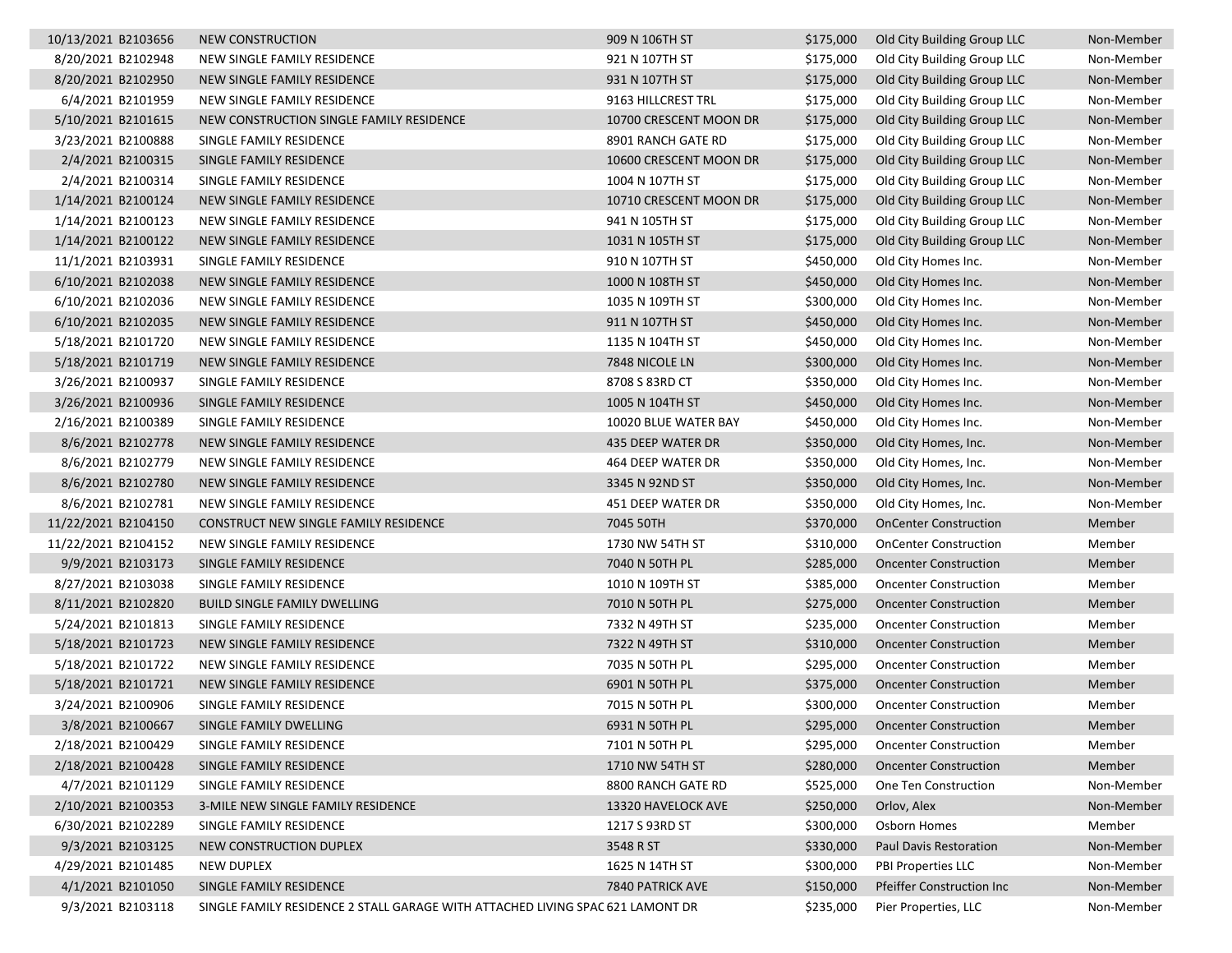| 11/23/2021 B2104174 | NEW TOWNHOME WITH GARAGE                              | 2821 N 87TH ST          | \$250,100   | <b>Prairie Home Builders</b>        | Member     |
|---------------------|-------------------------------------------------------|-------------------------|-------------|-------------------------------------|------------|
| 11/23/2021 B2104175 | NEW TOWNHOME WITH GARAGE                              | 2827 N 87TH ST          | \$250,100   | <b>Prairie Home Builders</b>        | Member     |
| 11/23/2021 B2104177 | NEW TOWNHOME WITH GARAGE                              | 2833 N 87TH ST          | \$250,100   | <b>Prairie Home Builders</b>        | Member     |
| 11/23/2021 B2104179 | NEW TOWNHOME WITH GARAGE                              | 2839 N 87TH ST          | \$250,100   | <b>Prairie Home Builders</b>        | Member     |
| 11/2/2021 B2103945  | NEW TOWNHOME WITH GARAGE                              | 6135 S 87TH ST          | \$303,800   | <b>Prairie Home Builders</b>        | Member     |
| 11/2/2021 B2103946  | NEW TOWNHOME WITH GARAGE                              | 6141 S 87TH ST          | \$303,800   | <b>Prairie Home Builders</b>        | Member     |
| 11/2/2021 B2103947  | NEW SINGLE FAMILY HOME WITH GARAGE                    | 8951 KINZIE ST          | \$383,700   | <b>Prairie Home Builders</b>        | Member     |
| 10/7/2021 B2103573  | NEW TOWNHOME WITH GARAGE                              | 2870 N 86TH ST          | \$282,000   | Prairie Home Builders               | Member     |
| 10/7/2021 B2103572  | NEW TOWNHOME WITH GARAGE                              | 2864 N 86TH ST          | \$282,000   | <b>Prairie Home Builders</b>        | Member     |
| 10/5/2021 B2103533  | NEW SINGLE FAMILY HOME WITH GARAGE                    | 7325 N 9TH ST           | \$191,000   | <b>Prairie Home Builders</b>        | Member     |
| 9/22/2021 B2103333  | NEW CONSTRUCTION HOME WITH GARAGE                     | 820 KOOSER DR           | \$298,500   | <b>Prairie Home Builders</b>        | Member     |
| 9/15/2021 B2103240  | NEW SINGLE FAMILY HOME WITH GARAGE                    | 810 KOOSER DR           | \$232,000   | <b>Prairie Home Builders</b>        | Member     |
| 9/15/2021 B2103232  | NEW SINGLE FAMILY HOME WITH GARAGE                    | 7620 YANKEE WOODS DR    | \$226,000   | <b>Prairie Home Builders</b>        | Member     |
| 9/3/2021 B2103121   | NEW CONSTRUCTION SINGLE FAMILY HOME WITH GARAGE       | 7661 AERO DR            | \$231,000   | <b>Prairie Home Builders</b>        | Member     |
| 8/3/2021 B2102714   | NEW TOWNHOME WITH GARAGE                              | 8614 COVENANT CT        | \$175,500   | <b>Prairie Home Builders</b>        | Member     |
| 8/3/2021 B2102715   | NEW TOWNHOME WITH GARAGE                              | 8620 COVENANT CT        | \$175,500   | <b>Prairie Home Builders</b>        | Member     |
| 7/30/2021 B2102678  | NEW CONSTRUCTION SINGLE-FAMILY HOME WITH ARAGE        | 2900 N 91ST CT          | \$207,200   | <b>Prairie Home Builders</b>        | Member     |
| 7/30/2021 B2102681  | NEW SINGLE FAMILY HOME WITH GARAGE                    | 7240 N 11TH ST          | \$191,000   | <b>Prairie Home Builders</b>        | Member     |
| 7/27/2021 B2102641  | NEW CONSTRUCTION NORTH SIDE OF TOWNHOME WITH GARAGE   | 2860 N 86TH ST          | \$166,000   | <b>Prairie Home Builders</b>        | Member     |
| 7/26/2021 B2102636  | New Construction South side of Townhome with garage   | 2856 N 86TH ST          | \$165,000   | Prairie Home Builders               | Member     |
| 5/10/2021 B2101611  | SINGLE FAMILY RESIDENCE WITH GARAGE                   | 2720 N 91ST ST          | \$270,000   | <b>Prairie Home Builders</b>        | Member     |
| 4/28/2021 B2101462  | New construction of single-family residence w/ garage | 2732 N 91ST ST          | \$185,000   | <b>Prairie Home Builders</b>        | Member     |
| 4/28/2021 B2101457  | New single-family home construction w/ Garage         | 2737 N 91ST ST          | \$228,000   | <b>Prairie Home Builders</b>        | Member     |
| 1/27/2021 B2100269  | <b>TOWNHOME</b>                                       | 2824 N 86TH ST          | \$166,500   | <b>Prairie Home Builders</b>        | Member     |
| 1/22/2021 B2100266  | <b>TOWNHOME</b>                                       | 2820 N 86TH ST          | \$164,000   | <b>Prairie Home Builders</b>        | Member     |
| 9/1/2021 B2103093   | IN 3 MILE RESIDENTIAL DWELLING NEW CONSTRUCTION       | 5849 VERITAS DR         | \$700,000   | Pride Homes                         | Member     |
| 8/11/2021 B2102833  | NEW SINGLE FAMILY RESIDENCE                           | 5850 VERITAS DR         | \$750,000   | Pride Homes                         | Member     |
| 4/13/2021 B2101237  | 3-MIL NEW SINGLE FAMILY RESIDENCE                     | 11737 SEABISCUIT LN     | \$750,000   | Pride Homes                         | Member     |
| 12/28/2021 B2104528 | Build a new residential duplex                        | 1509 N 26TH ST          | \$399,000   | <b>Quality Block Inc</b>            | Non-Member |
| 12/12/2021 B2104394 | NEW DUPLEX                                            | 1448 N 14TH ST          | \$300,000   | <b>Quality Block Inc.</b>           | Non-Member |
| 12/3/2021 B2104279  | Build a new residential duplex                        | 2277 HOLDREGE ST        | \$399,000   | <b>Quality Block Inc.</b>           | Non-Member |
| 12/3/2021 B2104277  | Build a new residential duplex                        | 2252 ORCHARD ST         | \$399,000   | <b>Quality Block Inc</b>            | Non-Member |
| 10/17/2021 B2103710 | New Residential Duplex                                | 3220 W ST               | \$399,000   | <b>Quality Block Inc</b>            | Non-Member |
| 5/1/2021 B2101517   | <b>NEW DUPLEX</b>                                     | 2922 APPLE ST           | \$399,000   | <b>Quality Block Inc</b>            | Non-Member |
| 3/25/2021 B2100949  | New construction of duplex                            | 3016 APPLE ST           | \$399,000   | <b>Quality Block Inc</b>            | Non-Member |
| 12/22/2021 B2104498 | SINGLE FAMILY DWELLING                                | 1000 N 109TH ST         | \$753,000   | R & D Custom Homes                  | Member     |
| 7/20/2021 B2102542  | SINGLE FAMILY DWELLING                                | 6901 STEVENS RIDGE RD   | \$600,000   | R & D Custom Homes                  | Member     |
| 5/25/2021 B2101834  | NEW SINGLE FAMILY RESIDENCE                           | 1228 S 94TH ST          | \$930,000   | R & D Custom Homes                  | Member     |
| 12/9/2021 B2104375  | NEW DUPLEX AND GARAGE                                 | 2205 SHELDON ST         | \$340,000   | <b>Randall Trauernicht Building</b> | Non-Member |
| 12/1/2021 B2104259  | NEW SINGLE FAMILY RESIDENCE                           | 7375 LILEE LN           | \$260,000   | <b>Remington Homes</b>              | Member     |
| 10/28/2021 B2103891 | <b>New Residential Construction</b>                   | 821 W PANORAMA RD       | \$218,000   | <b>Remington Homes</b>              | Member     |
| 10/28/2021 B2103907 | New Residential Construction                          | 907 W PANORAMA RD       | \$270,000   | <b>Remington Homes</b>              | Member     |
| 12/17/2021 B2104443 | New single family home                                | 3050 W GAZEBO RD        | \$1,250,000 | <b>Rezac Construction</b>           | Member     |
| 10/25/2021 B2103825 | Single family home                                    | 3150 W RUSTIC BRIDGE RD | \$900,000   | <b>Rezac Construction</b>           | Member     |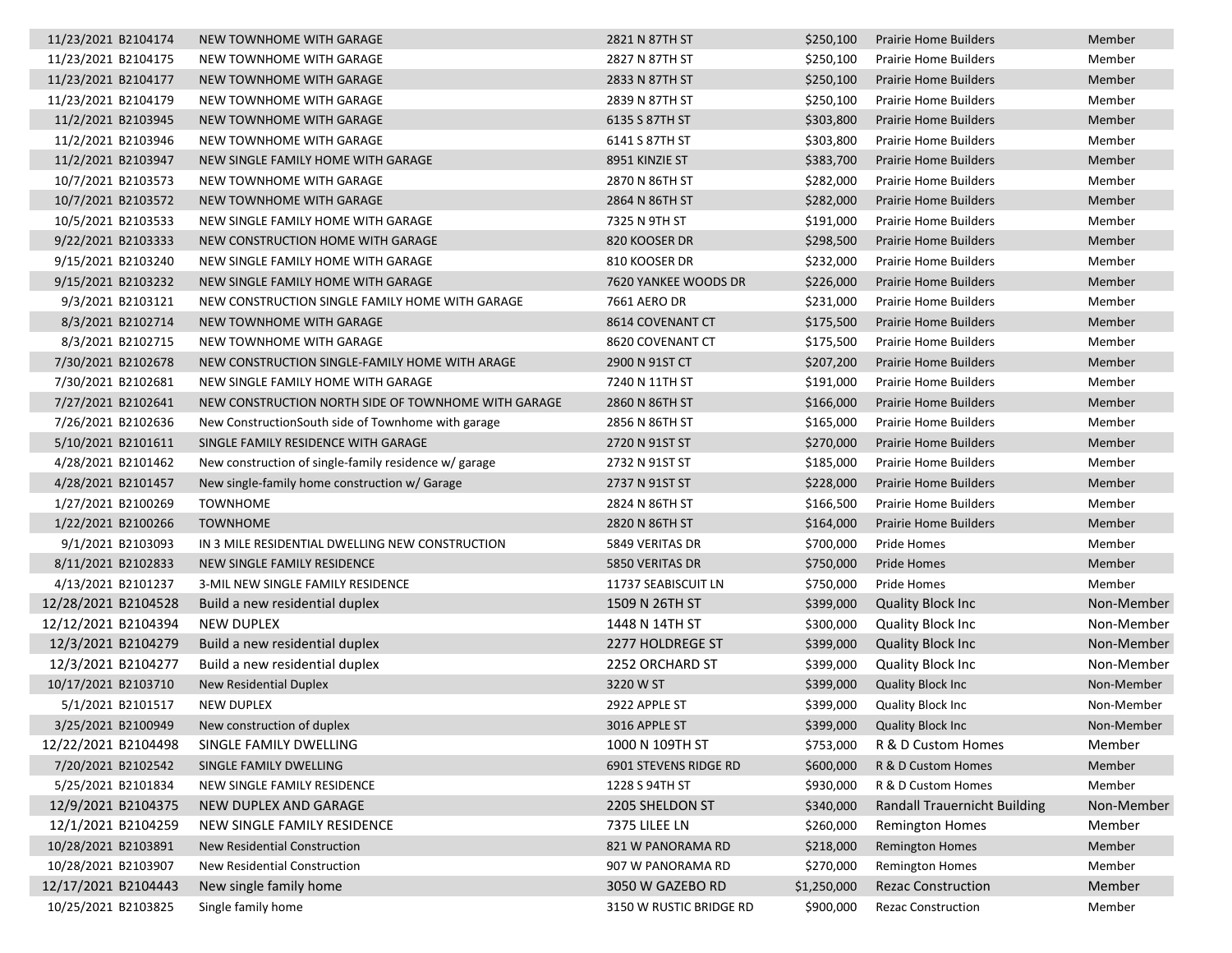| 6/17/2021 B2102174  | SINGLE FAMILY RESIDENCE                                                                     | 1800 YANKEE HILL RD     | \$1,900,000 | <b>Rezac Construction</b>                  | Member     |
|---------------------|---------------------------------------------------------------------------------------------|-------------------------|-------------|--------------------------------------------|------------|
| 5/20/2021 B2101773  | New construction                                                                            | 6788 SW 25TH ST         | \$475,000   | <b>Rezac Construction</b>                  | Member     |
| 3/3/2021 B2100605   | New single family home                                                                      | 3200 W RUSTIC BRIDGE RD | \$700,000   | <b>Rezac Construction</b>                  | Member     |
| 3/3/2021 B2100599   | New single family residence                                                                 | 3055 W GAZEBO RD        | \$800,000   | <b>Rezac Construction</b>                  | Member     |
| 1/20/2021 B2100171  | Custom single family home                                                                   | 7521 SW 29TH ST         | \$1,200,000 | <b>Rezac Construction</b>                  | Member     |
| 11/16/2021 B2104163 | Single Family New Construction                                                              | 1033 N 106TH ST         | \$397,410   | <b>Richland Homes</b>                      | Member     |
| 10/7/2021 B2103577  | Single Family New Construction, 2 story home, 3 car attached garage                         | 8741 S 81ST ST          | \$396,630   | <b>Richland Homes</b>                      | Non-Member |
| 9/16/2021 B2103261  | Single Family New Construction, 2 story home, 3 car attached garage                         | 9310 S 74TH ST          | \$396,630   | <b>Richland Homes</b>                      | Member     |
| 7/29/2021 B2103008  | Single Family New Construction, 2 story home, 3 car attached garage                         | 8830 S 81ST ST          | \$349,939   | <b>Richland Homes</b>                      | Member     |
| 7/19/2021 B2102503  | Single Family New Construction, 2 story home, 3 car attached garage                         | 8723 S 82ND ST          | \$349,939   | <b>Richland Homes</b>                      | Member     |
| 2/23/2021 B2100471  | SINGLE FAMILY RESIDENCE                                                                     | 8145 NATHAN CT          | \$276,910   | <b>Richland Homes</b>                      | Member     |
| 4/30/2021 B2101506  | NEW SINGLE FAMILY RESIDENCE WITH ATTACHED GARAGE                                            | 7421 N 50TH ST          | \$190,000   | Richmond Hill Homes Inc                    | Non-Member |
| 4/30/2021 B2101505  | NEW SINGLE FAMILY RESIDENCE WITH ATTACHED GARAGE                                            | 7312 N 49TH ST          | \$190,000   | Richmond Hill Homes Inc                    | Non-Member |
| 4/30/2021 B2101504  | NEW SINGLE FAMILY RESIDENCE WITH ATTACHED GARAGE                                            | 7410 N 49TH ST          | \$190,000   | Richmond Hill Homes Inc                    | Non-Member |
| 2/18/2021 B2100430  | SINGLE FAMILY RESIDENCE WITH GARAGE                                                         | 8220 S 97TH ST          | \$350,000   | <b>RLW Realty</b>                          | Non-Member |
| 12/17/2021 B2104441 | NEW SINGLE FAMILY RESIDENCE                                                                 | 715 S 41ST CIR          | \$250,000   | <b>Rosburg Enterprises</b>                 | Non-Member |
| 11/30/2021 B2104233 | SINGLE FAMILY DWELLING                                                                      | 730 S 41ST CIR          | \$250,000   | <b>Rosburg Enterprises</b>                 | Non-Member |
| 6/11/2021 B2102042  | RESIDENTIAL SINGLE FAMILY                                                                   | 739 S 41ST CIR          | \$175,000   | Rosburg Enterprises Inc.                   | Non-Member |
| 5/20/2021 B2101775  | NEW SINGLE FAMILY RESIDENCE                                                                 | 709 S 41ST CIR          | \$175,000   | Rosburg Enterprises Inc.                   | Non-Member |
| 1/27/2021 B2100265  | SINGLE FAMILY RESIDENCE                                                                     | 745 S 41ST CIR          | \$200,000   | Rosburg Enterprises Inc.                   | Non-Member |
| 11/23/2021 B2104170 | SINGLE FAMILY NEW CONSTRUCTION                                                              | no valid address        | \$500,000   | <b>Ruhlman Eilers</b>                      | Member     |
| 7/19/2021 B2102770  | New Home Construction with 1,968 sq ft on main level with 872 sq ft gara 8930 SANDALWOOD CT |                         | \$600,000   | Russell Remodeling                         | Member     |
| 10/6/2021 B2103545  | SINGLE FAMILY HOME                                                                          | 3990 NW 84TH ST         | \$300,000   | <b>Rybak Construction</b>                  | Non-Member |
| 8/19/2021 B2102927  | SINGLE FAMILY HOME                                                                          | 1101 JULESBURG DR       | \$295,000   | <b>Rybak Construction</b>                  | Non-Member |
| 8/19/2021 B2102935  | SINGLE FAMILY HOME                                                                          | 1106 JULESBURG DR       | \$295,000   | <b>Rybak Construction</b>                  | Non-Member |
| 6/28/2021 B2102253  | NEW SINGLE FAMILY RESIDENCE                                                                 | 4500 NW 84TH ST         | \$380,000   | Rybak construction                         | Non-Member |
| 5/24/2021 B2101802  | SINGLE FAMILY RESIDENCE                                                                     | 1121 SHADOW MOSS DR     | \$310,000   | <b>Rybak Construction</b>                  | Non-Member |
| 5/14/2021 B2101687  | NEW CONSTRUCTION SINGLE FAMILY DWELLING                                                     | 1629 W AVALANCHE RD     | \$280,000   | <b>Rybak Construction</b>                  | Non-Member |
| 2/12/2021 B2100375  | NEW SINGLE FAMILY RESIDENCE                                                                 | 3414 DESPERADO DR       | \$290,000   | <b>Rybak Construction</b>                  | Non-Member |
| 12/22/2021 B2104500 | SINGLE FAMILY DWELLING                                                                      | 1431 W BIG SKY RD       | \$280,000   | Rybak Homes, LLC                           | Member     |
| 8/26/2021 B2103022  | NEW SINGLE FAMILY RESIDENCE                                                                 | 1058 JULESBURG DR       | \$325,000   | Rybak Homes, LLC                           | Member     |
| 8/26/2021 B2103023  | NEW SINGLE FAMILY RESIDENCE                                                                 | 1249 JULESBURG DR       | \$325,000   | Rybak Homes, LLC                           | Member     |
| 10/7/2021 B2103575  | Build new single family home.                                                               | 9560 PRAIRIE WIND RD    | \$369,900   | Sampson Residential Construction           | Member     |
| 10/7/2021 B2103574  | Build new single family home.                                                               | 4011 PRIMROSE PL        | \$361,800   | Sampson Residential Construction           | Member     |
| 8/3/2021 B2102720   | NEW SINGLE FAMILY RESIDENCE                                                                 | 4124 CARNATION DR       |             | \$400,000 Sampson Residential Construction | Member     |
| 7/9/2021 B2102389   | SINGLE FAMILY RESIDENCE                                                                     | 4021 PRIMROSE PL        |             | \$355,000 Sampson Residential Construction | Member     |
| 4/20/2021 B2101316  | SINGLE FAMILY RESIDENCE                                                                     | 9550 PRAIRIE WIND RD    | \$361,800   | Sampson Residential Construction           | Member     |
| 2/1/2021 B2100297   | SINGLE FAMILY RESIDENCE                                                                     | 4110 REDBUD LN          | \$350,000   | <b>Sampson Residential Construction</b>    | Member     |
| 2/1/2021 B2100296   | SINGLE FAMILY RESIDENCE                                                                     | 4100 REDBUD LN          | \$330,000   | Sampson Residential Construction           | Member     |
| 5/24/2021 B2101816  | SINGLE FAMILY RESIDENCE                                                                     | 7735 S 94TH BAY         | \$275,000   | Schmidt, Dallas                            | Non-Member |
| 12/23/2021 B2104541 | NEW SINGLE FAMILY RESIDENCE & ATTACHED GARAGE                                               | 10501 S 29TH ST         | \$225,000   | <b>Schneider Custom Homes</b>              | Member     |
| 12/9/2021 B2104374  | NEW SINGLE FAMILY RESIDENCE AND ATTACHED GARAGE                                             | 1209 JULESBURG DR       | \$225,000   | <b>Schneider Custom Homes</b>              | Member     |
| 11/4/2021 B2103970  | NEW SINGLE FAMILY RESIDENCE AND ATTACHED GARAGE                                             | 7215 NW BEARTOOTH CT    | \$225,000   | <b>Schneider Custom Homes</b>              | Member     |
| 10/29/2021 B2103920 | CONSTRUCTION OF SFR AND ATTACHED GARAGE                                                     | 912 W DESERT VISTA DR   | \$225,000   | <b>Schneider Custom Homes</b>              | Member     |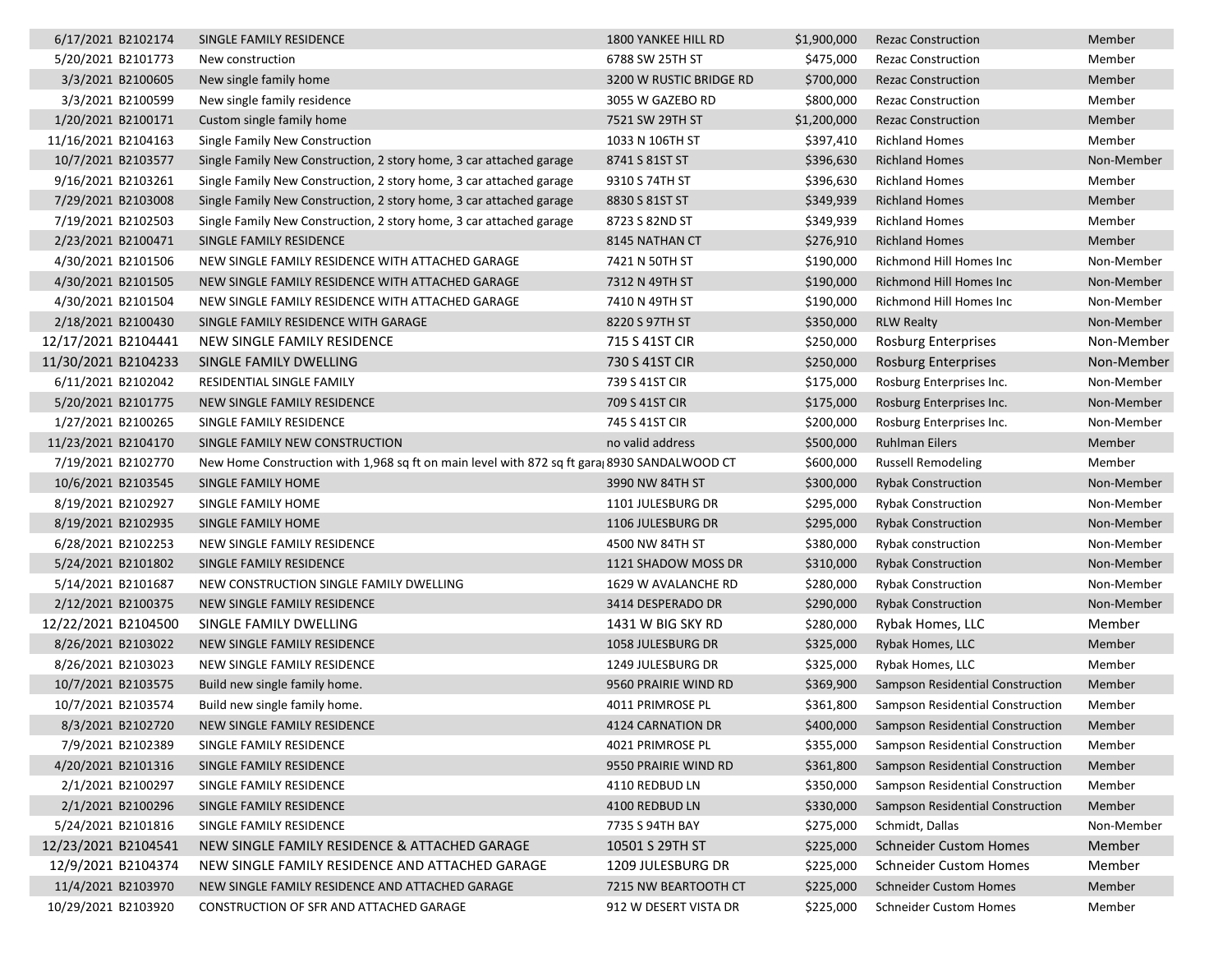| 10/29/2021 B2103924 | CONSTRUCTION OF SFR AND ATTACHED GARAGE                                        | 748 W PANORAMA RD        | \$225,000 | Schneider Custom Homes              | Member     |
|---------------------|--------------------------------------------------------------------------------|--------------------------|-----------|-------------------------------------|------------|
| 10/28/2021 B2103892 | <b>CONSTRUCTION OF SFR AND ATTACHED GARAGE</b>                                 | 8120 S 67TH ST           | \$225,000 | Schneider Custom Homes              | Member     |
| 10/28/2021 B2103894 | CONSTRUCTION OF SFR AND ATTACHED GARAGE                                        | 5939 SW 8TH ST           | \$225,000 | <b>Schneider Custom Homes</b>       | Member     |
| 10/28/2021 B2103896 | CONSTRUCTION OF SFR AND ATTACHED GARAGE                                        | 1420 W BIG SKY RD        | \$225,000 | <b>Schneider Custom Homes</b>       | Member     |
| 10/11/2021 B2103620 | CONSTRUCTION OF SFR AND ATTACHED GARAGE                                        | 8117 S 68TH ST           | \$225,000 | <b>Schneider Custom Homes</b>       | Member     |
| 7/30/2021 B2102690  | SINGLE FAMILY RESIDENCE AND ATTACHED GARAGE                                    | 6008 LAS VERDES LN       | \$225,000 | <b>Schneider Custom Homes</b>       | Member     |
| 7/30/2021 B2102691  | SINGLE FAMILY RESIDENCE AND ATTACHED GARAGE                                    | 1239 JULESBURG DR        | \$225,000 | <b>Schneider Custom Homes</b>       | Member     |
| 7/30/2021 B2102692  | SINGLE FAMILY RESIDENCE AND ATTACHED GARAGE                                    | 7901 S 67TH ST           | \$225,000 | <b>Schneider Custom Homes</b>       | Member     |
| 7/26/2021 B2102607  | CONSTRUCTION OF SINGLE FAMILY RESIDENCE AND ATTACHED GARAGE 1055 JULESBURG DR  |                          | \$225,000 | <b>Schneider Custom Homes</b>       | Member     |
| 6/15/2021 B2102096  | CONSTRUCTION OF SINGLE FAMILY RESIDENCE AND ATTACHED GARAGE 1230 JULESBURG DR  |                          | \$225,000 | <b>Schneider Custom Homes</b>       | Member     |
| 6/15/2021 B2102094  | CONSTRUCTION OF SINGLE FAMILY RESIDENCE AND ATTACHED GARAGE 3428 DESPERADO DR  |                          | \$225,000 | <b>Schneider Custom Homes</b>       | Member     |
| 6/15/2021 B2102092  | SINGLE FAMILY RESIDENCE AND ATTACHED GARAGE                                    | 7921 LILEE LN            | \$225,000 | <b>Schneider Custom Homes</b>       | Member     |
| 5/25/2021 B2101826  | CONSTRUCTION OF SFR AND ATTACHED GARAGE                                        | 7920 S 69TH ST           | \$225,000 | <b>Schneider Custom Homes</b>       | Member     |
| 5/25/2021 B2101825  | CONSTRUCTION OF SFR AND ATTACHED GARAGE                                        | 765 W PANORAMA RD        | \$225,000 | Schneider Custom Homes              | Member     |
| 5/19/2021 B2101744  | CONSTRUCTION OF SFR AND ATTACHED GARAGE                                        | 8125 S 69TH ST           | \$225,000 | <b>Schneider Custom Homes</b>       | Member     |
| 4/5/2021 B2101100   | CONSTRUCTION OF SINGLE FAMILY RESIDENCE AND ATTACHED GARAGE 10115 S31ST ST     |                          | \$225,000 | <b>Schneider Custom Homes</b>       | Member     |
| 3/15/2021 B2100760  | CONSTRUCTION OF SFR AND ATTACHED GARAGE                                        | 758 W PANORAMA RD        | \$225,000 | <b>Schneider Custom Homes</b>       | Member     |
| 3/15/2021 B2100759  | CONSTRUCTION OF SFR AND ATTACHED GARAGE                                        | 8001 LILEE LN            | \$225,000 | <b>Schneider Custom Homes</b>       | Member     |
| 3/12/2021 B2100737  | NEW SINGLE FAMILY RESIDENCE AND ATTACHED GARAGE                                | 6720 CAVVY RD            | \$225,000 | <b>Schneider Custom Homes</b>       | Member     |
| 1/8/2021 B2100080   | SINGLE FAMILY RESIDENCE WITH GARAGE                                            | 855 W TORREON WAY        | \$225,000 | Schneider Custom Homes              | Member     |
| 1/8/2021 B2100079   | CONSTRUCTION OFSINGLE FAMILY RESIDENCE AND ATTACHED GARAGE                     | 8011 LILEE LN            | \$225,000 | <b>Schneider Custom Homes</b>       | Member     |
| 1/8/2021 B2100077   | CONSTRUCTION OF SINGLE FAMILY RESIDENCE AND ATTACHED GARAGE 8018 S 69TH ST     |                          | \$222,000 | <b>Schneider Custom Homes</b>       | Member     |
| 1/4/2021 B2100015   | CONSTRUCTION OF SINGLE FAMILY RESIDENCE AND ATTACHED GARAGE 6017 LAS VERDES LN |                          | \$225,000 | <b>Schneider Custom Homes</b>       | Member     |
| 11/16/2021 B2104099 | NEW CONSTRUCTION SINGLE FAMILY RESIDENCE                                       | 8915 GOLD DUST RD        | \$690,000 | Schwinn Homes, LLC                  | Member     |
| 9/22/2021 B2103345  | <b>SFR</b>                                                                     | 8801 GREY HAWK CT        | \$571,000 | Schwinn Homes, LLC                  | Member     |
| 10/5/2021 B2103521  | S.F.H.                                                                         | 4510 NW 84TH ST          | \$400,000 | Simply Home Builders                | Non-Member |
| 8/13/2021 B2102866  | SINGLE FAMILY RESIDENCE                                                        | 9414 ESTELA AVE          | \$385,000 | Simply Home Builders                | Non-Member |
| 8/13/2021 B2102867  | SINGLE FAMILY RESIDENCE                                                        | 9424 ESTELA AVE          | \$435,000 | Simply Home Builders                | Non-Member |
| 6/3/2021 B2101940   | S.F.H                                                                          | <b>1250 JULESBURG DR</b> | \$395,000 | Simply Home Builders                | Non-Member |
| 5/25/2021 B2101831  | NEW SINGLE FAMILY RESIDENCE                                                    | 1229 JULESBURG DR        | \$385,000 | Simply Home Builders                | Non-Member |
| 5/25/2021 B2101830  | SINGLE FAMILY RESIDENCE                                                        | 1240 JULESBURG DR        | \$395,000 | <b>Simply Home Builders</b>         | Non-Member |
| 4/26/2021 B2101425  | S.F.H                                                                          | 1619 W AVALANCHE RD      | \$425,000 | Simply Home Builders                | Non-Member |
| 2/1/2021 B2100291   | Single Family Home                                                             | 1645 W AVALANCHE RD      | \$370,000 | Simply Home Builders                | Non-Member |
| 6/29/2021 B2102264  | NEW CONSTRUCTION HOME                                                          | 1225 S 89TH ST           | \$420,000 | <b>SIMS Homes</b>                   | Non-Member |
| 12/16/2021 B2104438 | NEW TOWNHOUSE WITH GARAGE                                                      | 9920 DEL RIO DR          |           | \$100,000 Smetter Custom Homes Inc. | Member     |
| 12/16/2021 B2104437 | NEW TOWNHOUSE WITH GARAGE                                                      | 9930 DEL RIO DR          | \$100,000 | Smetter Custom Homes Inc.           | Member     |
| 12/5/2021 B2104286  | <b>TOWNHOUSE WITH GARAGE</b>                                                   | 2955 KINGS CORNER DR     | \$100,000 | Smetter Custom Homes Inc.           | Member     |
| 12/5/2021 B2104285  | <b>TOWNHOUSE WITH GARAGE</b>                                                   | 2959 KINGS CORNER DR     | \$100,000 | Smetter Custom Homes Inc.           | Member     |
| 12/5/2021 B2104284  | <b>TOWNHOUSE WITH GARAGE</b>                                                   | 2963 KINGS CORNER DR     | \$100,000 | Smetter Custom Homes Inc.           | Member     |
| 11/24/2021 B2104199 | <b>TOWNHOUSE WITH GARAGE</b>                                                   | 2960 KINGS CORNER DR     | \$100,000 | Smetter Custom Homes Inc.           | Member     |
| 11/24/2021 B2104200 | TOWNHOUSE WITH GARAGE                                                          | 2944 KINGS CORNER DR     | \$100,000 | Smetter Custom Homes Inc.           | Member     |
| 11/24/2021 B2104201 | TOWNHOUSE WITH GARAGE                                                          | 2938 KINGS CORNER DR     | \$100,000 | Smetter Custom Homes Inc.           | Member     |
| 10/9/2021 B2103603  | <b>TOWNHOUSE WITH GARAGE</b>                                                   | 2902 SHEILA LN           | \$100,000 | Smetter Custom Homes Inc.           | Member     |
| 10/9/2021 B2103602  | <b>TOWNHOUSE WITH GARAGE</b>                                                   | 2860 SHEILA LN           | \$100,000 | Smetter Custom Homes Inc.           | Member     |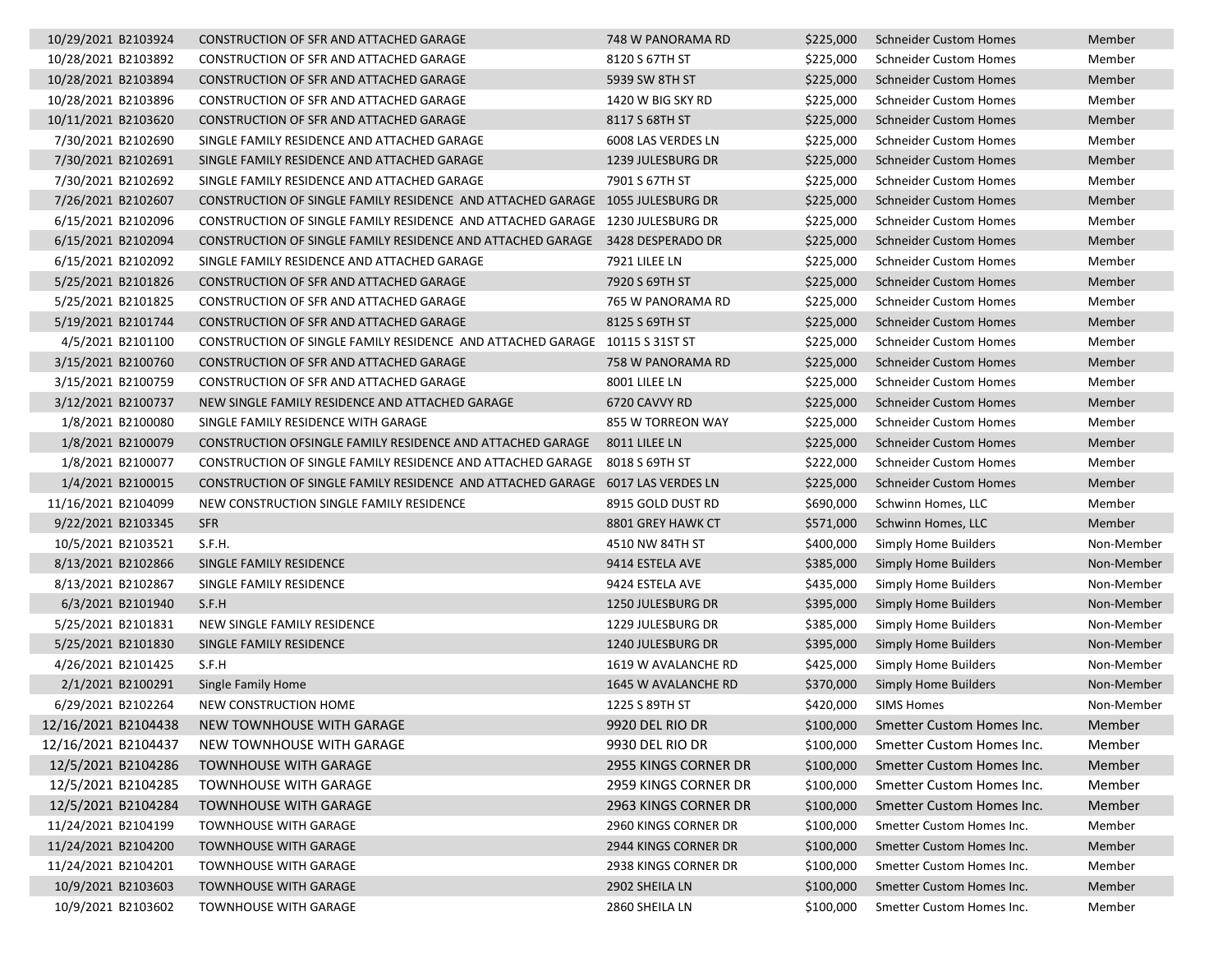| 10/9/2021 B2103601 | <b>TOWNHOUSE WITH GARAGE</b> | 2854 SHEILA LN       | \$100,000 | Smetter Custom Homes Inc. | Member     |
|--------------------|------------------------------|----------------------|-----------|---------------------------|------------|
| 10/9/2021 B2103600 | <b>TOWNHOUSE WITH GARAGE</b> | 2848 SHEILA LN       | \$100,000 | Smetter Custom Homes Inc. | Member     |
| 10/4/2021 B2103518 | <b>TOWNHOUSE WITH GARAGE</b> | 9912 DEL RIO DR      | \$100,000 | Smetter Custom Homes Inc. | Member     |
| 10/4/2021 B2103517 | <b>TOWNHOUSE WITH GARAGE</b> | 9906 DEL RIO DR      | \$100,000 | Smetter Custom Homes Inc. | Member     |
| 10/4/2021 B2103516 | <b>TOWNHOUSE WITH GARAGE</b> | 9900 DEL RIO DR      | \$100,000 | Smetter Custom Homes Inc. | Member     |
| 9/20/2021 B2103309 | <b>TOWNHOUSE WITH GARAGE</b> | 9858 DEL RIO DR      | \$100,000 | Smetter Custom Homes Inc. | Member     |
| 9/20/2021 B2103308 | <b>TOWNHOUSE WITH GARAGE</b> | 9852 DEL RIO DR      | \$100,000 | Smetter Custom Homes Inc. | Member     |
| 9/20/2021 B2103307 | <b>TOWNHOUSE WITH GARAGE</b> | 9846 DEL RIO DR      | \$100,000 | Smetter Custom Homes Inc. | Member     |
| 9/20/2021 B2103306 | <b>TOWNHOUSE WITH GARAGE</b> | 9840 DEL RIO DR      | \$100,000 | Smetter Custom Homes Inc. | Member     |
| 8/26/2021 B2103024 | townhouse with garage        | 9864 DEL RIO DR      | \$100,000 | Smetter Custom Homes Inc. | Member     |
| 8/26/2021 B2103025 | townhouse with garage        | 9870 DEL RIO DR      | \$100,000 | Smetter Custom Homes Inc. | Member     |
| 8/26/2021 B2103026 | townhouse with garage        | 9876 DEL RIO DR      | \$100,000 | Smetter Custom Homes Inc. | Member     |
| 8/25/2021 B2102994 | townhouse with garage        | 2944 SHEILA LN       | \$100,000 | Smetter Custom Homes Inc. | Member     |
| 8/25/2021 B2102995 | townhouse with garage        | 2938 SHEILA LN       | \$100,000 | Smetter Custom Homes Inc. | Member     |
| 8/25/2021 B2102996 | townhouse with garage        | 2932 SHEILA LN       | \$100,000 | Smetter Custom Homes Inc. | Member     |
| 8/25/2021 B2103013 | townhouse with garage        | 2908 SHEILA LN       | \$100,000 | Smetter Custom Homes Inc. | Member     |
| 8/25/2021 B2103014 | townhouse with garage        | 2914 SHEILA LN       | \$100,000 | Smetter Custom Homes Inc. | Member     |
| 8/25/2021 B2103015 | townhouse withgarage         | 2920 SHEILA LN       | \$100,000 | Smetter Custom Homes Inc. | Member     |
| 8/25/2021 B2103016 | townhouse with garage        | 2926 SHEILA LN       | \$100,000 | Smetter Custom Homes Inc. | Member     |
| 7/29/2021 B2102666 | <b>TOWNHOUSE WITH GARAGE</b> | 10315 WAYBOROUGH LN  | \$100,000 | Smetter Custom Homes Inc. | Member     |
| 7/29/2021 B2102667 | <b>TOWNHOUSE WITH GARAGE</b> | 10321 WAYBOROUGH LN  | \$100,000 | Smetter Custom Homes Inc. | Member     |
| 7/29/2021 B2102668 | <b>TOWNHOUSE WITH GARAGE</b> | 10327 WAYBOROUGH LN  | \$100,000 | Smetter Custom Homes Inc. | Member     |
| 7/29/2021 B2102675 | <b>TOWNHOUSE WITH GARAGE</b> | 9926 KEYSTONE DR     | \$100,000 | Smetter Custom Homes Inc. | Member     |
| 7/29/2021 B2102676 | <b>TOWNHOUSE WITH GARAGE</b> | 2744 KINGS CORNER DR | \$100,000 | Smetter Custom Homes Inc. | Member     |
| 7/12/2021 B2102406 | townhouse with garage        | 10271 WAYBOROUGH LN  | \$100,000 | Smetter Custom Homes Inc. | Member     |
| 7/12/2021 B2102407 | townhouse with garage        | 10277 WAYBOROUGH LN  | \$100,000 | Smetter Custom Homes Inc. | Member     |
| 7/12/2021 B2102408 | <b>TOWNHOUSE WITH GARAGE</b> | 10303 WAYBOROUGH LN  | \$100,000 | Smetter Custom Homes Inc. | Member     |
| 7/12/2021 B2102409 | <b>TOWNHOUSE WITH GARAGE</b> | 10309 WAYBOROUGH LN  | \$100,000 | Smetter Custom Homes Inc. | Member     |
| 4/30/2021 B2101510 | <b>TOWNHOUSE WITH GARAGE</b> | 200 HALF MOON DR     | \$100,000 | Smetter Custom Homes Inc. | Member     |
| 4/30/2021 B2101509 | <b>TOWNHOUSE WITH GARAGE</b> | 206 HALF MOON DR     | \$100,000 | Smetter Custom Homes Inc. | Member     |
| 4/30/2021 B2101508 | <b>TOWNHOUSE WITH GARAGE</b> | 212 HALF MOON DR     | \$100,000 | Smetter Custom Homes Inc. | Member     |
| 4/30/2021 B2101507 | NEW TOWNHOME WITH GARAGE     | 218 HALF MOON DR     | \$100,000 | Smetter Custom Homes Inc. | Member     |
| 3/22/2021 B2100869 | <b>TOWNHOUSE WITH GARAGE</b> | 224 HALF MOON DR     | \$100,000 | Smetter Custom Homes Inc. | Member     |
| 3/22/2021 B2100868 | NEW TOWNHOME WITH GARAGE     | 230 HALF MOON DR     | \$100,000 | Smetter Custom Homes Inc. | Member     |
| 3/22/2021 B2100867 | TOWNHOUSE WITH GARAGE        | 236 HALF MOON DR     | \$100,000 | Smetter Custom Homes Inc. | Member     |
| 3/22/2021 B2100866 | NEW TOWNHOME WITH GARAGE     | 242 HALF MOON DR     | \$100,000 | Smetter Custom Homes Inc. | Member     |
| 2/21/2021 B2100446 | <b>TOWNHOME WITH GARAGE</b>  | 239 HALF MOON DR     | \$100,000 | Smetter Custom Homes Inc. | Member     |
| 2/21/2021 B2100445 | NEW TOWNHOME WITH GARAGE     | 245 HALF MOON DR     | \$100,000 | Smetter Custom Homes Inc. | Member     |
| 2/21/2021 B2100444 | <b>TOWNHOME WITH GARAGE</b>  | 249 HALF MOON DR     | \$100,000 | Smetter Custom Homes Inc. | Member     |
| 3/8/2021 B2100671  | SINGLE FAMILY RESIDENCE      | 3340 RENEGADE BLVD   | \$280,000 | Sorenson Construction     | Non-Member |
| 9/24/2021 B2103360 | Single Family Residence      | 10019 EDGEWATER LN   | \$475,000 | South Shore Builders      | Non-Member |
| 9/9/2021 B2103169  | New Single Family Residence  | 10027 EDGEWATER LN   | \$410,500 | South Shore Builders      | Non-Member |
| 7/30/2021 B2102686 | New single family home       | 10035 EDGEWATER LN   | \$350,000 | South Shore Builders      | Non-Member |
| 6/3/2021 B2101936  | New single family residence  | 10117 SHORE FRONT DR | \$375,000 | South Shore Builders      | Non-Member |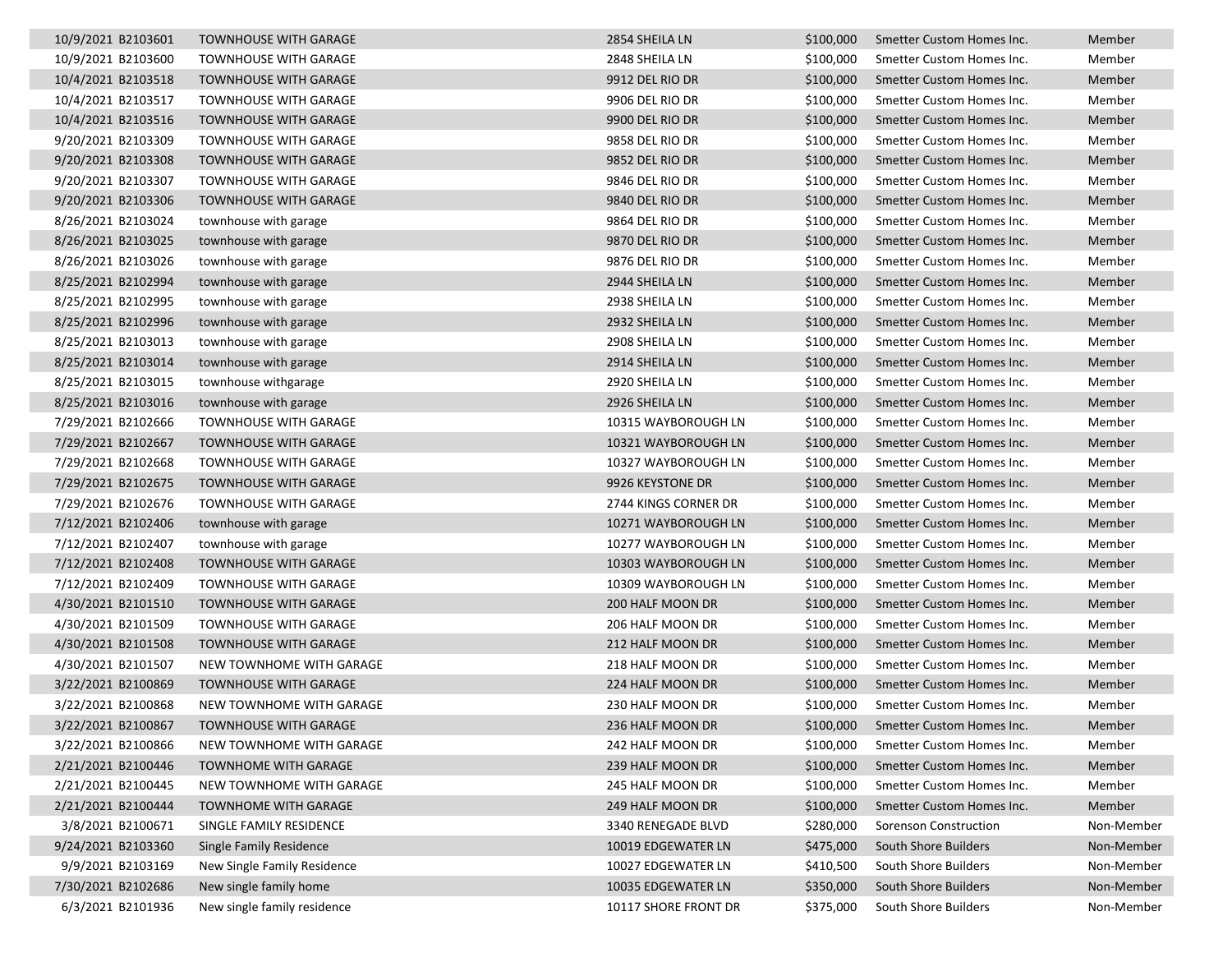| 2/26/2021 B2100509  | SINGLE FAMILY RESIDENCE                               | 10057 SHORE FRONT DR  | \$290,000 | South Shore Builders              | Non-Member |
|---------------------|-------------------------------------------------------|-----------------------|-----------|-----------------------------------|------------|
| 10/12/2021 B2103632 | <b>HOUSE &amp; GARAGE</b>                             | 1046 N 107TH ST       | \$320,000 | Spring Valley Homes Inc.          | Non-Member |
| 9/1/2021 B2103087   | NEW SINGLE FAMILY RESIDENCE & GARAGE                  | 404 DEEP WATER DR     | \$300,000 | Spring Valley Homes Inc.          | Non-Member |
| 8/3/2021 B2102713   | NEW SINGLE FAMILY RESIDENCE AND GARAGE                | 432 DEEP WATER DR     | \$300,000 | Spring Valley Homes Inc.          | Non-Member |
| 4/29/2021 B2101482  | NEW SINGLE FAMILY RESIDENCE AND GARAGE                | 9006 TRADER DR        | \$260,000 | Spring Valley Homes Inc.          | Non-Member |
| 4/28/2021 B2101459  | NEW SINGLE FAMILY RESIDENCE                           | 9012 TRADER DR        | \$260,000 | Spring Valley Homes Inc.          | Non-Member |
| 3/17/2021 B2100815  | NEW SINGLE FAMILY RESIDENCE AND GARAGE                | 9837 S 79TH ST        | \$260,000 | Spring Valley Homes Inc.          | Non-Member |
| 3/17/2021 B2100814  | NEW SINGLE FAMILY RESIDENCE AND GARAGE                | 9819 S 79TH ST        | \$260,000 | Spring Valley Homes Inc.          | Non-Member |
| 3/9/2021 B2100675   | SINGLE FAMILY RESIDENCE WITH GARAGE                   | 3235 N 93RD ST        | \$240,000 | Spring Valley Homes Inc.          | Non-Member |
| 1/5/2021 B2100027   | SINGLE FAMILY RESIDENCE WITH GARAGE                   | 3417 RENEGADE BLVD    | \$260,000 | Spring Valley Homes Inc.          | Non-Member |
| 6/30/2021 B2102286  | SINGLE FAMILY RESIDENCE                               | 7322 BURLINGTON AVE   | \$195,000 | <b>Star City Custom Homes LLC</b> | Non-Member |
| 4/22/2021 B2101383  | <b>NEW CONSTRUCTION</b>                               | 3645 SAINT PAUL AVE   | \$160,000 | <b>Star City Custom Homes LLC</b> | Non-Member |
| 7/15/2021 B2102472  | NEW HOME COMPLETE                                     | 8825 SHADOW CREEK LN  | \$300,000 | <b>Stone Creek Builders</b>       | Non-Member |
| 12/20/2021 B2104456 | Single family residential plus garage                 | <b>2810 W KYLE LN</b> | \$250,000 | Stonybrook Homes Inc.             | Member     |
| 12/20/2021 B2104461 | New townhome with attached garage                     | 8209 REGENT DR        | \$250,000 | Stonybrook Homes Inc.             | Member     |
| 12/20/2021 B2104460 | new townhome with attached garage                     | 8205 REGENT DR        | \$250,000 | Stonybrook Homes Inc.             | Member     |
| 12/20/2021 B2104459 | New townhome with attached garage                     | 8201 REGENT DR        | \$250,000 | Stonybrook Homes Inc.             | Member     |
| 12/20/2021 B2104458 | New townhome with attached garage                     | 8195 REGENT DR        | \$250,000 | Stonybrook Homes Inc.             | Member     |
| 12/17/2021 B2104447 | NEW TOWNHOME WITH ATTACHED GARAGE                     | 2709 REGENT PL        | \$325,000 | Stonybrook Homes Inc.             | Member     |
| 12/17/2021 B2104446 | NEW TOWNHOME WITH ATTACHED GARAGE                     | 2701 REGENT PL        | \$325,000 | Stonybrook Homes Inc.             | Member     |
| 10/13/2021 B2103667 | New Construction Townhome with attached garage        | 2810 REGENT PL        | \$380,000 | Stonybrook Homes Inc.             | Member     |
| 10/13/2021 B2103666 | New construction townhome with attached garage        | 2800 REGENT PL        | \$380,000 | Stonybrook Homes Inc.             | Member     |
| 7/27/2021 B2102644  | New construction single family home w/attached garage | 8712 S 81ST ST        | \$410,000 | Stonybrook Homes Inc.             | Member     |
| 7/21/2021 B2102554  | New Construction townhome w/attached garage           | 2720 REGENT PL        | \$390,000 | Stonybrook Homes Inc.             | Member     |
| 7/21/2021 B2102555  | <b>TOWNHOME WITH GARAGE</b>                           | 2710 REGENT PL        | \$330,000 | Stonybrook Homes Inc.             | Member     |
| 6/20/2021 B2102149  | NEW TOWNHOME WITH ATTACHED GARAGE                     | 2733 REGENT PL        | \$300,000 | Stonybrook Homes Inc.             | Member     |
| 6/20/2021 B2102150  | NEW TOWNHOME WITH ATTACHED GARAGE                     | 2749 REGENT PL        | \$280,000 | Stonybrook Homes Inc.             | Member     |
| 5/25/2021 B2101836  | NEW TOWNHOME WITH ATTACHED GARAGE                     | 8174 REGENT DR        | \$290,000 | Stonybrook Homes Inc.             | Member     |
| 5/25/2021 B2101835  | New Construction Townhome w/attached garage           | 8178 REGENT DR        | \$230,000 | Stonybrook Homes Inc.             | Member     |
| 5/10/2021 B2101607  | New Construction townhome with attached garage        | 7634 AERO DR          | \$315,000 | Stonybrook Homes Inc.             | Member     |
| 5/10/2021 B2101605  | TOWNHOME WITH GARAGE                                  | 7630 AERO DR          | \$340,000 | Stonybrook Homes Inc.             | Member     |
| 4/26/2021 B2101430  | SINGLE FAMILY RESIDENCE WITH GARAGE                   | 8736 S 81ST ST        | \$410,000 | Stonybrook Homes Inc.             | Member     |
| 4/10/2021 B2101179  | New Construction Townhome W/attached garage           | 9060 RED SKY LN       | \$380,000 | Stonybrook Homes Inc.             | Member     |
| 4/10/2021 B2101178  | New Construction Townhome w/attached garage           | 9068 RED SKY LN       | \$325,000 | Stonybrook Homes Inc.             | Member     |
| 4/10/2021 B2101177  | New Construction Townhome w/attached garage           | 2815 REGENT PL        | \$315,000 | Stonybrook Homes Inc.             | Member     |
| 4/10/2021 B2101176  | New Construction  Townhome w/attached garge           | 2801 REGENT PL        | \$365,000 | Stonybrook Homes Inc.             | Member     |
| 3/24/2021 B2100914  | New Construction townhome w/attached garage           | 2717 REGENT PL        | \$350,000 | Stonybrook Homes Inc.             | Member     |
| 3/24/2021 B2100913  | TOWNHOME WITH ATTACHED GARAGE                         | 2725 REGENT PL        | \$350,000 | Stonybrook Homes Inc.             | Member     |
| 3/14/2021 B2100747  | NEW CONSTRUCTION TOWNHOME WITH ATTACHED GARAGE        | 7520 AERO DR          | \$325,000 | Stonybrook Homes Inc.             | Member     |
| 3/14/2021 B2100746  | NEW CONSTRUCTION TOWNHOME WITH ATTACHED GARAGE        | <b>7512 AERO DR</b>   | \$325,000 | Stonybrook Homes Inc.             | Member     |
| 2/19/2021 B2100436  | New construction townhome with attached garage        | <b>7620 AERO DR</b>   | \$290,000 | Stonybrook Homes Inc.             | Member     |
| 2/19/2021 B2100435  | New Construction townhome with attached garage        | 7616 AERO DR          | \$290,000 | Stonybrook Homes Inc.             | Member     |
| 1/20/2021 B2100190  | NEW CONSTRUCTION TOWNHOME WITH ATTACHED GARAGE        | 8186 REGENT DR        | \$290,000 | Stonybrook Homes Inc.             | Member     |
| 1/20/2021 B2100189  | NEW CONSTRUCTION TOWNHOME WITH ATTACHED GARAGE        | 8190 REGENT DR        | \$320,000 | Stonybrook Homes Inc.             | Member     |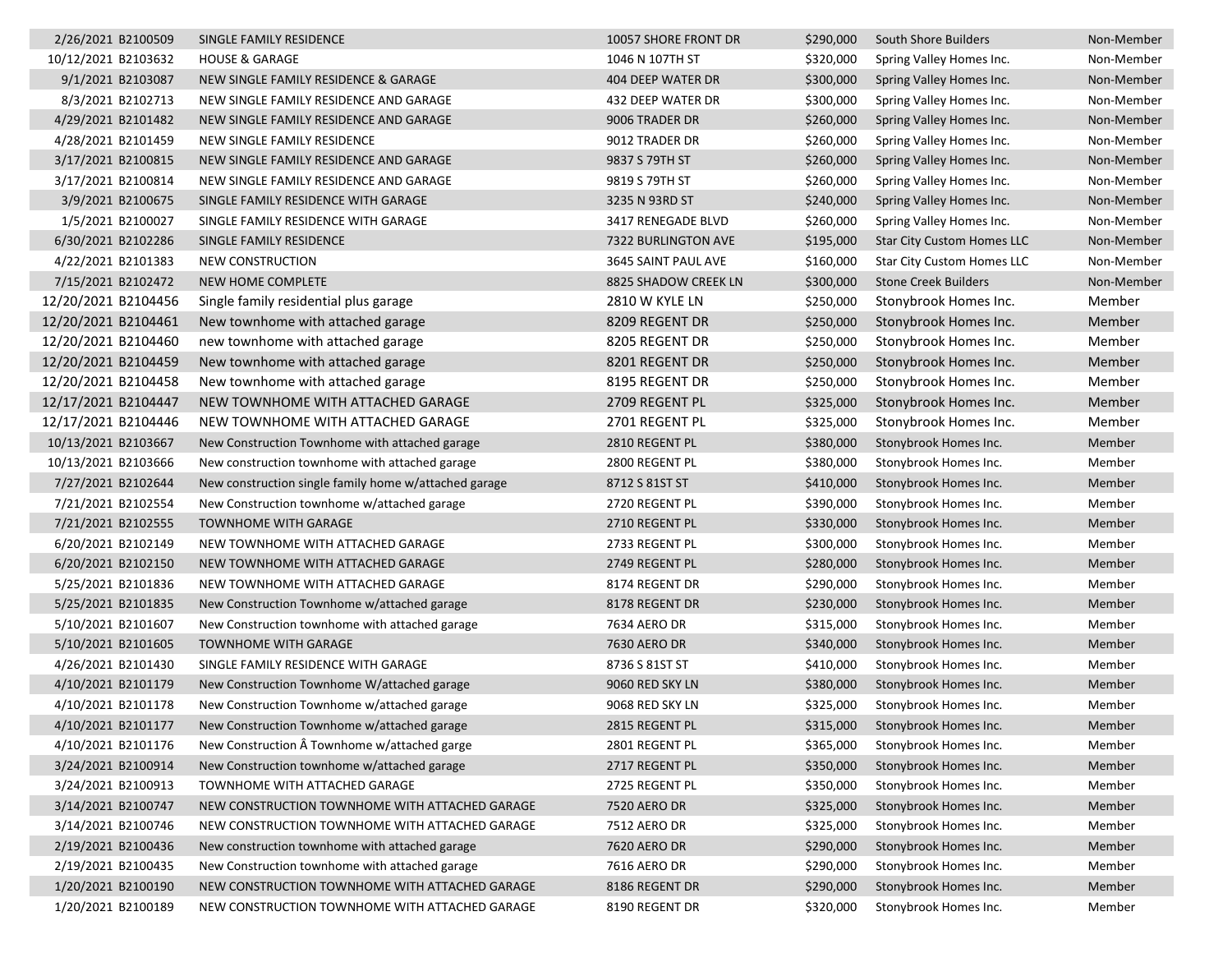| 1/11/2021 B2100089  | SINGLE FAMILY WITH ATTACHED GARAGE               | 1728 NW 55TH ST         | \$290,000 | Stonybrook Homes Inc.                   | Member     |
|---------------------|--------------------------------------------------|-------------------------|-----------|-----------------------------------------|------------|
| 11/18/2021 B2104129 | NEW CONSTRUCTION SINGLE FAMILY HOME              | 9231 CALAMUS RIVER RD   | \$420,000 | Synergy Homes                           | Member     |
| 11/8/2021 B2103999  | New single family home with attached garage      | 9230 CALAMUS RIVER RD   | \$530,000 | <b>Synergy Homes</b>                    | Member     |
| 10/22/2021 B2103797 | Single family home with attached garage          | <b>2010 MILL RD</b>     | \$575,000 | Synergy Homes                           | Member     |
| 9/1/2021 B2103092   | SINGLE FAMILY RESIDENCE                          | 8811 BUCKLEY CREEK RD   | \$390,000 | <b>Synergy Homes</b>                    | Member     |
| 7/27/2021 B2102625  | New single familiy home                          | 2350 S 89TH ST          | \$430,000 | <b>Synergy Homes</b>                    | Member     |
| 3/18/2021 B2100817  | NEW SINGLE FAMILY HOME                           | 8821 BUCKLEY CREEK RD   | \$360,000 | <b>Synergy Homes</b>                    | Member     |
| 3/17/2021 B2100812  | SINGLE FAMILY RESIDENCE                          | 7622 S 66TH ST          | \$450,000 | <b>Synergy Homes</b>                    | Member     |
| 3/17/2021 B2100811  | NEW SINGLE FAMILY HOME                           | 7100 NW 2ND ST          | \$490,000 | <b>Synergy Homes</b>                    | Member     |
| 2/13/2021 B2100379  | Single Family Home                               | 6621 VERANO DR          | \$250,000 | Synergy Homes                           | Member     |
| 1/14/2021 B2100113  | SINGLE FAMILY RESIDENCE                          | 9201 CALAMUS RIVER RD   | \$330,000 | <b>Synergy Homes</b>                    | Member     |
| 1/8/2021 B2100076   | SINGLE FAMILY TOWNHOME                           | 720 ASTER RD            | \$315,000 | <b>Synergy Homes</b>                    | Member     |
| 1/8/2021 B2100075   | <b>NEW TOWNHOME</b>                              | 710 ASTER RD            | \$340,000 | <b>Synergy Homes</b>                    | Member     |
| 4/21/2021 B2101359  | NEW SINGLE FAMILY HOME                           | 4121 W MARTI CIR        | \$328,000 | <b>Tenopir and Tenopir Construction</b> | Non-Member |
| 12/14/2021 B2104420 | NEW SINGLE FAMILY RESIDENCE                      | 9111 S 71ST ST          | \$190,000 | The Sak Company LLC                     | Non-Member |
| 12/14/2021 B2104419 | NEW SINGLE FAMILY RESIDENCE                      | 9119 S 71ST ST          | \$190,000 | The Sak Company LLC                     | Non-Member |
| 12/13/2021 B2104405 | NEW SINGLE FAMILY RESIDENCE                      | 9127 S 71ST ST          | \$190,000 | The Sak Company LLC                     | Non-Member |
| 12/13/2021 B2104404 | new home construction                            | 9135 S 71ST ST          | \$190,000 | The Sak Company LLC                     | Non-Member |
| 12/13/2021 B2104403 | single family dwelling                           | 9143 S 71ST ST          | \$190,000 | The Sak Company LLC                     | Non-Member |
| 12/9/2021 B2104367  | NEW SINGLE FAMILY RESIDENCE                      | 9151 S 71ST ST          | \$190,000 | The Sak Company LLC                     | Non-Member |
| 11/1/2021 B2103935  | SINGLE FAMILY RESIDENCE                          | 9631 TOMA RD            | \$190,000 | The Sak Company LLC                     | Non-Member |
| 10/1/2021 B2103491  | NEW SINGLE FAMILY RESIDENCE                      | 8106 YANKEE WOODS DR    | \$190,000 | The Sak Company LLC                     | Non-Member |
| 10/1/2021 B2103490  | NEW SINGLE FAMILY RESIDENCE                      | 8112 YANKEE WOODS DR    | \$190,000 | The Sak Company LLC                     | Non-Member |
| 9/14/2021 B2103217  | SINGLE FAMILY RESIDENCE                          | 7614 PONCE DR           | \$190,000 | The Sak Company LLC                     | Non-Member |
| 9/13/2021 B2103204  | NEW HOME CONSTRUCTION                            | 8211 JONES AVE          | \$190,000 | The Sak Company LLC                     | Non-Member |
| 8/2/2021 B2102704   | SINGLE FAMILY RESIDENCE                          | 8801 S 81ST ST          | \$190,000 | The Sak Company LLC                     | Non-Member |
| 6/16/2021 B2102115  | SINGLE FAMILY RESIDENCE                          | 7500 PONCE DR           | \$190,000 | The Sak Company LLC                     | Non-Member |
| 4/27/2021 B2101434  | NEW SINGLE FAMILY RESIDENCE                      | 8821 S 81ST ST          | \$180,000 | The Sak Company LLC                     | Non-Member |
| 4/1/2021 B2101056   | NEW HOME CONSTRUCTION                            | 9651 TOMA RD            | \$230,000 | The Sak Company LLC                     | Non-Member |
| 3/31/2021 B2101040  | NEW HOME CONSTRUCTION                            | 7511 AERO DR            | \$190,000 | The Sak Company LLC                     | Non-Member |
| 3/30/2021 B2101013  | NEW HOME CONSTRUCTION                            | 8200 S 97TH ST          | \$230,000 | The Sak Company LLC                     | Non-Member |
| 3/9/2021 B2100696   | NEW SINGLE FAMILY RESIDENCE                      | 7935 YANKEE WOODS DR    | \$220,000 | The Sak Company LLC                     | Non-Member |
| 3/9/2021 B2100694   | NEW SINGLE FAMILY RESIDENCE                      | <b>7819 PATRICK AVE</b> | \$220,000 | The Sak Company LLC                     | Non-Member |
| 3/9/2021 B2100692   | NEW SINGLE FAMILY RESIDENCE                      | 7833 PATRICK AVE        | \$220,000 | The Sak Company LLC                     | Non-Member |
| 3/9/2021 B2100690   | <b>NEW TOWNHOME</b>                              | 8611 S 78TH ST          |           | \$190,000 The Sak Company LLC           | Non-Member |
| 3/9/2021 B2100689   | <b>NEW TOWNHOME</b>                              | 8615 S 78TH ST          | \$190,000 | The Sak Company LLC                     | Non-Member |
| 3/9/2021 B2100688   | <b>NEW TOWNHOME</b>                              | 8619 S 78TH ST          | \$190,000 | The Sak Company LLC                     | Non-Member |
| 3/9/2021 B2100687   | <b>NEW TOWNHOME</b>                              | 8623 S 78TH ST          | \$190,000 | The Sak Company LLC                     | Non-Member |
| 3/9/2021 B2100679   | NEW HOME CONSTRUCTION                            | 8616 S 79TH ST          | \$190,000 | The Sak Company LLC                     | Non-Member |
| 1/21/2021 B2100208  | <b>NEW TOWNHOME</b>                              | 7741 VERA DR            | \$180,000 | The Sak Company LLC                     | Non-Member |
| 1/21/2021 B2100207  | <b>NEW TOWNHOME</b>                              | 8763 S 78TH ST          | \$180,000 | The Sak Company LLC                     | Non-Member |
| 1/21/2021 B2100206  | SINGLE FAMILY RESIDENCE                          | 9521 BRIENNA DR         | \$220,000 | The Sak Company LLC                     | Non-Member |
| 1/21/2021 B2100205  | SINGLE FAMILY RESIDENCE                          | 9511 BRIENNA DR         | \$220,000 | The Sak Company LLC                     | Non-Member |
| 6/7/2021 B2101973   | NEW SINGLE FAMILY RESIDENCE WITH ATTACHED GARAGE | 7730 JIMMIE AVE         | \$361,000 | Timber Ridge Homes                      | Member     |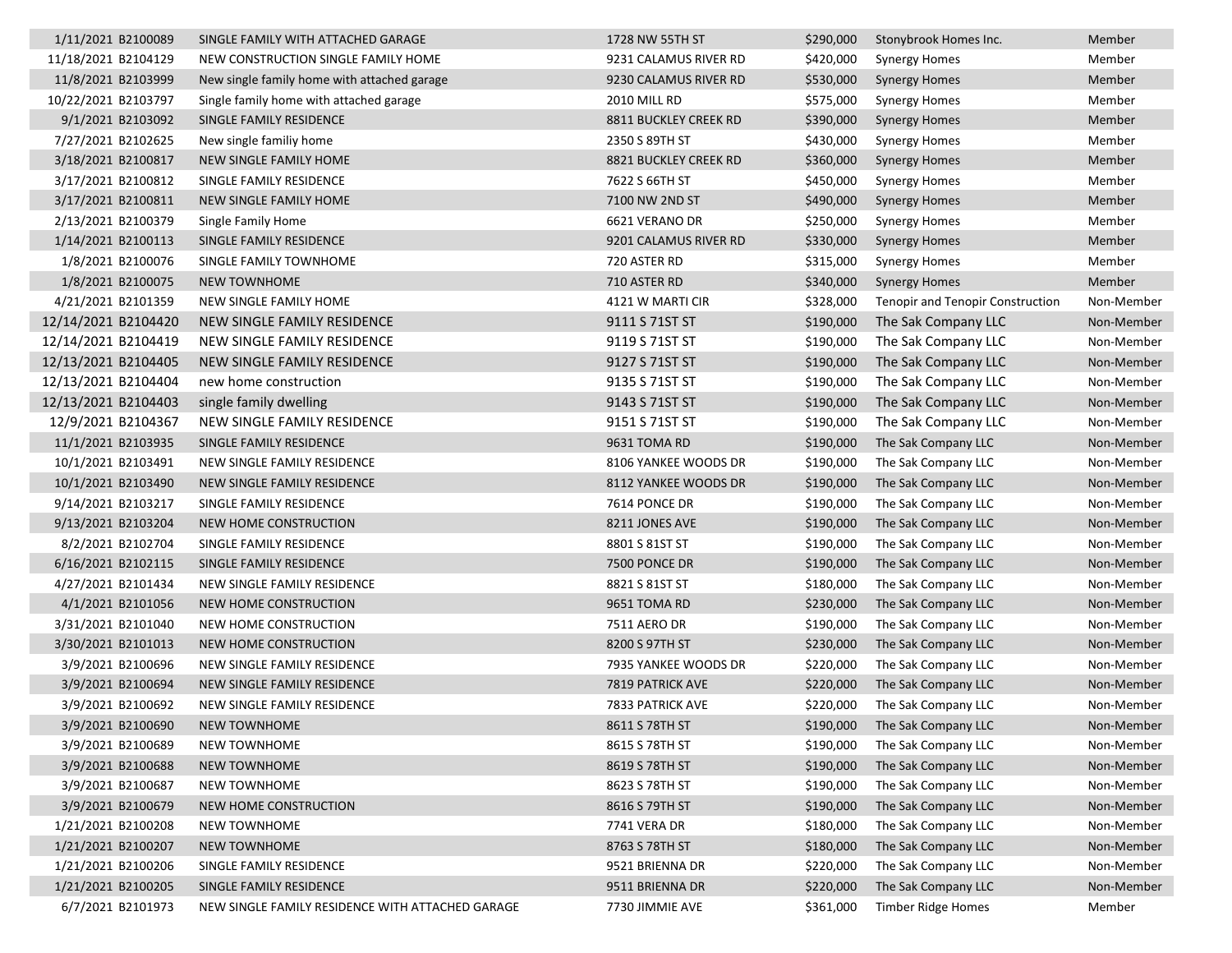| 5/25/2021 B2101832  | SINGLE FAMILY RESIDENCE                                                           | 7920 MAXINE DR            | \$325,000   | <b>Timber Ridge Homes</b>         | Member |
|---------------------|-----------------------------------------------------------------------------------|---------------------------|-------------|-----------------------------------|--------|
| 12/16/2021 B2104433 | NEW SINGLE FAMILY RESIDENCE                                                       | 1312 PELICAN BAY PL       | \$1,000,000 | TMP, PC                           | Member |
| 11/2/2021 B2103942  | SINGLE FAMILY RESIDENCE                                                           | 507 N 105TH ST            | \$599,000   | TMP, PC                           | Member |
| 9/20/2021 B2103304  | NEW SINGLE FAMILY RESIDENCE                                                       | 9659 TOPHER BLVD          | \$380,000   | <b>Tomasek Homes</b>              | Member |
| 11/17/2021 BC210289 | New Construction Residential Home                                                 | 9610 RAYMOND RD           | \$1,100,000 | Tru-Built Construction LLC        | Member |
| 3/1/2021 B2100553   | <b>NEW TOWNHOME</b>                                                               | 2336 KOKOMO DR            | \$202,809   | Tru-Built Construction LLC        | Member |
| 3/1/2021 B2100552   | <b>NEW TOWNHOME</b>                                                               | 2330 KOKOMO DR            | \$202,809   | <b>Tru-Built Construction LLC</b> | Member |
| 3/1/2021 B2100550   | <b>NEW TOWNHOME</b>                                                               | 2326 KOKOMO DR            | \$202,809   | Tru-Built Construction LLC        | Member |
| 3/1/2021 B2100549   | <b>NEW TOWNHOME</b>                                                               | 2322 KOKOMO DR            | \$202,809   | <b>Tru-Built Construction LLC</b> | Member |
| 3/1/2021 B2100548   | NEW TOWNHOME                                                                      | 2348 KOKOMO DR            | \$202,809   | Tru-Built Construction LLC        | Member |
| 3/1/2021 B2100547   | <b>NEW TOWNHOME</b>                                                               | 2344 KOKOMO DR            | \$202,809   | Tru-Built Construction LLC        | Member |
| 3/1/2021 B2100545   | <b>NEW TOWNHOME</b>                                                               | 2340 KOKOMO DR            | \$202,809   | Tru-Built Construction LLC        | Member |
| 3/1/2021 B2100544   | <b>NEW TOWNHOME</b>                                                               | 2387 KOKOMO DR            | \$202,809   | Tru-Built Construction LLC        | Member |
| 3/1/2021 B2100543   | NEW TOWNHOME                                                                      | 2383 KOKOMO DR            | \$202,809   | Tru-Built Construction LLC        | Member |
| 3/1/2021 B2100541   | NEW TOWNHOME                                                                      | 2408 KOKOMO DR            | \$202,809   | Tru-Built Construction LLC        | Member |
| 3/1/2021 B2100538   | <b>TOWNHOME</b>                                                                   | 2404 KOKOMO DR            | \$202,809   | Tru-Built Construction LLC        | Member |
| 3/1/2021 B2100537   | <b>NEW TOWNHOME</b>                                                               | 2384 KOKOMO DR            | \$202,809   | <b>Tru-Built Construction LLC</b> | Member |
| 3/1/2021 B2100534   | <b>NEW TOWNHOME</b>                                                               | 2411 KOKOMO DR            | \$202,809   | Tru-Built Construction LLC        | Member |
| 3/1/2021 B2100531   | NEW TOWNHOME                                                                      | 2407 KOKOMO DR            | \$202,809   | Tru-Built Construction LLC        | Member |
| 3/1/2021 B2100530   | <b>NEW TOWNHOME</b>                                                               | 2380 KOKOMO DR            | \$202,809   | Tru-Built Construction LLC        | Member |
| 3/1/2021 B2100529   | <b>NEW TOWNHOME</b>                                                               | 2352 KOKOMO DR            | \$202,809   | Tru-Built Construction LLC        | Member |
| 2/26/2021 B2100522  | <b>NEW TOWNHOME</b>                                                               | <b>2428 TELLURIDE CIR</b> | \$202,809   | Tru-Built Construction LLC        | Member |
| 2/26/2021 B2100520  | <b>NEW TOWNHOME</b>                                                               | <b>2436 TELLURIDE CIR</b> | \$202,809   | <b>Tru-Built Construction LLC</b> | Member |
| 2/26/2021 B2100519  | <b>NEW TOWNHOME</b>                                                               | 2442 TELLURIDE CIR        | \$202,809   | Tru-Built Construction LLC        | Member |
| 2/26/2021 B2100518  | <b>NEW TOWNHOME</b>                                                               | 2450 TELLURIDE CIR        | \$202,809   | Tru-Built Construction LLC        | Member |
| 2/26/2021 B2100517  | NEW TOWNHOME                                                                      | 2324 TELLURIDE CIR        | \$202,809   | Tru-Built Construction LLC        | Member |
| 2/26/2021 B2100515  | <b>NEW TOWNHOME</b>                                                               | 2328 TELLURIDE CIR        | \$202,809   | <b>Tru-Built Construction LLC</b> | Member |
| 2/26/2021 B2100513  | <b>NEW TOWNHOME</b>                                                               | 2334 TELLURIDE CIR        | \$202,809   | Tru-Built Construction LLC        | Member |
| 2/26/2021 B2100511  | NEW CONSTRUCTION TOWNHOME                                                         | 2338 TELLURIDE CIR        | \$202,809   | <b>Tru-Built Construction LLC</b> | Member |
| 2/23/2021 B2100467  | <b>NEW TOWNHOME</b>                                                               | 2374 TELLURIDE CIR        | \$202,809   | Tru-Built Construction LLC        | Member |
| 2/23/2021 B2100465  | NEW TOWNHOME                                                                      | 2360 TELLURIDE CIR        | \$202,809   | Tru-Built Construction LLC        | Member |
| 2/23/2021 B2100464  | <b>NEW TOWNHOME</b>                                                               | 2366 TELLURIDE CIR        | \$202,809   | <b>Tru-Built Construction LLC</b> | Member |
| 2/23/2021 B2100463  | <b>NEW TOWNHOME</b>                                                               | 2382 TELLURIDE CIR        | \$202,809   | Tru-Built Construction LLC        | Member |
| 11/27/2021 B2104202 | left side of the townhome                                                         | 1500 S 93RD ST            | \$350,000   | True North Custom Homes Inc       | Member |
| 11/27/2021 B2104203 | right side of townhome                                                            | 1508 S 93RD ST            | \$350,000   | True North Custom Homes Inc       | Member |
| 11/27/2021 B2104204 | left side of the plans                                                            | 1516 S 93RD ST            | \$350,000   | True North Custom Homes Inc       | Member |
| 11/27/2021 B2104205 | right side of townhome                                                            | 1524 S 93RD ST            | \$350,000   | True North Custom Homes Inc       | Member |
| 10/21/2021 B2103775 | Cerveny single family Home                                                        | <b>ARTHUR DR</b>          | \$550,000   | True North Custom Homes Inc       | Member |
| 9/17/2021 B2103280  | Lauritzen Project - SINGLE FAMILY RESIDENCE WITH ATTACHED GARAGE 15900 S 76TH CIR |                           | \$550,000   | True North Custom Homes Inc       | Member |
| 9/1/2021 B2103101   | SINGLE FAMILY RESIDENCE                                                           | 7727 S 94TH BAY           | \$325,000   | True North Custom Homes Inc       | Member |
| 7/15/2021 B2102474  | single family home                                                                | 9500 HILLCREST            | \$550,000   | True North Custom Homes Inc       | Member |
| 3/26/2021 B2100939  | SINGLE FAMILY RESIDENCE                                                           | 8817 BUNKER CT            | \$400,000   | True North Custom Homes Inc       | Member |
| 2/17/2021 B2100426  | NEW SINGLE FAMILY RESIDENCE                                                       | 9430 MARICOPA DR          | \$550,000   | True North Custom Homes Inc.      | Member |
| 10/11/2021 B2103613 | 840 & 832 w desert vista dr application (832 side of townhome)                    | 832 W DESERT VISTA DR     | \$155,000   | <b>Tuscany Townhomes</b>          | Member |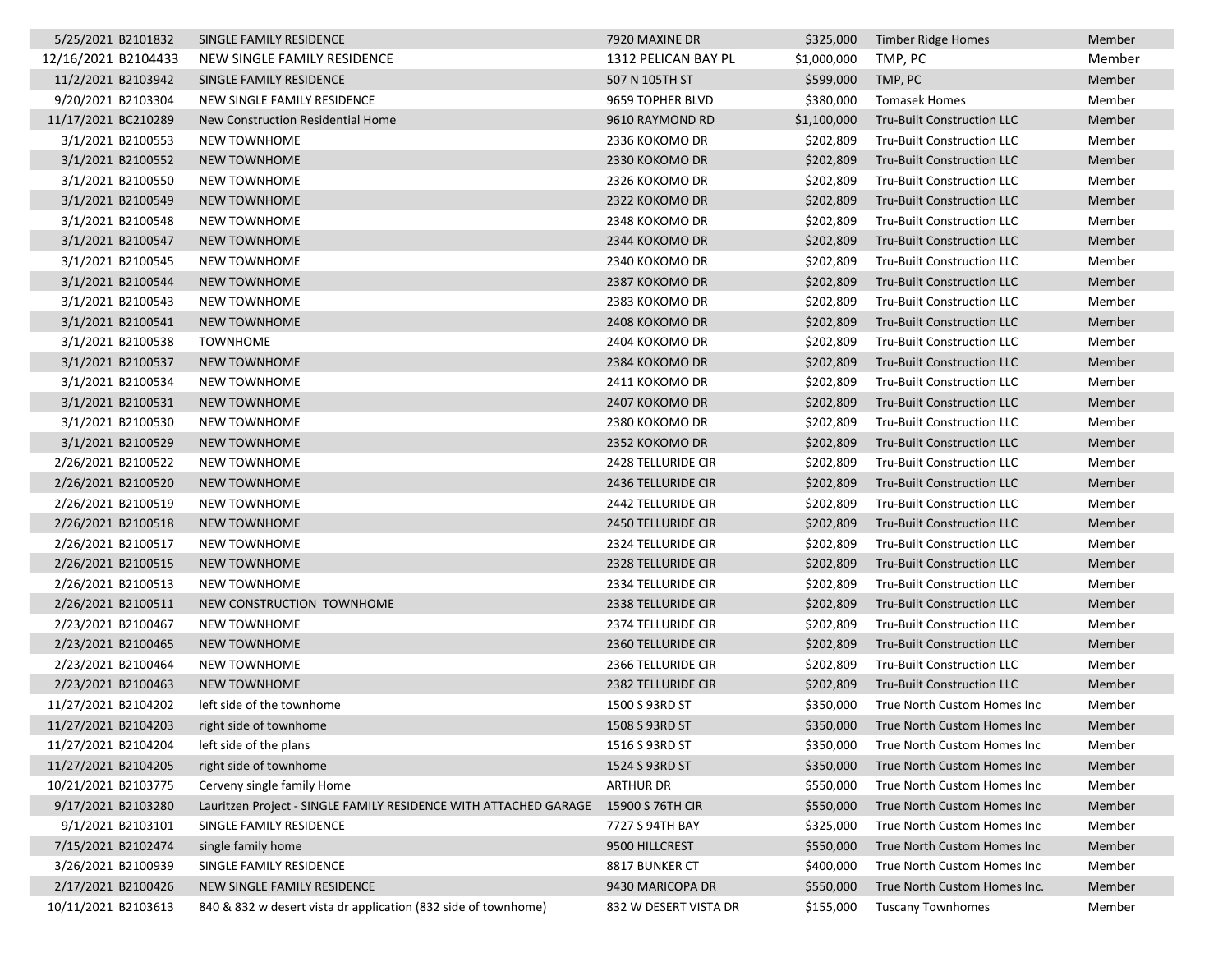| 10/11/2021 B2103612 | 840 & 832 W desert vista drive townhome building permit          | 840 W DESERT VISTA DR | \$155,000 | <b>Tuscany Townhomes</b> | Member |
|---------------------|------------------------------------------------------------------|-----------------------|-----------|--------------------------|--------|
| 10/11/2021 B2103611 | 845 & 855 w bellezza (855 side of townhome apps)                 | 855 W BELLEZZA ST     | \$155,000 | <b>Tuscany Townhomes</b> | Member |
| 10/11/2021 B2103610 | 845 & 855 W Bellezza street building permit application          | 845 W BELLEZZA ST     | \$155,000 | <b>Tuscany Townhomes</b> | Member |
| 9/30/2021 B2103458  | 824 & 818 w desert vista dr residential townhome building permit | 824 W DESERT VISTA DR | \$155,000 | <b>Tuscany Townhomes</b> | Member |
| 9/30/2021 B2103456  | 818 & 824 W Desert Vista Dr building permit app                  | 818 W DESERT VISTA DR | \$155,000 | <b>Tuscany Townhomes</b> | Member |
| 9/30/2021 B2103455  | 835 W Bellezza st residential building permit                    | 835 W BELLEZZA ST     | \$150,000 | <b>Tuscany Townhomes</b> | Member |
| 9/30/2021 B2103453  | 825 & 835 W Bellezza st townhome building permit app             | 825 W BELLEZZA ST     | \$150,000 | <b>Tuscany Townhomes</b> | Member |
| 9/30/2021 B2103452  | 805 & 817 W Bellezza st. building permit app.                    | 817 W BELLEZZA ST     | \$155,000 | <b>Tuscany Townhomes</b> | Member |
| 9/30/2021 B2103450  | 805 W Bellezza st. residential building permit                   | 805 W BELLEZZA ST     | \$155,000 | <b>Tuscany Townhomes</b> | Member |
| 3/31/2021 B2101032  | 6309 Las Verdes lane - 6309 las verdes side applications         | 6309 LAS VERDES LN    | \$135,000 | <b>Tuscany Townhomes</b> | Member |
| 3/31/2021 B2101030  | 6317 Las Verdes lane New construction townhomes                  | 6317 LAS VERDES LN    | \$135,000 | <b>Tuscany Townhomes</b> | Member |
| 3/31/2021 B2101029  | 6325 Las Verdes lane - 6325 side of townhome applications etc    | 6325 LAS VERDES LN    | \$135,000 | <b>Tuscany Townhomes</b> | Member |
| 3/31/2021 B2101028  | 6333 Las Verdes Lane new construction townhomes                  | 6333 LAS VERDES LN    | \$135,000 | <b>Tuscany Townhomes</b> | Member |
| 3/31/2021 B2101027  | 6334 SW 8th st - 6334 SW 8th side applications                   | 6334 SW 8TH ST        | \$135,000 | <b>Tuscany Townhomes</b> | Member |
| 3/31/2021 B2101025  | 6326 SW 8th street new construction townhome                     | 6326 SW 8TH ST        | \$135,000 | <b>Tuscany Townhomes</b> | Member |
| 3/31/2021 B2101024  | 6318 SW 8th - 6318 sw 8th side applications                      | 6318 SW 8TH ST        | \$135,000 | <b>Tuscany Townhomes</b> | Member |
| 3/31/2021 B2101023  | 6310 SW 8th street new construction townhome                     | 6310 SW 8TH ST        | \$135,000 | <b>Tuscany Townhomes</b> | Member |
| 3/31/2021 B2101022  | 805 W Desert Vista dr - 805 side of townhome                     | 805 W DESERT VISTA DR | \$135,000 | <b>Tuscany Townhomes</b> | Member |
| 3/31/2021 B2101021  | 811 W Desert Vista Dr. new construction townhome                 | 811 W DESERT VISTA DR | \$135,000 | <b>Tuscany Townhomes</b> | Member |
| 3/30/2021 B2101005  | 806 & 812 W desert vista dr - 812 w desert vista apps            | 812 W DESERT VISTA DR | \$135,000 | <b>Tuscany Townhomes</b> | Member |
| 3/30/2021 B2101004  | 806 & 812 W Desert Vista Drive New construction townhome         | 806 W DESERT VISTA DR | \$135,000 | <b>Tuscany Townhomes</b> | Member |
| 3/30/2021 B2101003  | 776 & 800 W Desert Vista Dr. - 800 w desert vista apps           | 800 W DESERT VISTA DR | \$135,000 | <b>Tuscany Townhomes</b> | Member |
| 3/30/2021 B2101002  | 776 & 800 W Desert Vista Drive new construction townhome         | 776 W DESERT VISTA DR | \$135,000 | <b>Tuscany Townhomes</b> | Member |
| 3/30/2021 B2101001  | 764 & 770 W Desert Vista Dr. -770 w desert vista apps            | 770 W DESERT VISTA DR | \$135,000 | <b>Tuscany Townhomes</b> | Member |
| 3/30/2021 B2101000  | 764 & 770 W Desert Vista Drive new construction townhome         | 764 W DESERT VISTA DR | \$135,000 | <b>Tuscany Townhomes</b> | Member |
| 3/30/2021 B2100998  | 752 & 758 W Desert Vista Dr - 758 w desert vista apps            | 758 W DESERT VISTA DR | \$135,000 | <b>Tuscany Townhomes</b> | Member |
| 3/30/2021 B2100997  | 752 & 758 W Desert Vista Dr. new construction townhome           | 752 W DESERT VISTA DR | \$135,000 | <b>Tuscany Townhomes</b> | Member |
| 3/30/2021 B2100996  | 740 & 746 W Desert Vista Dr. - 746 w desert vista applications   | 746 W DESERT VISTA DR | \$135,000 | <b>Tuscany Townhomes</b> | Member |
| 3/30/2021 B2100995  | 740 & 746 W Desert Vista Dr. New construction townhome           | 740 W DESERT VISTA DR | \$135,000 | <b>Tuscany Townhomes</b> | Member |
| 3/30/2021 B2100993  | 773 & 779 W Bellezza - 779 w bellezza apps                       | 779 W BELLEZZA ST     | \$135,000 | <b>Tuscany Townhomes</b> | Member |
| 3/30/2021 B2100992  | 773 & 779 W Bellezza st. new construction townhome               | 773 W BELLEZZA ST     | \$135,000 | <b>Tuscany Townhomes</b> | Member |
| 3/30/2021 B2100991  | 761 & 767 W Bellezza - 767 w bellezza apps                       | 767 W BELLEZZA ST     | \$135,000 | <b>Tuscany Townhomes</b> | Member |
| 3/30/2021 B2100989  | 761 & 767 W Bellezza st New construction townhome                | 761 W BELLEZZA ST     | \$135,000 | <b>Tuscany Townhomes</b> | Member |
| 3/30/2021 B2100988  | 749 & 755 W Bellezza - 755 w bellezza apps                       | 755 W BELLEZZA ST     | \$135,000 | <b>Tuscany Townhomes</b> | Member |
| 3/30/2021 B2100987  | 749 & 755 W Bellezza Street New construction townhome            | 749 W BELLEZZA ST     | \$135,000 | <b>Tuscany Townhomes</b> | Member |
| 3/30/2021 B2100985  | 737 & 743 W Bellezza - 743 w bellezza side applications          | 743 W BELLEZZA ST     | \$135,000 | <b>Tuscany Townhomes</b> | Member |
| 3/30/2021 B2100984  | 737 & 743 W Bellezza street New Construction Townhome            | 737 W BELLEZZA ST     | \$135,000 | <b>Tuscany Townhomes</b> | Member |
| 3/29/2021 B2100966  | NEW TOWNHOME & GARAGE (SEE 774 W BELLEZZA)                       | 780 W BELLEZZA ST     | \$155,000 | <b>Tuscany Townhomes</b> | Member |
| 3/29/2021 B2100965  | NEW TOWNHOME & GARAGE(SEE 780 W BELLEZZA)                        | 774 W BELLEZZA ST     | \$155,000 | <b>Tuscany Townhomes</b> | Member |
| 3/29/2021 B2100964  | TOWNHOME WITH GARAGE                                             | 768 W BELLEZZA ST     | \$155,000 | <b>Tuscany Townhomes</b> | Member |
| 3/29/2021 B2100962  | <b>TOWNHOME WITH GARAGE</b>                                      | 762 W BELLEZZA ST     | \$155,000 | <b>Tuscany Townhomes</b> | Member |
| 3/29/2021 B2100960  | TOWNHOME WITH GARAGE                                             | 756 W BELLEZZA ST     | \$155,000 | <b>Tuscany Townhomes</b> | Member |
| 3/29/2021 B2100959  | 750 & 756 W Bellezza Street New Townhome construction            | 750 W BELLEZZA ST     | \$155,000 | <b>Tuscany Townhomes</b> | Member |
| 3/29/2021 B2100956  | 744 W Bellezza st                                                | 744 W BELLEZZA ST     | \$155,000 | <b>Tuscany Townhomes</b> | Member |